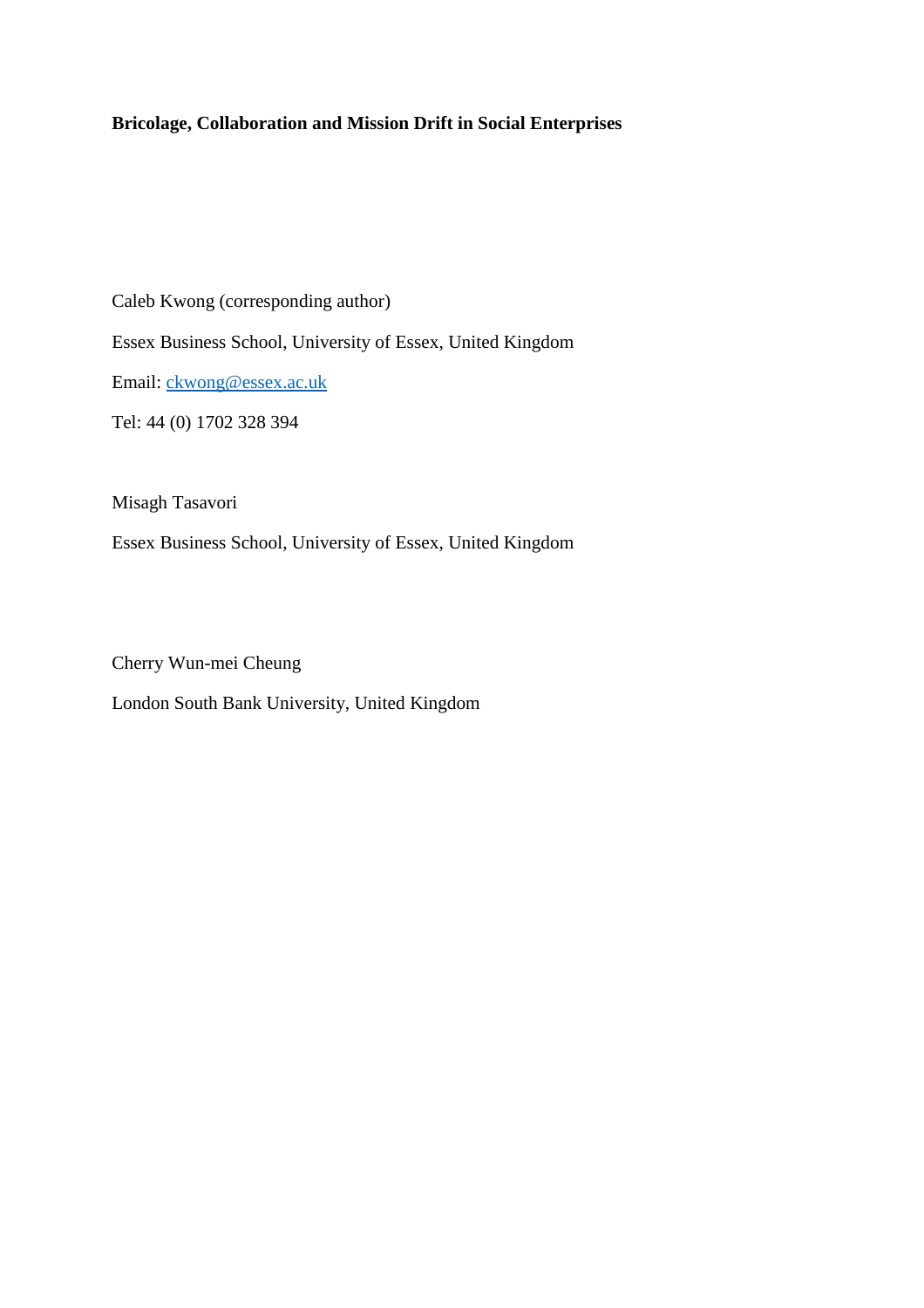### **Bricolage, Collaboration and Mission Drift in Social Enterprises**

## **Abstract**

Increasingly, social enterprises are relying on collaboration with partners to tackle the resource constraints that they face. In this research we focus on the strategy of bricolage to explore whether and how the different types of partner becoming involved may impact on the mission of social enterprises. Grounded in resource dependency and transaction cost theories, we explore how power asymmetry and the nature of involvement may impact on the outcomes of bricolage. Our findings demonstrate that in the more integrated relationships with high power asymmetry, more instances of mission drift might be observed compared to when social enterprises develop the more collaborative or complementary nature of partnerships with symmetrical power dependency, or when the partners' involvements are mainly transaction-based.

**Keywords**: social entrepreneurship, social enterprise, bricolage, mission drift, collaboration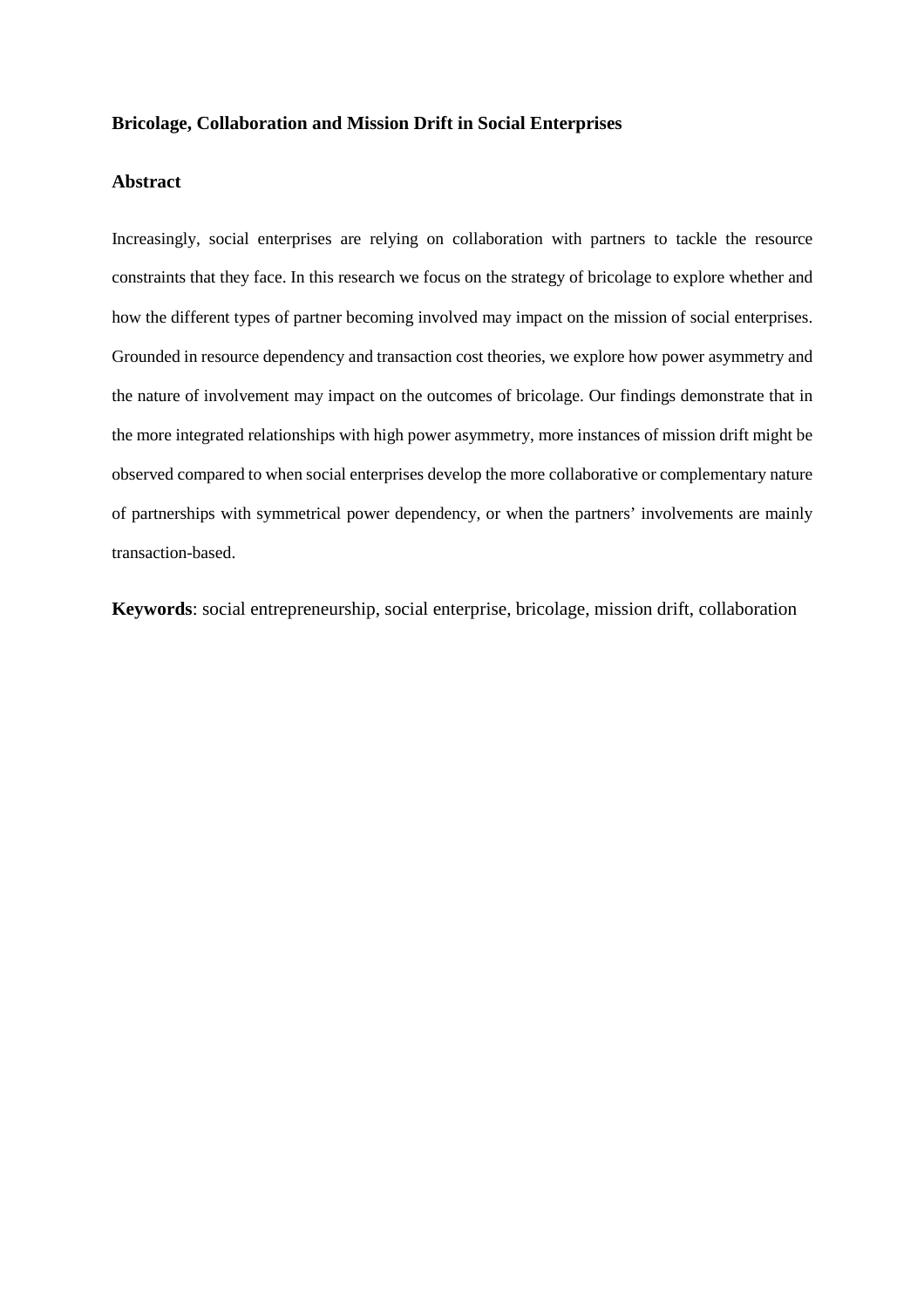### **Introduction**

Bricolage has long been recognised in the entrepreneurship literature as an important strategy to tackle resource constraints in penurious contexts (e.g., Garud and Karnøe 2003; Stinchfield, Nelson, and Wood 2013; Baker and Nelson 2005; Baker, Miner, and Eesley 2003). Increasingly, the concept of bricolage is seen as particularly applicable to the social sector context as its implementation enables social enterprises to expand their products and markets beyond what they would have been able to create in the first place (Desa 2012; Di Domenico, Haugh and Tracey 2010). Bricolage may involve no collaboration and be internal, in which case the social enterprise augments and reconfigures its resources at hand for a new purpose, or it may be collective, involving the utilisation of resources from external partners and together co-creating a joint initiative (Baker and Nelson 2005; Duymedjian and Rüling 2010). Although previous studies have found collaboration to be mutually beneficial as it improves access to resources (Shaw and de Bruin 2013), and facilitates knowledge and information exchange (Chalmers and Balan‐Vnuk 2013) as well as aiding the building of project legitimacy (Huybrechts and Nicholls 2013), little attention has focused on the impact of bricolage on the pursuit of social enterprises' missions in terms of changes in market and product.

Whilst collective bricolage can be fruitful by providing access to partners with resources (Duymedjian and Rüling 2010), the theories on resource commons have long highlighted the danger of partnerships involving open collaboration and resources sharing (Hardin 1969; Olsen 1965). This could create disagreements and conflicts, particularly when goal incongruence occurs between the parties concerned. In such cases, collaboration becomes both a power and transactional relationship, whereby those who are more dependent on the resources of others would be in a worse bargaining position (Frooman 1999). Drawing on resource dependency theory (RDT) and transaction cost theory, our research explores how the involvement of different types of partners, in terms of the resource dependency relationship and the nature of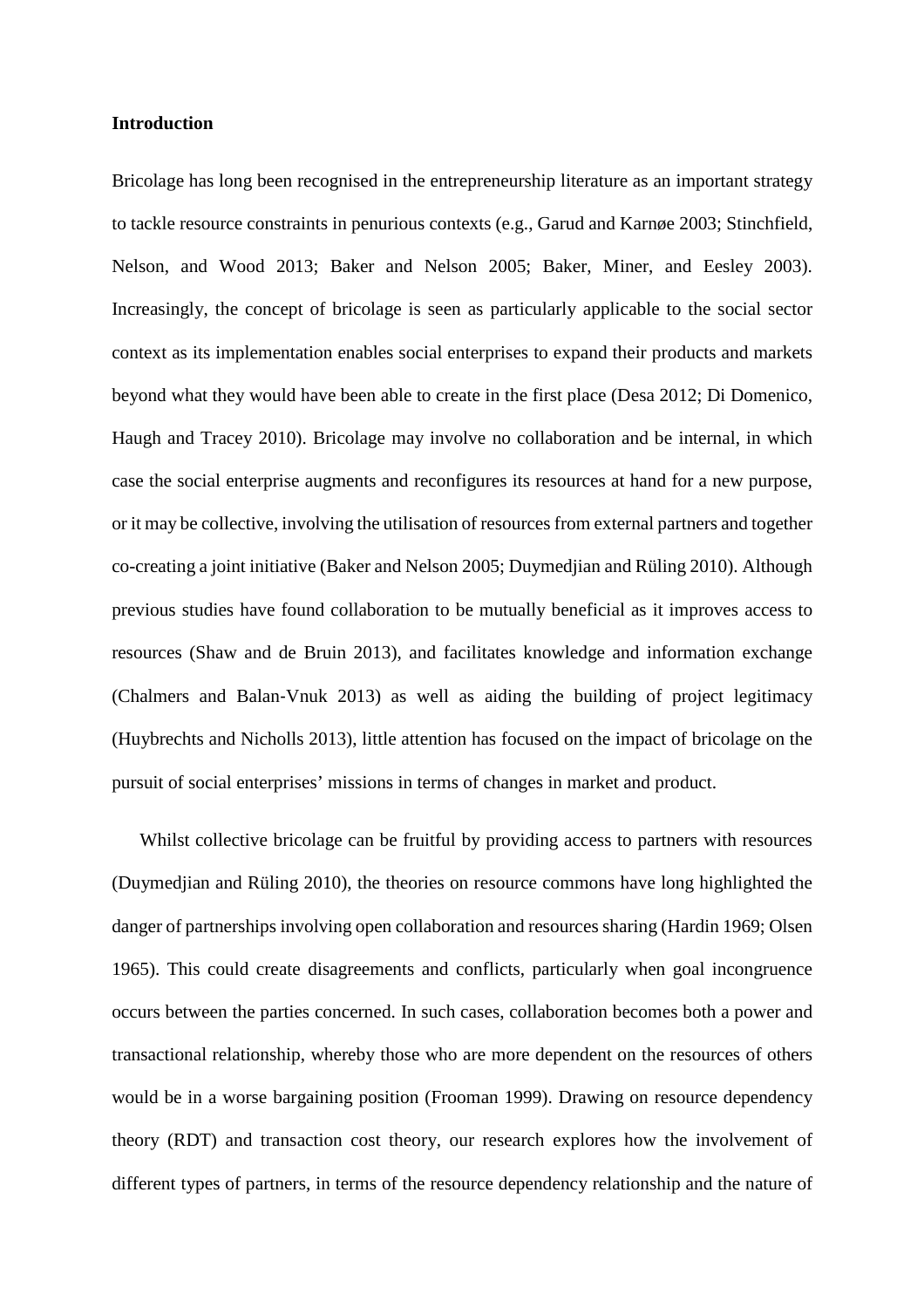the partner's involvement, affects their market and product emphases and, in turn, creates changes in the mission of the social enterprises. We define involvement broadly as participation in a partnership with another entity with the intention of creating a social impact, regardless of the extent, depth and breadth of such partnership.

Our study adopts a qualitative approach through interviewing key personnel from nine social enterprises in the UK. An event-based approach is adopted whereby respondents were asked to recall each incident that they would consider as bricolage, and further discuss the nature of these events, the parties involved, internal and external resources utilised, and the impact on the missions of social enterprises. We believe that our study offers a number of unique insights into how social enterprises can combat the resource scarce environment that they face, through bricolage and collaboration. As far as we are aware, this study is also the first to explore how collaboration may influence the outcomes and mission drift of bricolage. Through the theoretical lens of resource dependency and transaction costs theories, our study highlights the ways in which the outcomes of bricolage may be affected by the different resource relationships social enterprises have with their partners.

The rest of the paper is structured as follows. First, the theoretical background of the research is explained. Then, a methodology section and the results of our analysis are presented. The paper then continues with a discussion of results and conclusions.

## **Theoretical Background**

## *Bricolage Theory*

The term 'bricolage' was first coined by Levi-Strauss (1967, 17) as "making do with whatever is at hand" to contrast with the strategy of optimisation involving the acquisition of high quality resources that have proven capabilities for the specific application for which the resources are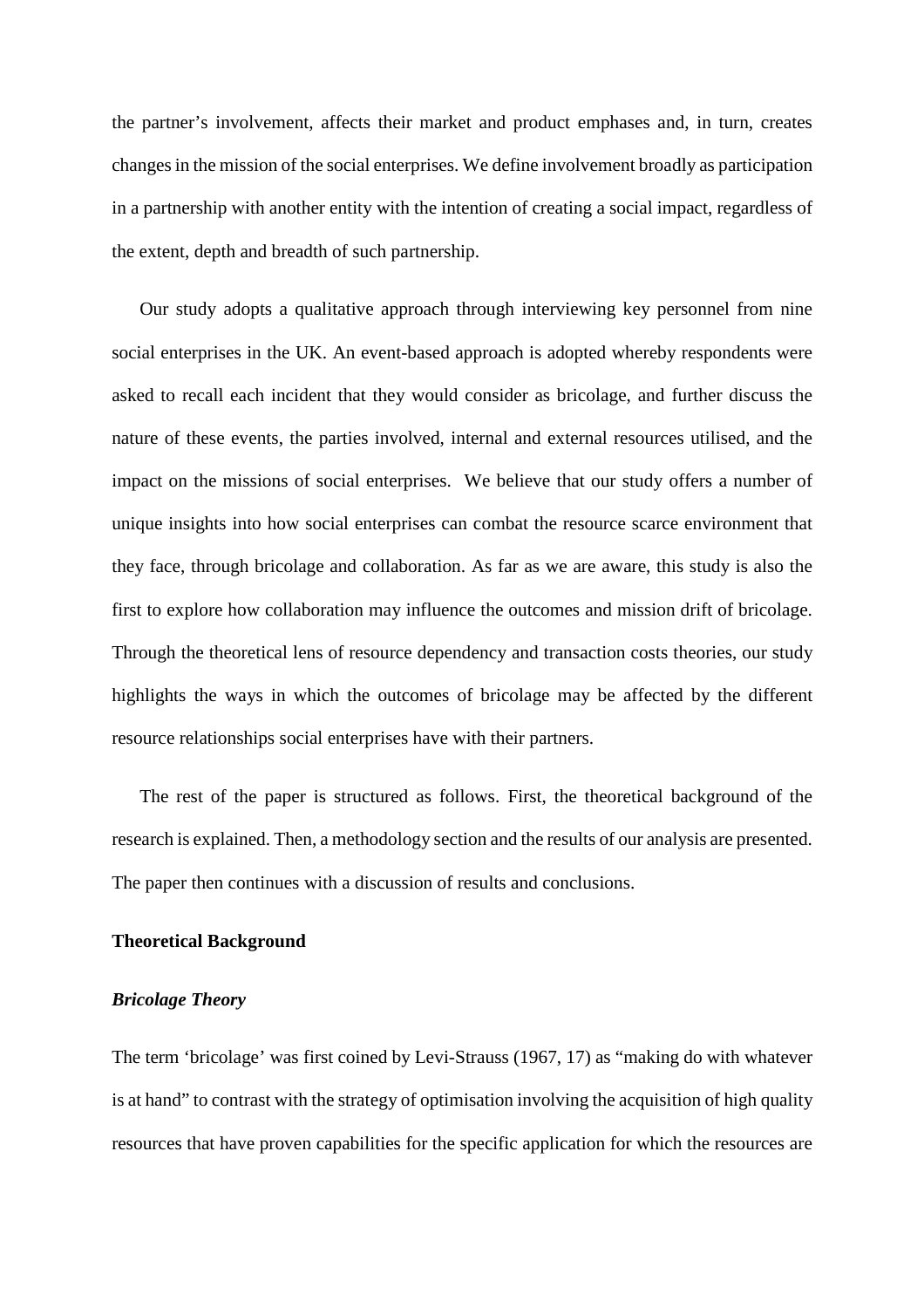intended (Desa and Basu 2013). Resources are "all assets, capabilities, organisational processes, firm attributes, information, knowledge" (Barney 1991, 101) that can be obtained by a social enterprise. Resources used in the bricolage are usually available at a low cost or even free of charge because others think that they cannot be used or are substandard. With the bricolage strategy, the entrepreneurs attempt to 'recycle' pre-existing resources and combine and reuse them (Baker and Nelson 2005; Di Domenico, Haugh, and Tracey 2010). For example, a social enterprise business model might be based on collecting unwanted donated items of furniture from their owners, refurbishing them and then reselling them. Thus, bricolage involves the deployment and integration of discarded, disused, or unwanted resources at hand, be it physical artefacts, skills or ideas, in novel ways rather than conforming to the norms and standard practices originally intended (Jayawarna Jones and MacPherson 2014; Baker and Nelson 2005). Bricolage is particularly relevant in a penurious context where, under severe resource constraints, the bricoleurs refuse to let the unavailability of high quality resources limit his or her actions (Senyard et al. 2014; Fisher 2012). Because of this, the concept of bricolage is emerging as a major theoretical lens in understanding the resource utilisation strategies of social enterprises, with previous studies highlighting its enabling effect on social value creation and addressing social problems beyond what they would have been able to create in the first place (Desa 2012; Basu and Desa 2014; Di Domenico, Haugh and Tracey 2010).

While the reliance on resources at hand echoes Penrose's (1959) notion of the crucial role of the internal resources of a firm, bricolage can also be collective, involving the utilisation of resources from external partners and together co-creating a joint initiative that can be mutually beneficial (Duymedjian and Rüling 2010). The term 'at hand' has been expanded in previous studies to include resources that are readily available from elsewhere (Baker and Nelson 2005). This could mean utilising hidden or untapped local resources that other parties fail to recognise, value, or adequately use, and allows the organisation to thereby acquire them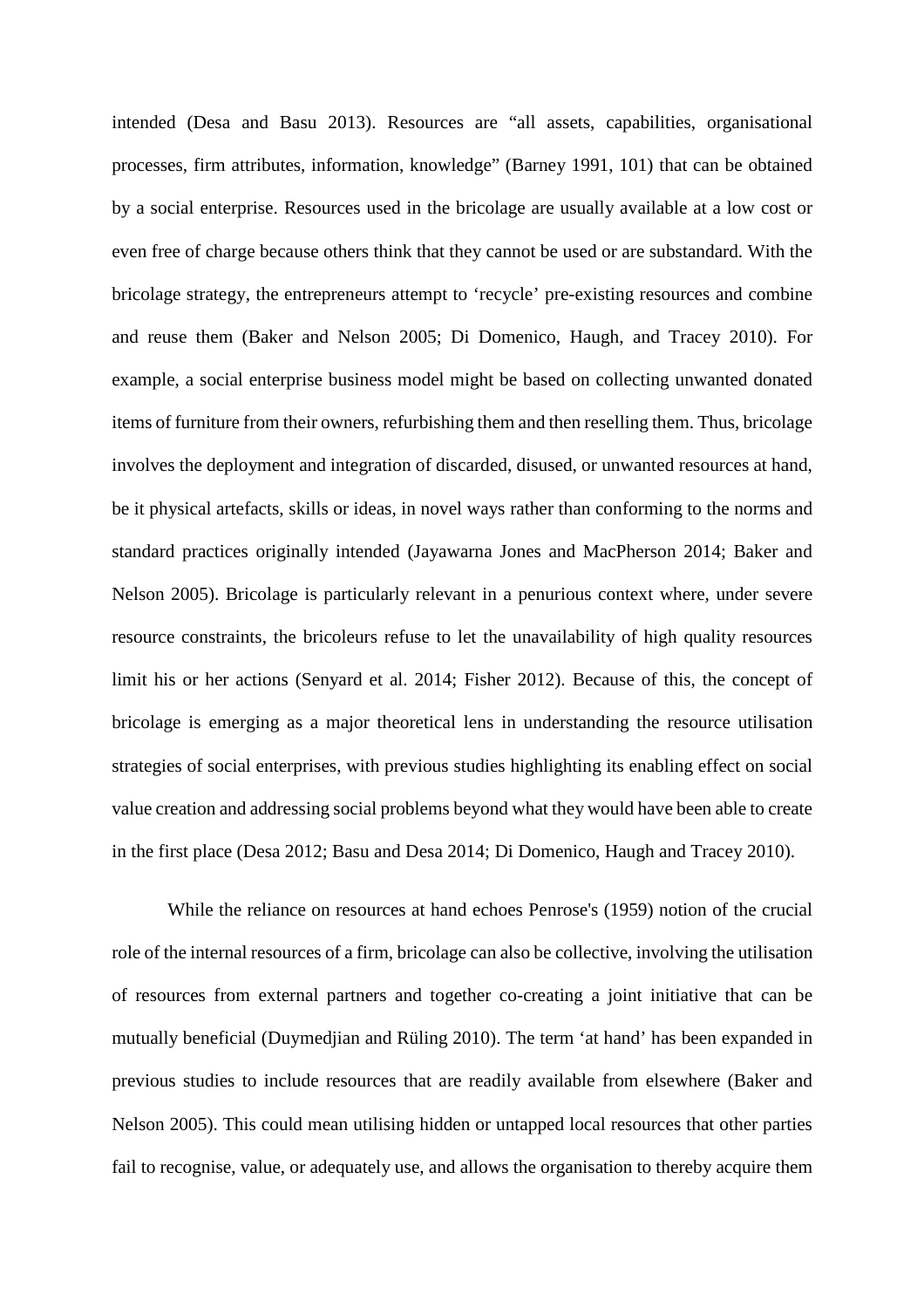cheaply (Di Domenico, Haugh and Tracey 2010). Resources at hand can also include resources obtained from collective bricolage whereby organisations collaborate with other organisations (Duymedjian and Ruling 2010). The crucial role of utilising external resources is highlighted by Baker and Nelson's (2005) notion of selective bricolage, which suggests that a combination of resource reconfiguration and acquisition enables organisations to break away from their preexisting norms and practices to extend or transform the venture away from the originally intended path (Feldman 2000; Teece, Pisano, and Shuen,, 1997). In turn, this provides organisations with a platform to strategically engage in more radical, far-reaching and innovative activities with higher growth potential (Baker and Nelson 2005).

As a process, bricolage is rarely planned, but as bricoleurs increasingly understand both the internal knowledge and resource capacities of their organisation as well as the external context, they often improvise by assembling an original composition of business ideas that stretch their existing resources to the full (Weick 1998). The concept is closely related to improvisation, or the convergence of design and execution (Baker, Miner, and Easley 2003; Senyard et al. 2014). To do so, organisations draw heavily on both procedural and declarative organisational memory (Moorman and Milner 1998), as well as utilising resources-at-hand that have often been accumulated on the principle that 'they may always come in handy' (Di Domenico, Haugh, and Tracey 2010, 689), rather than acquired in response to the demands of a current project (Lanzara 1999, 1998).

## *Bricolage and Its Impact on Social Enterprises' Mission*

Bricolage denotes ongoing augmentations and reconfigurations with change being an inevitable consequence (Lanzara and Patriotta 2001). Each individual bricolage activity can lead to changes in product and market emphases. For instance, bricolage can lead to the development of new or more efficient products, as in the cases of the impoverished BMW and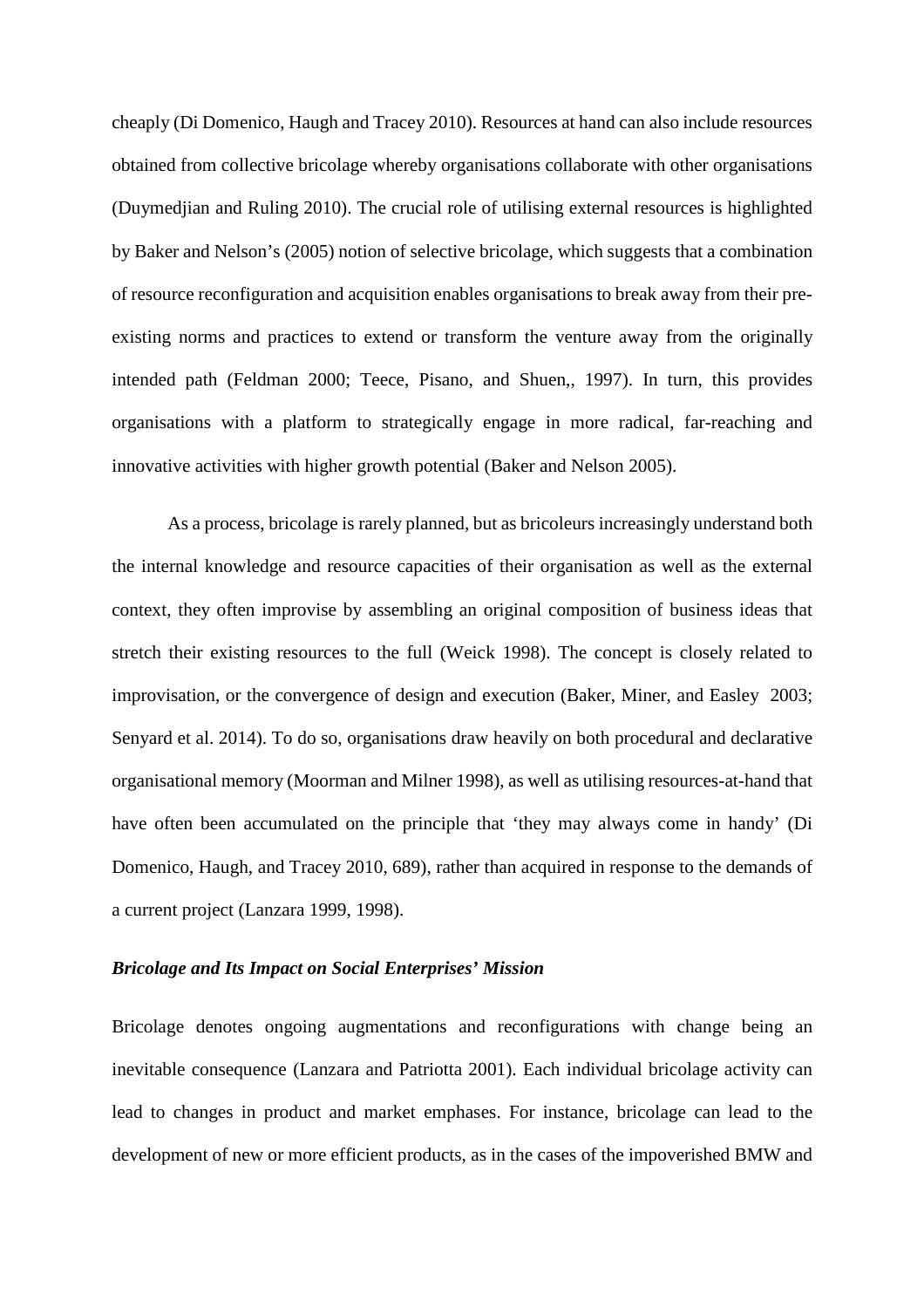Heinkel in the post-war jet propulsion technology race whereby the use of existing technologies significantly reduced the time and resources that their developments required (Scott, 1995; Parker and Fedder 2016), or similarly the collective approach taken by the Danish wind turbine industry against the US giants through collaboration and the utilisation of scrap resources (Garud and Karnøe 2003). Alternatively, bricolage could induce change towards new markets, for instance, by introducing existing products, processes or activities into a new market catchment where a high level of unsatisfied demand is noted, as in the case of multinational enterprises targeting the 'bottom of the pyramid' market through augmenting their existing products to create their low-cost varieties (Halme, Lindeman, and Linna , 2012; Tasavori, Ghauri, and Zaefarian 2014, 2016; Tasavori, Zaefarian, and Ghauri 2015; Ghauri, Tasavori, and Zaefarian 2014)..

As bricolage often involves continuous improvisation and change, it may also have long term implications in relation to a change of mission. The theory of path dependence (Sydow Sydow, Schreyögg, and Koch 2009; Garud, Kumaraswamy, and Karnøe 2010) suggests that these changes in product and market emphases may result in organisations changing their path and trajectory, as new knowledge, competencies and resources that have been acquired from the new activity can be further utilised by new activities that are different from those they originally intended (Garud , Kumaraswamy, and Karnøe 2010). Tasavori, Kwong, and Pruthi (2016) suggest that whilst a single incremental change on its own may not result in a drastic change in social mission, the change may affect the future direction in the types of social activities that a social enterprise may embark upon. In the long run, therefore, bricolage could mean that the resulting activity pursued is different from what was originally intended, and these changes could have both positive and negative consequences. Changes in the product and market emphases within organisations can be considered favourable if they can allow organisations to respond to the new challenges and to overtake competition from innovative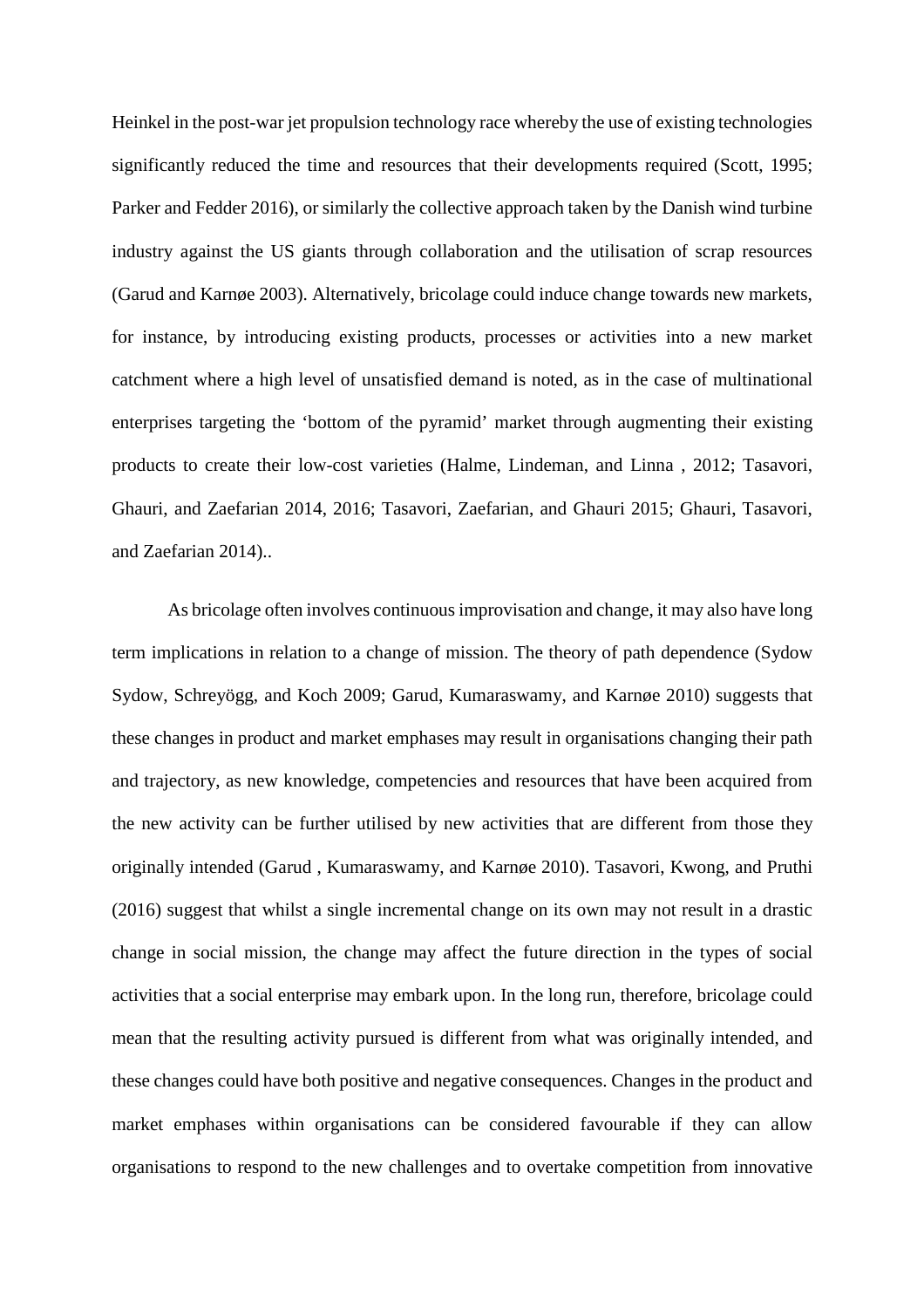competitors (O'Reilly III and Tushman 2011). When successful, these changes enable firms to increase their market share and move onto the path of further growth and expansion. However, the danger is when the organisation embarks on the 'wrong' type of change, for instance, by choosing products or innovations to invest in that do not reach their intended targets, resulting in irreversible falls in market share as well as revenues (O'Reilly III and Tushman 2011). In addition, social enterprises will be especially concerned with the undesirable social consequences associated with change. In particular, changes in products and services arising from the increasing emphases on earned income and financial sustainability may result in social enterprises moving on to target catchments that are deemed more financially rewarding, and ceasing to serve those they originally intended to serve (Weisbrod 2004; Jones, 2007; Dey and Steyaert 2012). Diverting from their mission may result in their legitimacy being challenged, which in turn affects their ability to attract financial and other forms of support from donors and other philanthropists (Brinkerhoff 2002; Weisbrod 1997).

### *Collective bricolage for social enterprises in the social and solidarity economy*

Whilst internal bricoleurs may freely constitute, develop and enrich their personal stock and knowledge and affect how the resources are being utilised for bricolage purposes, collective bricolage is a process of emergent co-shaping involving interaction and constant mutual adjustment between the parties involved (Garud and Karnøe 2003; Duymedjian and Rüling 2010). Collective bricolage offers economies of scale, by enabling financially-strapped social enterprises the potential to expand both in size and in scope, in doing so providing them mutual protection against risks. However, collective actions could create challenges to resource holders' autonomy to exercise ownership. Olson's (1965) logic of collective action and Hardin's (1968) tragedy of the commons both highlight the problem of free-riders exploiting those who made available their own resources for others. To overcome this, later work, including that from Ostrom (1990) and Bauwens (2005), considered how societies have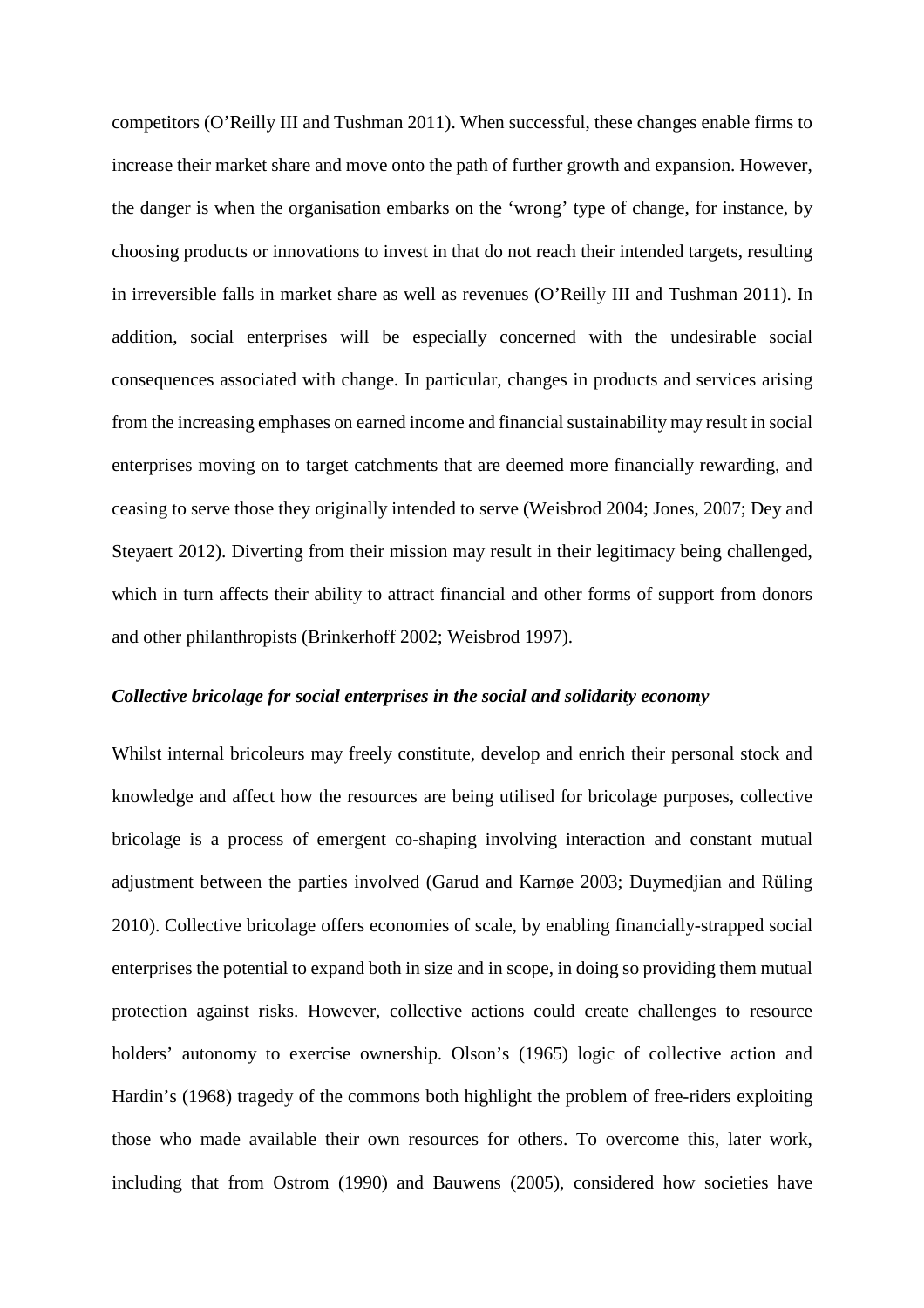developed common resource pools which can be regulated and upheld by diverse institutional arrangements and principles. Ostrom (1990) sees appropriation, including the uses of wellcommunicated rules, bottom-up monitoring and peer sanctions, as crucial in the governance of group-owned common resources. Such appropriation would ensure resource holders remain involved in the co-shaping process, while reaping additional benefits from the co-created outcome. In contrast, Bauwens (2005) explores the recent peer-to-peer phenomena and found that most of these peer-production initiatives apply a much looser regulatory framework. These initiatives include the Creative Commons – a global initiative to licence intellectual property that offers public access, and Wikipedia, the open-source encyclopaedia (Ridley-Duff and Bull 2015). Bauwens (2005) observes that, by being able to utilise an enriched pool of common knowledge, participants of open-source and open-cooperation initiatives could benefit from the elevated knowledge platform facilitating further knowledge development. The no-strings attached approach also means that dissolution can be straightforward and relatively pain-free, when missions become no longer compatible. An example would be the split in the International Fairtrade Movement, with the US faction intending to further engage with corporate sponsors such as Starbucks which pushes them towards the use of larger-scale plantations, and away from their intended recipients of small farmers (Utting 2013).

Within the social entrepreneurship literature, a new perspective is beginning to emerge whereby social enterprises should no longer be seen as separate and competing entities, but instead as part of a social and solidarity economy striving for a broad but integrated approach towards social justice and equality (Ridley-Duff 2012, 2015). The social and solidarity economy perspective offers a new lens to re-examine the role of social enterprises within the social economy, potentially to move away from the traditional solidary approach of operation towards a much more cohesive view of societal needs based on collective consensus and common interests (Fonteneau et al., 2011). For the social and solidarity economy to be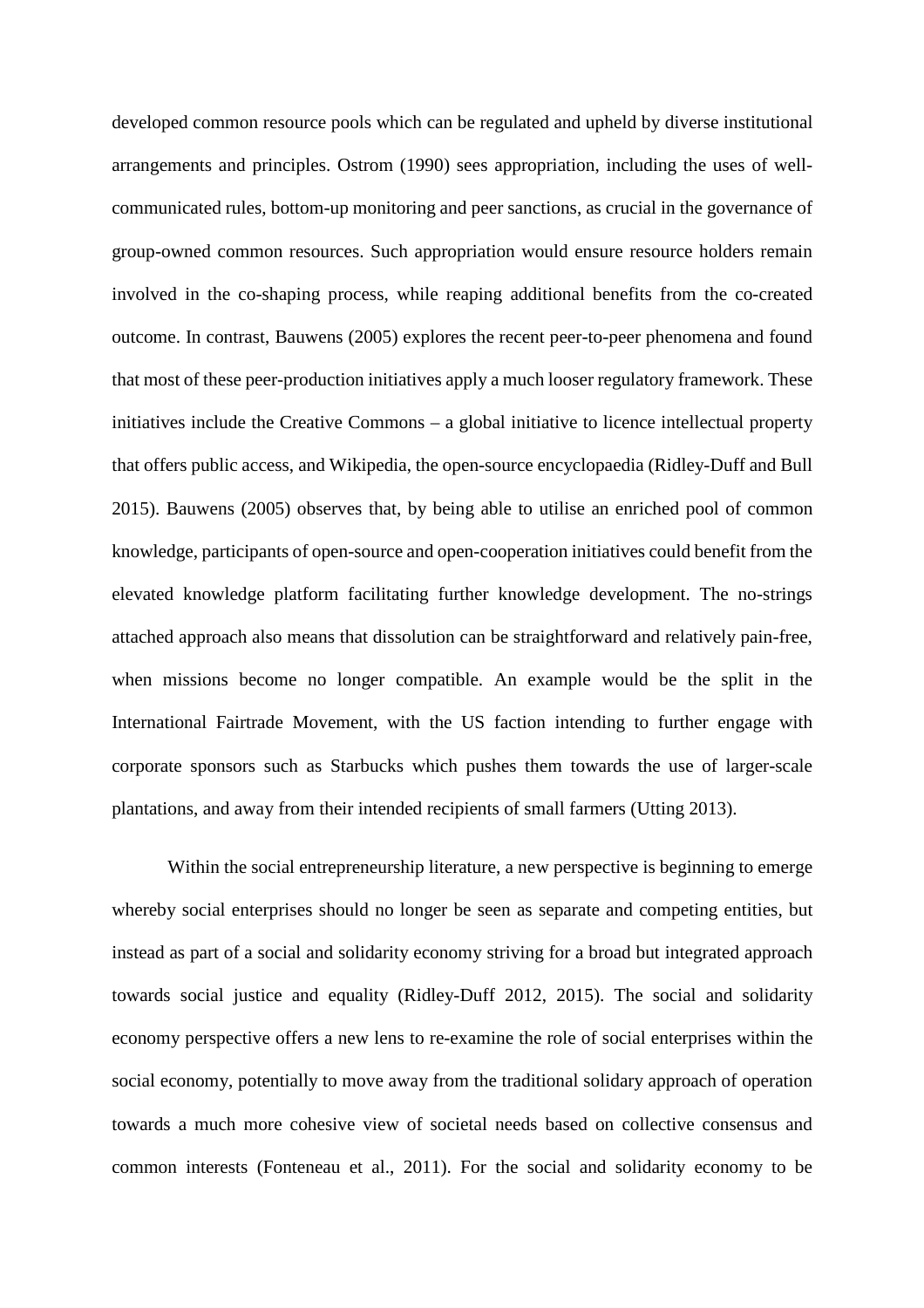sustained, collective actions should connect at multiple levels via networks, movements and alliances. As suggested by Ostrom (1990), good governance, strong advocacy and extensive negotiation are required to enable the separate entities to scale-up on terms compatible with their values and objectives (Utting 2013). It is also becoming a trend for social enterprises to move towards open sources and open cooperation, similar to that mentioned by Bauwens (Ridley-Duff and Bull 2015). In the light of these developments, there is an increased attempt amongst practitioners and academics to explore new forms of partnership and not be limited to past cooperatives and mutual societies. Collective bricolage fits well into this trend, as it involves the pooling of resources between resource holders to ensure the creation of novel products and activities.

Nevertheless, as the transfer of privately-held resources to a 'common pool' effectively required resources holders to relinquish a degree of control over resources that they owned, a multi-stakeholder approach to governance would be required in accordance with Ostrom (1990). As the difference in input amongst the different partners results in the hybridisation of reciprocity, a degree of negotiation between partners would be unavoidable. Yet, how ownership of resources may dictate the power dynamic as well as the co-created outcomes of collective bricolage is not yet fully understood. Studies have suggested that the eventual outcomes co-created would be determined by a number of factors, including the type of production and allocation functions, the predictability of resource flow, the scarcity of the resources, the size of the partnerships involved and their dependence on each other's resources (Olson 1965). It is therefore important to further understand the mechanisms behind different partnership structures under collective bricolage, and how social enterprise could exert some degree of control, through negotiation, monitoring and supervision, in ensuring that their mission will continue to be fulfilled by the co-created outcome. In this research, we focus on two aspects of collaboration that may affect the nature of bricolage activities as well as their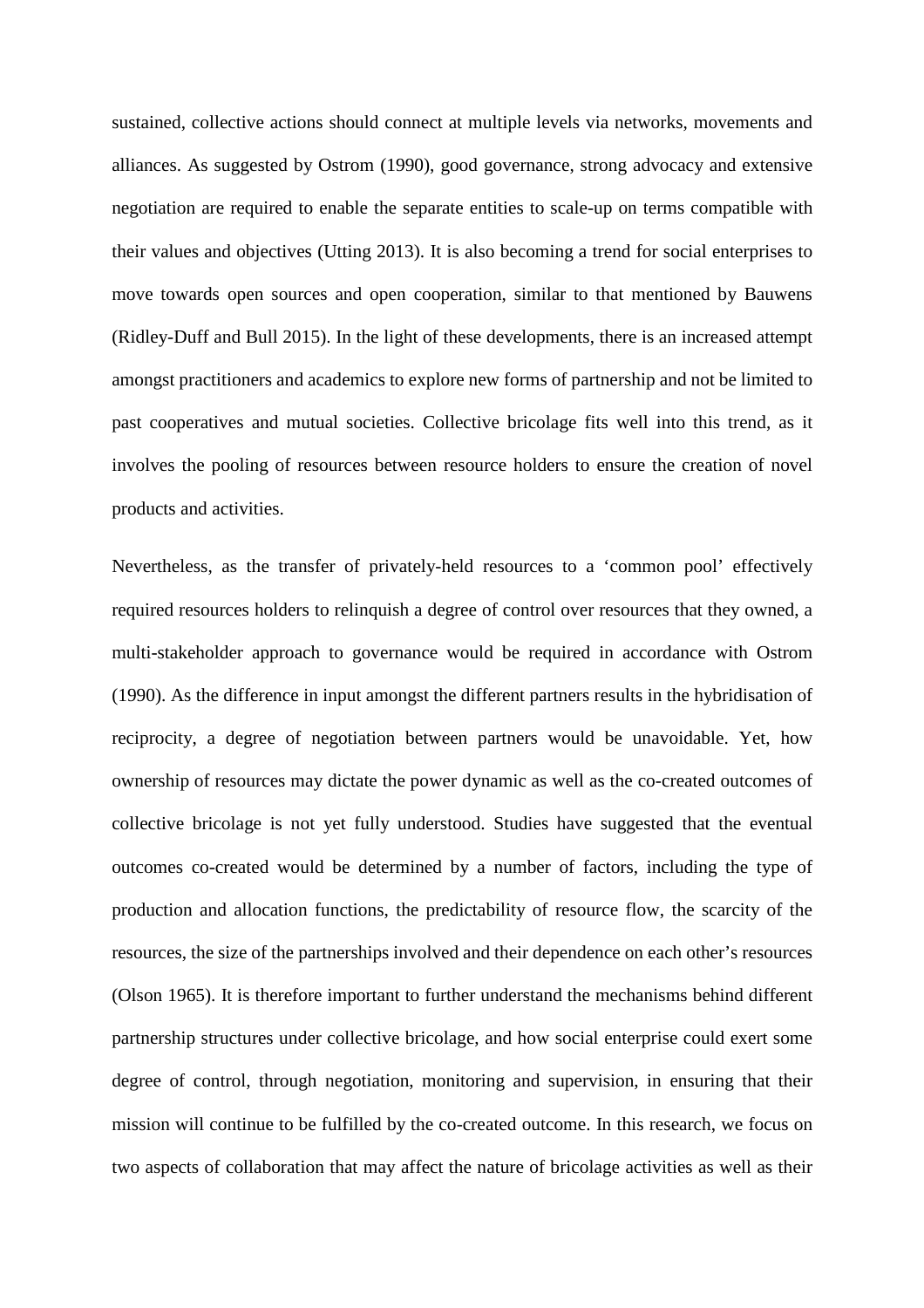outcomes: first, their resource dependency, and second, the nature of partnership, both of which are discussed below.

## *Resource Dependency Theory*

According to RDT, companies require resources to survive, and have to establish relationships with organisations that possess those resources (Pfeffer and Salancik 1978; Pfeffer and Salancik 2003). Therefore, organizations are dependent upon their environments. According to Jaffee (2001), resource-dependency theory "emphasizes proactive strategies that can be pursued to deal with environmental constraints [rather than] viewing organizations as largely passive or impotent in relation to environmental forces" (Jaffee 2001, 218). Power and its inverse, dependence, are key concepts in this theoretical perspective to understand interorganisational relationships.

*Power* is defined as "the ability to bring about the outcomes of desire" (Salancik and Pfeffer 1974, 3) that one party may possess over another, which in turn dictates the dynamic between them. RDT stipulates that resources ownerships, including but not limited to finance, physical infrastructure, human capital and labour, provide resource holders with a strong position in the exchange bargaining process (Pfeffer and Salancik 2003; Pfeffer and Salancik 1978). According to RDT, it is the balance of power within that relationship that determines the power distribution (Frooman 1999). Asymmetrical power distribution within an exchange relationship would, in the situation of goal incongruence, result in one side having greater ability to bring about their desired outcome at the expense of the other (Pfeffer and Salancik 1978). The resulting power relation then has an effect on the choice of strategies that an organisation may undertake, even if elements of the new strategies go against its preference (Weisbrod 1998). The RDT relationship can also be sequentially dependent, bringing about the question of enforceability (Alter and Hage 1993), which can be controlled though coercive,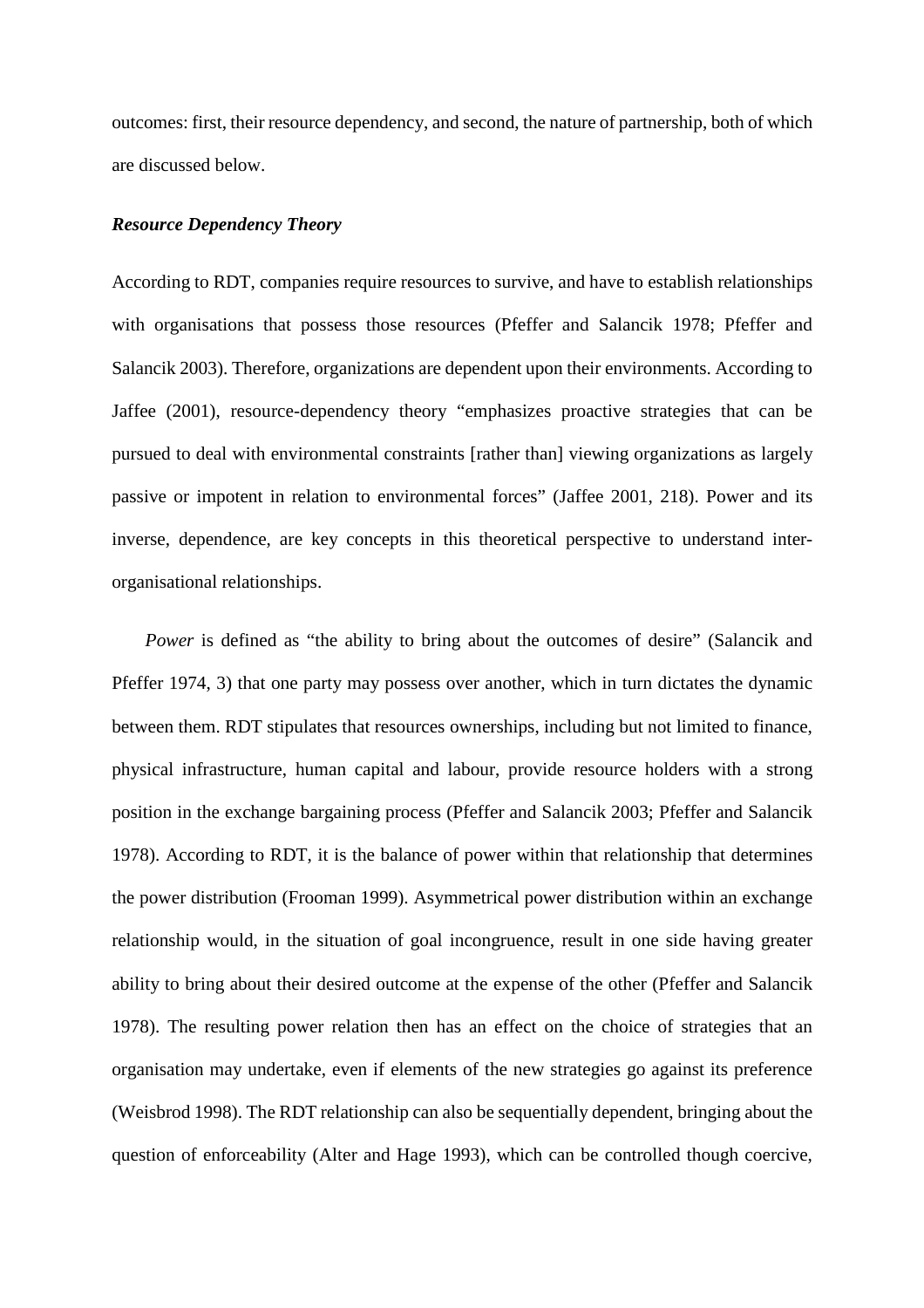motivational and normative mechanisms (Etzioni 1975). Negotiation and persuasion may also be necessary when the power relationship is either unbalanced or unclear (Di Domenico, Haugh, and Tracey 2010). On the other hand, power can be symmetrical when the exchange process is considered to be dyadic and mutually dependent (Frooman 1999). In such a case, both parties would have an equal opportunity to influence their shared objectives, processes and outcomes (Brinkerhoff 2002).

Nature of Involvement and Its Impact on Social Enterprises' Mission Alongside resource dependence, whether a partner can influence the mission of a social enterprise is also dependent on the nature of its involvement. Austin (2000) discusses the collaboration continuum of nonprofit organisations whereby partnership can be divided into clear stages. On the one hand, it can be characterised by a transactional and sometimes philanthropic nature. The transaction cost theory (Williamson 1973) emphasises working with partners as the mechanism both to increase resources and reduce transaction costs, and in doing so maximising the economic benefits to both parties concerned (Foster and Meinhard 2002; Sharfman, Gray, and Yan 1991). Such transactions could range from a donor-recipient relationship, such as when a commercial organisation uses such a partnership with a social enterprise to fulfil their corporate social responsibilities (CSR), to resource exchanges focusing on specific cause-related activities (Austin 2000). In these cases, the emphasis of partnership is on the benefits of a transactional relationship based on the economic law of exchange (Harbaugh 1998). Such benefits may be available because the partner's own objective is compatible with the social enterprise's mission, or because they had little interest in the details of execution, and therefore view the latter as an effective agent to carry out their own mission. Alternatively, it may be due to a partner's lack of legitimacy to intervene (Mitchell, Agle, and Wood 1997; Hill and Jones 1992). In the case of a transactional relationship, the partner has little intention or ability to control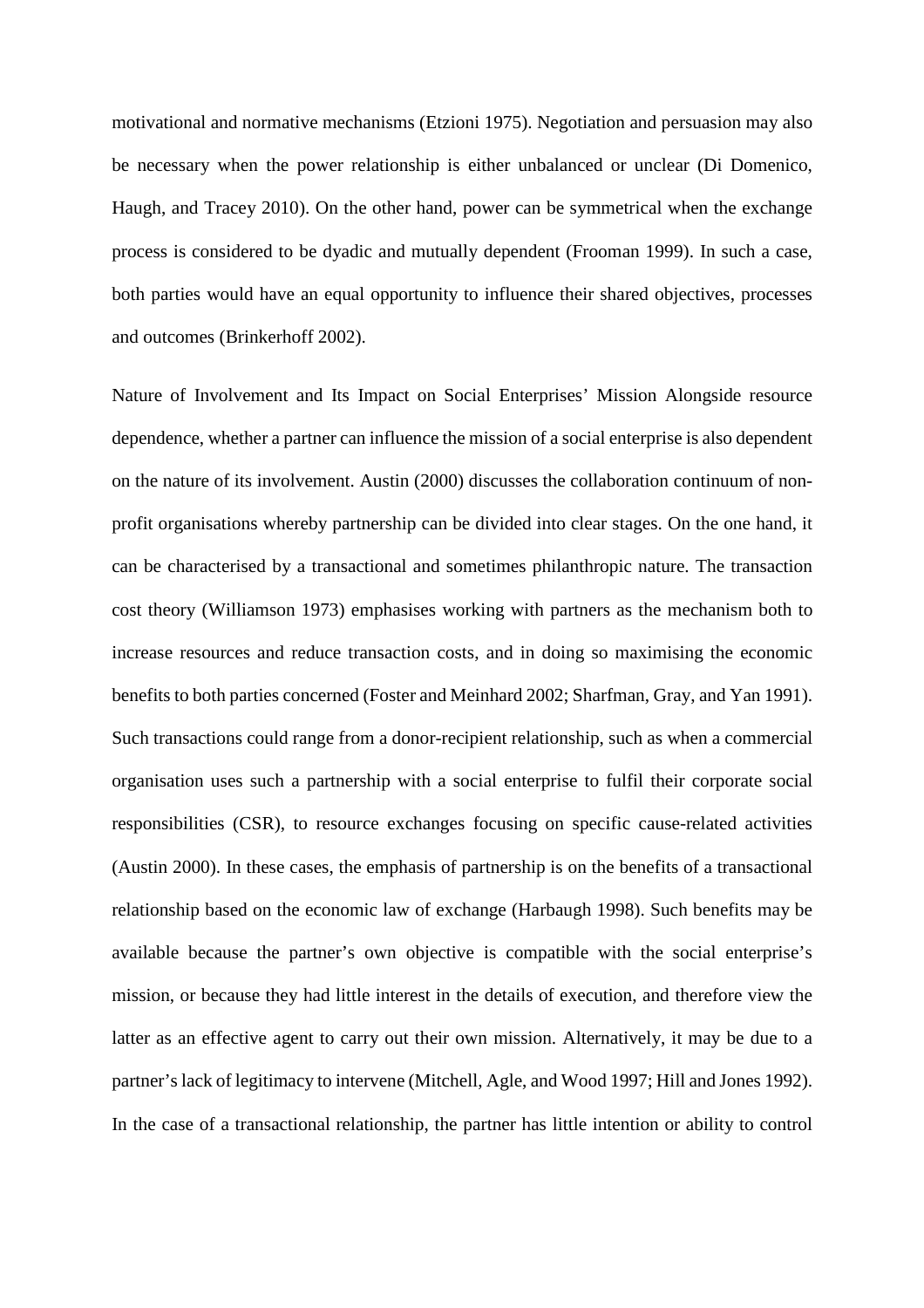how the resource is being utilised (Austin 2000). Such a transactional arrangement provides social enterprises with a greater level of autonomy with fewer interactions being expected.

On the other hand, for partnerships that are intending to co-create common social values, involvements are likely to be integrated where the partners are likely to take a keen interest in the outcomes as well as in the future direction of the project or projects that they have been co-involved in (Austin 2000). In some of these cases, there may be a convergence of mission where staff and resources are merged for collective actions (Seitanidi, Koufopoulos, Palmer 2010). In other cases, the partner may be more hands off, but is nevertheless very keen on ensuring that their own objectives are being well-served in the integrated project and thereby on imposing strict conditions on the usage of their resources (Kaine and Green 2013). Keen interest often leads to more frequent interaction, communication and joint decision making (Brinkerhoff 2002). Partners are also more likely to intervene in the operation of the project, particularly when there is a concern that their own objective may not be fulfilled (Ebrahim 2002).

We propose that resource dependency relationship and the nature of partnership can be seen as two continuums, which enables us to come up with the following 2x2 matrix (Figure 1).

## \*\*\*Insert Figure 1 about here \*\*\*

Four types of partners can be identified. *Dormant partner* refers to those whose resources are being asymmetrically relied on by the social enterprise, but have only transactional involvement in the social enterprise's operation. *Complementary partner* refers to those who hold a symmetrical resource dependence relationship with the social enterprise and have a transactional involvement in its operation. *Collaborative partner* refers to those who hold a symmetrical resource dependence relationship with the social enterprise and have an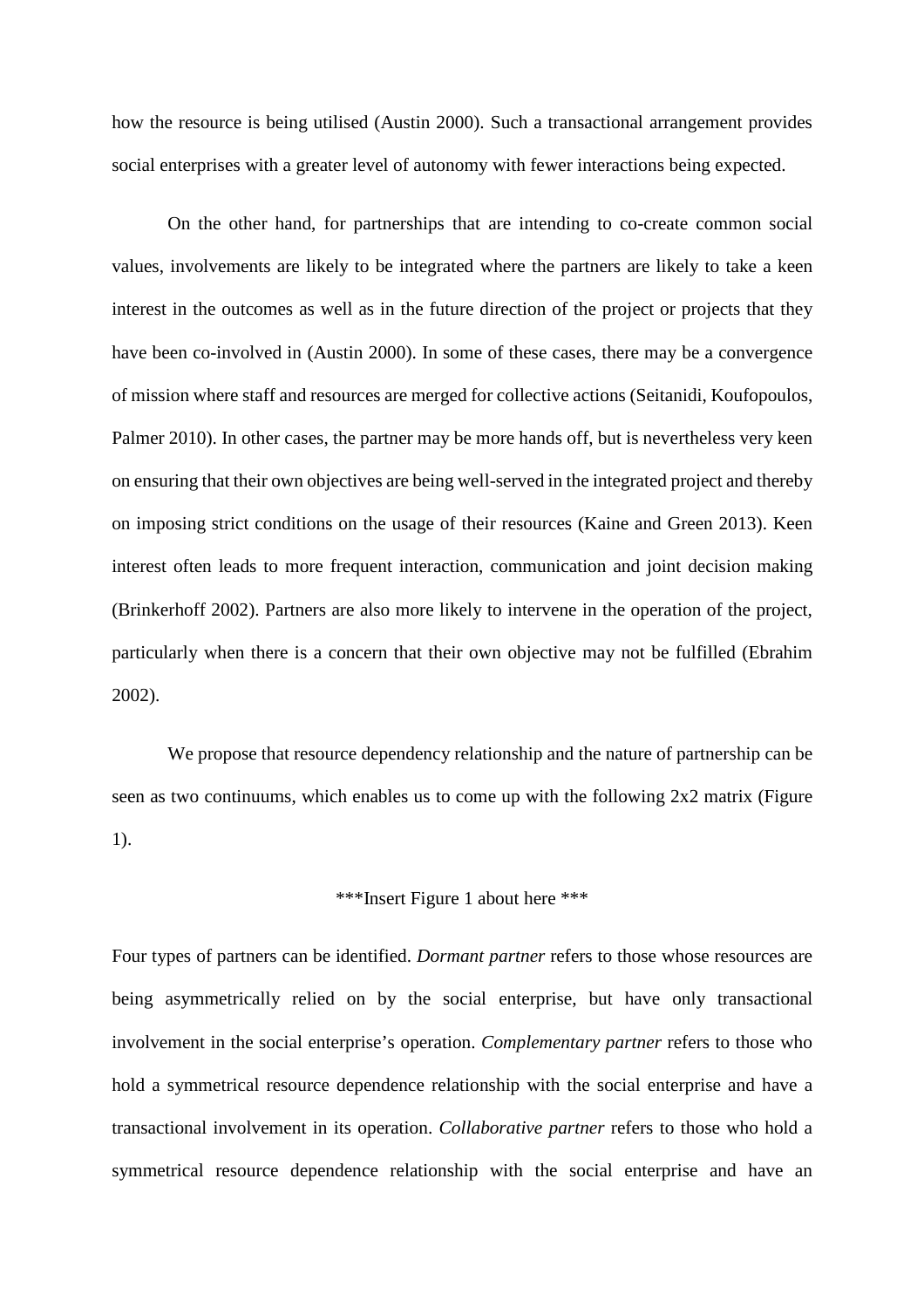integrative involvement in its operation. *Dominant partner* refers to those who hold asymmetrical power over a social enterprise and have an integrated involvement in its operation.

## **Conceptual Framework**

Combining the reviewed literature in relation to bricolage, RDT and nature of involvement, the following conceptual framework can be proposed (see Figure 2). As is illustrated in Figure 2, social enterprises may engage in two types of internal bricolage and collective bricolage to pursue their mission. As discussed before, in collaboration with other organisations in collective bricolage, social enterprises may have partners with symmetric/asymmetric power. The relationship of social enterprises with partners in each of these categories might then be based on integrated or transactional involvement.

\*\*\*Insert Figure 2 about here\*\*\*

### **Methodology**

## *Research Design and Data Collection*

The questions studied in this research are i) how the involvement of different types of partners (based on the resource dependency relationship and the nature of the partner's involvement) play a role in the market and product expansion of social enterprises and ii) how different types of partnerships impact the mission of the social enterprises. In the social entrepreneurship context where few studies have examined these questions, a qualitative multiple case study design was pursued to extend theory into this context (Graebner, Martin and Roundy 2012) and to generate new theoretical and managerial insights (Yin 2012). Multiple cases permit replication logic (Yin 2012) and lead to more robust, generalizable theory than a single case (Eisenhardt and Graebner 2007).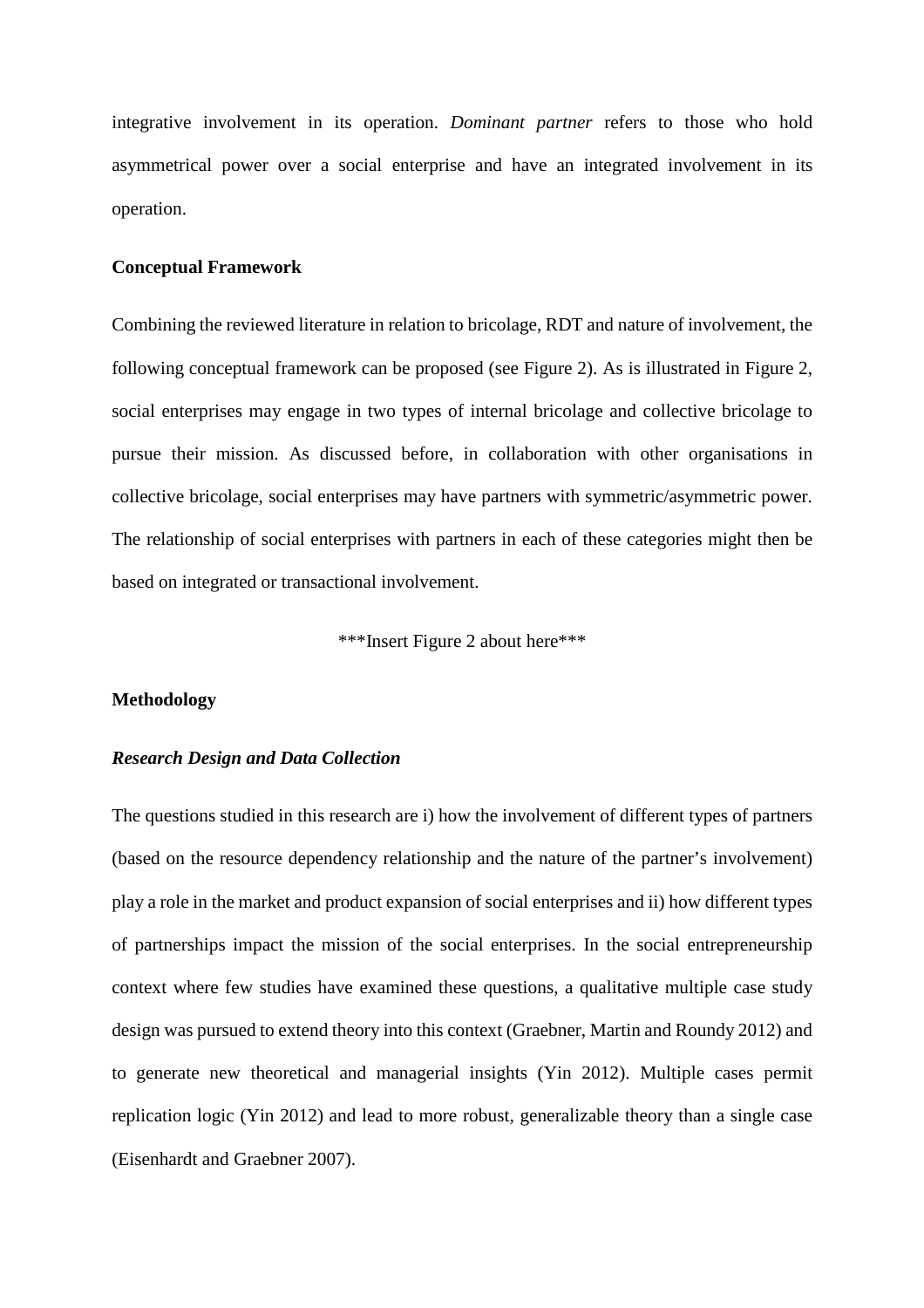Nine social enterprises in the UK that we have connections with were selected and interviewed. The context of the UK is relevant, as in recent years, social enterprises have seen a reduction in the amount of public funding (Meegan et al. 2016) as well as an economic downturn which has impacted on their access to resources. The UK government defines 'social enterprise' as "a business with primarily social objectives whose surpluses are principally reinvested for that purpose in the business or in the community, rather than being driven by the need to maximise profit for shareholders and owners" (DTI 2003, 6). Using the EMES framework from the ICSEM study (Defourny and Nyssens 2016), all but three of the social enterprises can be considered 'enterprising non-profits' that rely on earned income in supporting their pre-defined social mission. Two others can be considered as 'social businesses' that incorporate business practices and create financial surplus to support their social mission (Smith, Cronley, and Barr 2012). This is sometimes referred to as pursuit of dual/hybrid mission and blended value creation (Brooks 2009). The attempt to combine both social and economic mission and balance these two apparently contradictory missions (Zahra et al. 2009) in social enterprises offer a unique context to study (Grimes and Victor 2009).

We define mission drift as the change of social mission from that originally stated. The purpose of a social mission is to provide "employees and stakeholders with clarity about what the organisation is fundamentally there to do" (Johnson et al. 2014, 108). According to Certo and Miller (2008), these social missions are intended to address basic and long-standing needs such as providing food, water, shelter, education, and medical services to deprived people. Others understand social missions as the development of 'new programs, services, and solutions to specific problems (such as chemical dependency, unwanted pregnancy) and those that address the needs of special populations (such as children with disabilities, caregivers for Alzheimer's patients, veterans)' (Korosec and Berman 2006, 449). In the UK where this study is based, the government has defined charitable purposes into 13 categories in the *Charities*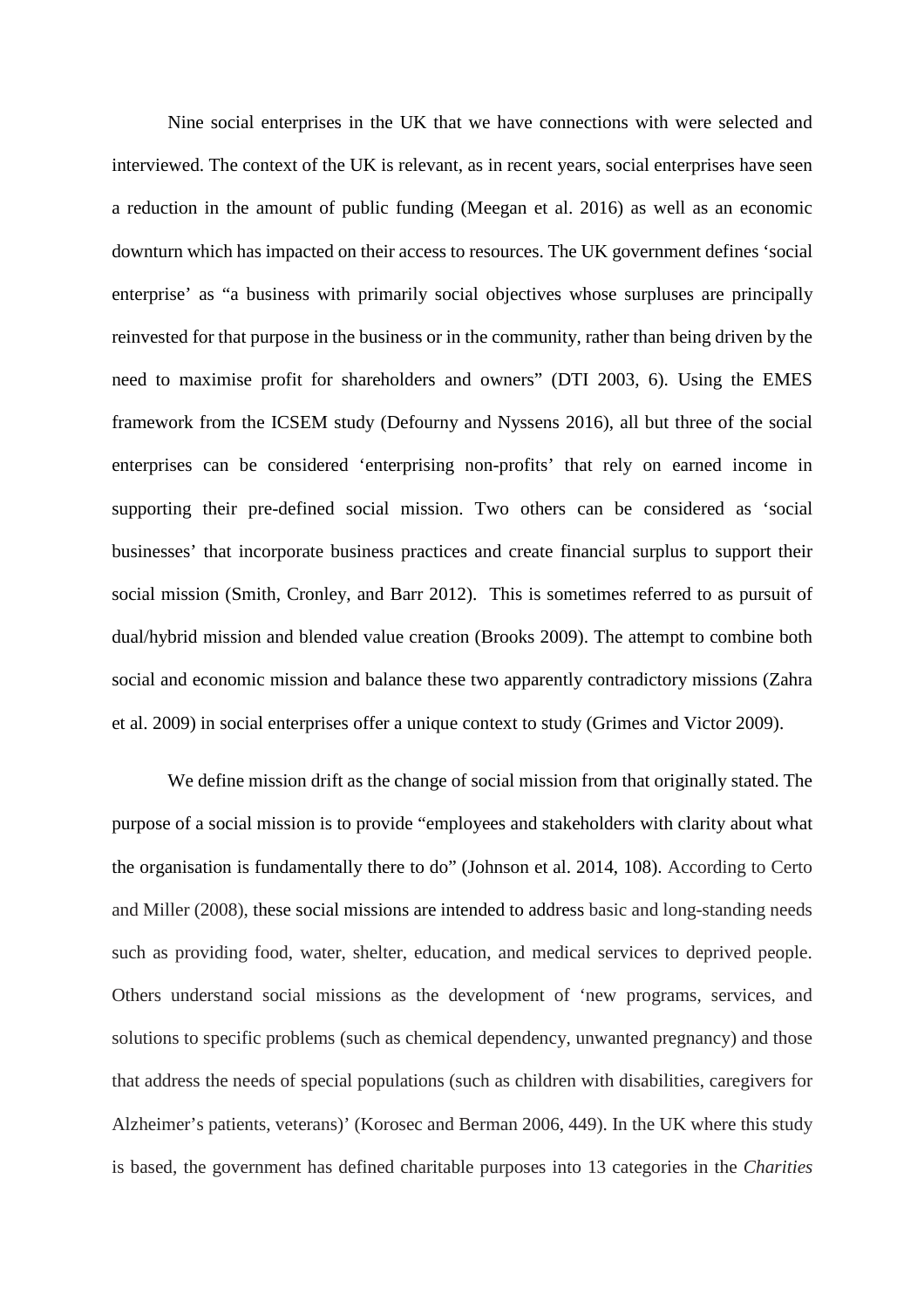*Act 2011* (The Charity Commission 2013). These include the prevention and relief of poverty and other disadvantages, and advancements of 'education', 'religion', 'health and life-saving', 'citizen, community and development', 'art, culture, heritage and science', 'amateur sport', 'human rights and equality', 'environmental protection' and 'animal welfare'.

For the enterprising non-profits in our study, many are registered as charities in the UK which gives them special status in terms of tax and asset management. These organisations are legally required to have a clear charitable purpose, which is encapsulated in their mission statement. For social businesses, their mission is often considered to be more fluid which can be altered without legal ramification. In our two cases, the mission statements of the social businesses focus exclusively on social impact which is consistent with the charitable purposes outlined by the *Charities Act 2011*. The overriding missions have not altered their mission since their inception. We found that, despite the differences, social enterprises from both groups are equally likely to apply different forms of collective bricolage in their events, and it would appear they are equally prone to mission drift. One other case is defined as a public sector social enterprise, which has missions that are compatible to those outlined in the *Charities Act 2011*. We found no mission drift within this particular case, with some evidence suggesting that the relation with the public sector does confine their missions. Nevertheless, it is hard to draw conclusions from just a solitary case.

The number of interviewed social enterprises is consistent with Eisenhardt and Graebner (2007), who suggest that the number of cases in a qualitative research should be between 4 and 10, as fewer cases limits the possibility of generalisation, and more cases complicate the analysis. As illustrated in Table 1, the selected social enterprises engage in various social activities that are predominantly locally or regionally based, although some are part of a UK or international-wide network.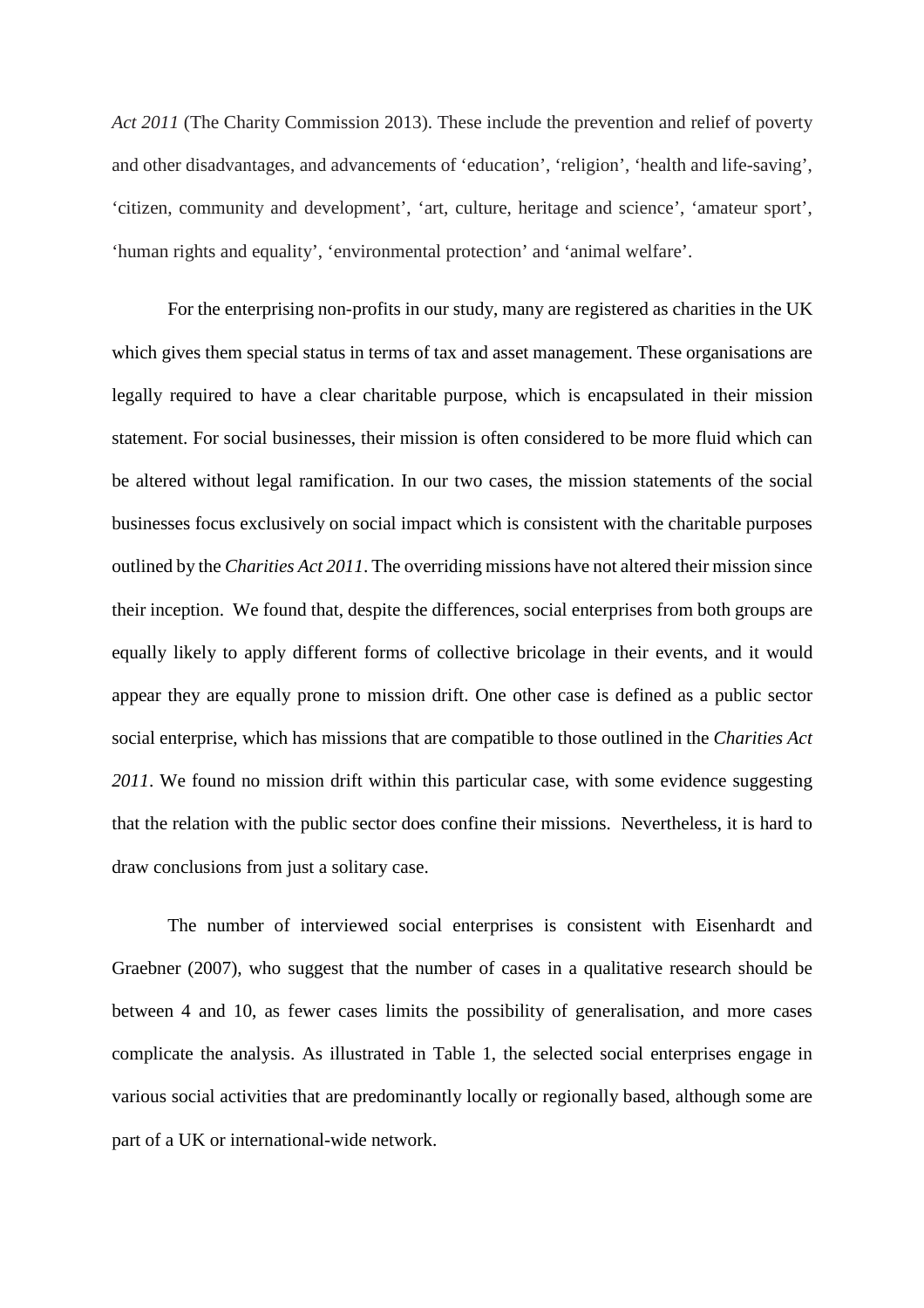#### \*\*\*Insert Tables 1 about here\*\*\*

Primary data was collected from social enterprises through semi-structured interviews in order to gain access to information on respondents' experiences and opinions (Saunders, Lewis and Thornhill 2012). An interview guide (King and Horrocks 2010) was developed including general questions about the background and activities of both the interviewee and the social enterprise, and specific questions to recall incidences when the strategy of resource bricolage was adopted. Once some of the activities had been identified, further questions were asked regarding the nature of these activities, partnerships, and the different types of resources that they utilised in order to make them happen. The discussion focused predominantly on the activities that the interviewees had experienced personally, although other activities were sometimes touched upon to provide further context for the discussion. On returning from the fieldwork, the interviewers re-read the transcripts to confirm whether the activities mentioned fulfilled all the criteria of bricolage as stipulated by Baker and Nelson (2005).

The first round of interviews was carried out between January and March, 2015. After analysing the data from the first interview, further rounds of interviews were arranged to collect more information and clarify matters. To identify the second interviewees in a social enterprise, we asked the first interviewees to introduce us to someone in their firm who has related knowledge about the questions of our research. Interviews lasted between 30 and 90 minutes, and were arranged with key personnel at these organisations (see Table 1). Interviews were digitally recorded and then transcribed. Secondary data sources consulted included company websites, newspaper articles, and company brochures and reports, to support and triangulate primary findings (Yin 2012).

### *Data Analysis*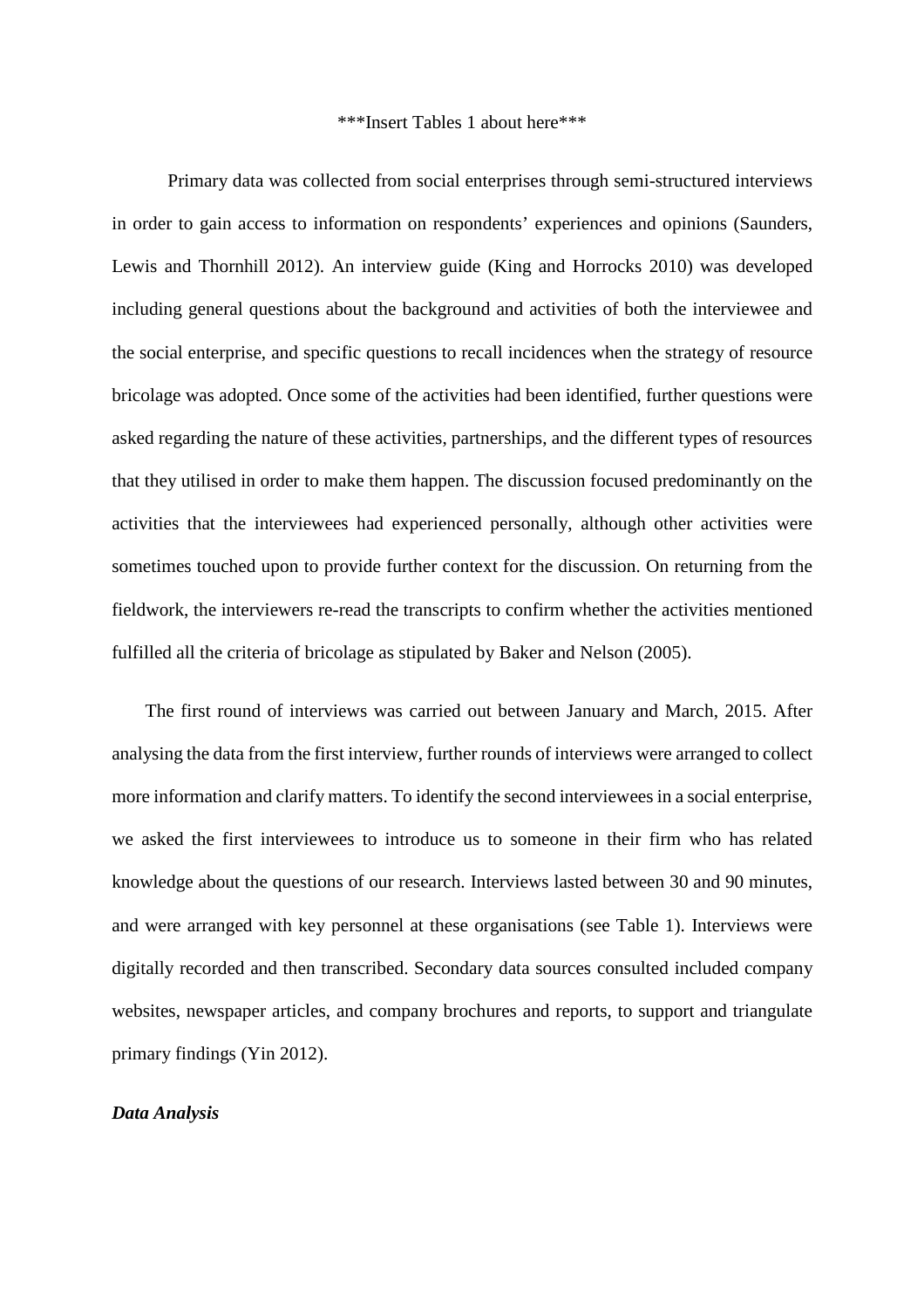We embarked on an event-based process analysis (Lok and De Rond 2013), which is a posthoc sequential analysis of events that an organisation has embarked on (Labov and Waletzky 2003; Langley 1999). An event can be the result of single or interconnected activities occurring at a specific time or over a period of time (Buttriss and Wilkinson 2006; Woodside and Wilson 2003). Events can be defined as 'an outcome of human acts or changes caused by nature' (Hedaa and Törnroos 2008, 323) and are useful in defining the starting point of a change process (Hertz 1998), or making change visible (Kamp 2005; Nyström 2009). In this methodological approach, events are used to create a narrative or case history, and construct a case analysis (Makkonen, Aarikka-Stenroos, and Olkkonen 2012; Pettigrew 1997; Polkinghorne 1995). An event-based approach is particularly useful for this study because we are most interested in how each of the events is affected by the participations of different partners, and how each of these events can be seen within the mission and strategic developmental frameworks of the companies.

Following Langley's (1999) advice, multiple strategies for data analysis were combined. As a first step, based on the interviews and documentation, a detailed process of reconstruction of each occurrence of bricolage was made in the form of an event sequence file (Poole et al. 2000). From the interview transcripts, each event of bricolage was identified. We first gathered all the relevant bricolage events from all the cases' narratives (Flanagan 1954; Gladwell 2002; Evers and O'Gorman 2011; Vorley and Rodgers 2013). We then applied multiple coding schemes to categorise different events and activities (Strauss and Corbin 1998). We applied an attribute coding scheme (Saldana 2015) to identify four relevant issues based on our conceptual framework: i) nature of bricolage; ii) resource holding partners' involvement, and, iii) resources utilisation; iv) bricolage outcomes, with each of these issues being subdivided into sub-categories (see Table 2).

\*\*\*Insert Table 2 about here \*\*\*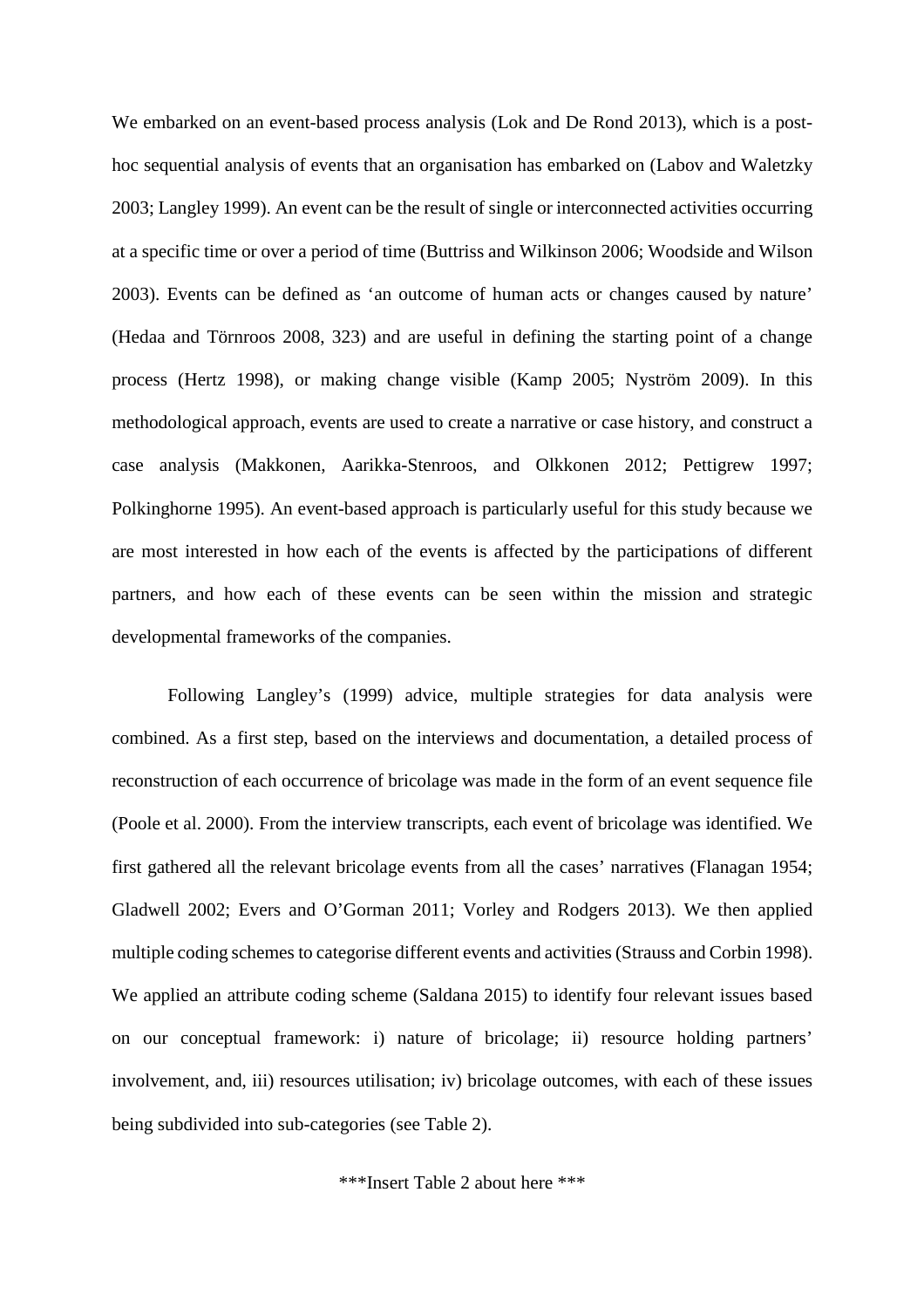The list of key events is displayed in Table 3. We were interested in not only withincase but also between-case analyses for generalisation purposes (Ayres et al. 2003). Consistent with LeCompte and Schensul (1999), we examined the relation between these resources, personal attributes and attitudes, or any combination of them, and certain actions and behavioural outcomes. Finally, as with Merrill and West (2009), we identified common connections between themes across cases for theory generation.

We extracted from each case between 4 and 13 events in total, giving us a total of 80 events. It is important to note that, consistent with Berends et al. (2014), the events recorded do not represent the full range of activities in which the social enterprise has taken part but, rather, those that the interviewees have personal experience of, and first-hand information about. We also recorded events that are in the pipeline, in which the social enterprise intends to take part in the near future. Some of the key events mentioned in the results are presented in Table 4.

\*\*\*Insert Table 3 and Table 4 about here \*\*\*

## **Results**

## *Internal Bricolage*

## *No Partner's Involvement and Its Impact on Social Enterprises' Mission*

Our results found that, in their internal bricolage events (with no partner's involvement), social enterprises often adopted an approach whereby pre-existing resources and competencies at hand are being re-utilised through reconfiguration. We termed this approach *cost pragmatism.* In INT1 (see Table 4), the new mobile hospice project requires almost identical competencies to that of a physical hospice, but with beds in the hospice being in very short supply, the service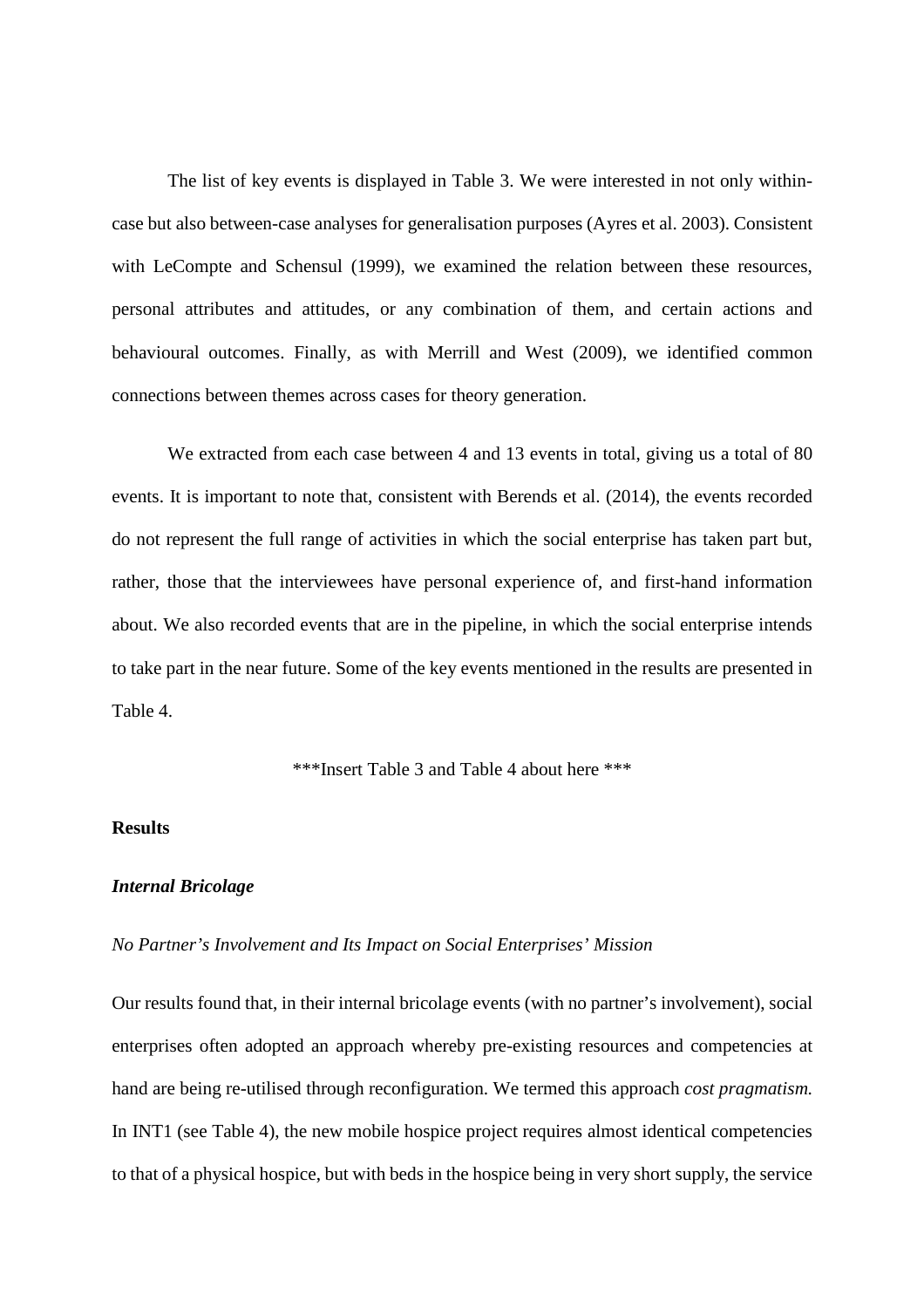extension provides a service that would otherwise be unattainable and unaffordable. Similarly, in INT2 and INT3, both Consultancy for Social Change and Student Mentoring extend their service provisions from one to one support towards group training in order for more people from their intended market to receive the service at a lower cost. In the event of INT3, for instance, the CEO mentions:

I am now offering parent coaching and parent training sessions based on the resources that I have picked up through my experience of coaching students…. I deliver free workshops for parents. I can see what would be interesting for parents to know, what theories behind that would be good for them… The information and feedback that I got enabled me to test the market and decide whether I can offer the workshop again… All the time I am reusing the knowledge that I have…

The extension of the market onto parents enabled the intended target, i.e. students, to receive better support, thus producing an additional social value for their intended market.

*Cost pragmatism* appears to have limited the scale and scope of expansion. There is no noted expansion as a result of these internal bricolage activities (e.g., INT1, INT2 and INT3) and the new operations are of relatively small scale to begin with. They can all be considered frugal solutions offering a similar service to part of the same market which could not afford the full price. Only when the offered products/services have proven more popular are they being rolled out incrementally. For instance, in the case of Consultancy for Social Change:

When we started (the consultancy service 15 years ago), none of us had ever been doing training before. Within a few weeks of setting up, someone came to us and said, "Do you run workshops?" We had never done that before, but I did not tell him that, we said, "Yeah, of course." We had just never anticipated we would be asked to do training… they liked what we did... Now about 50% of our work comes out of running workshops....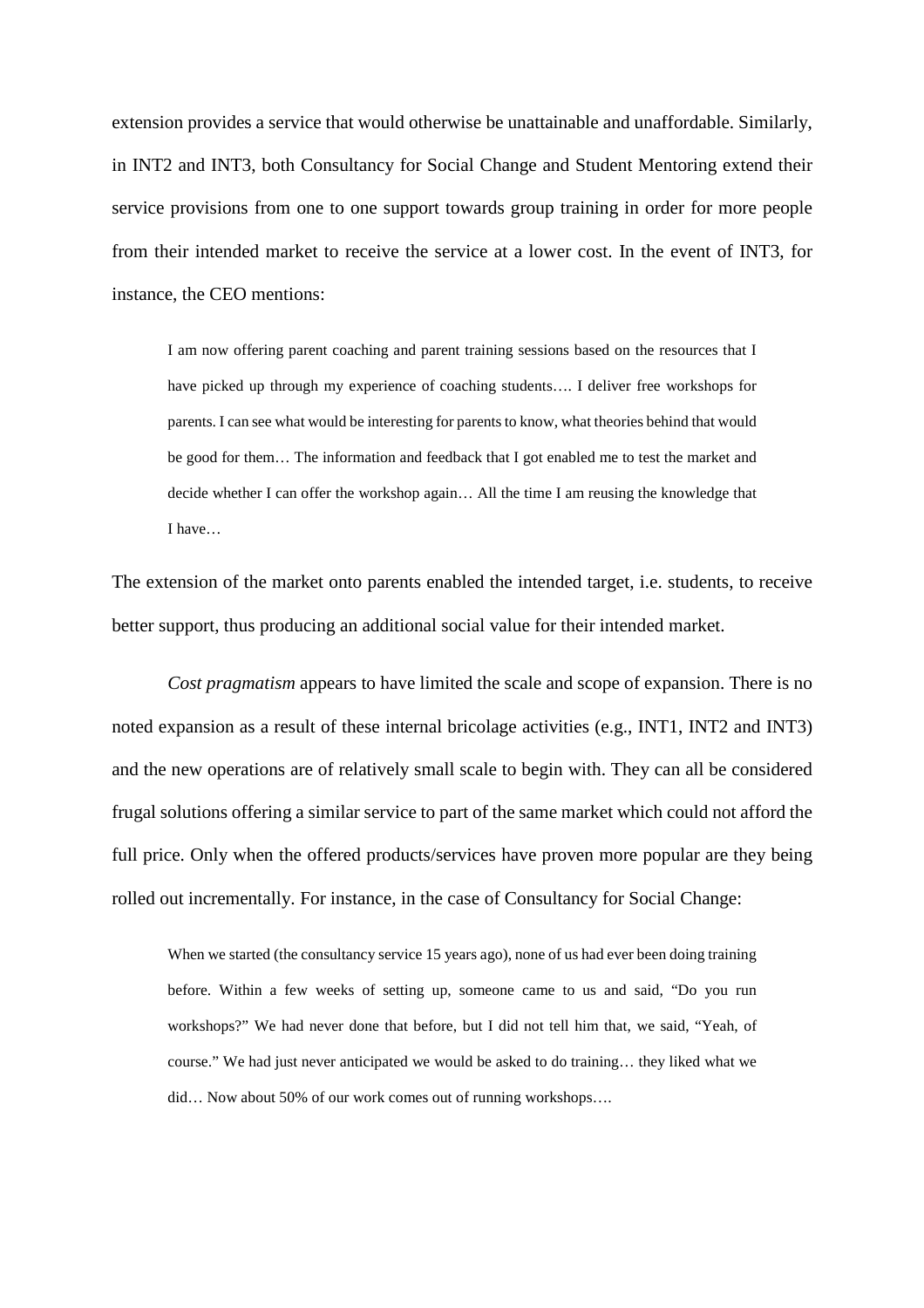Nevertheless, despite incremental development and changes in products and services, the events in this category continue to serve their intended targeted segment. The bricolage activities offer a frugal solution (Radjou et al., 2012) to enable those within the target catchment to be served with an affordable alternative.

#### *Collective Bricolage*

### *Dormant Partners' Involvement and Impact on Social Enterprises' Mission*

As can be seen in Figure 1, resource holders in this category hold power over the social enterprise but have no integrative involvement in its operation. In the 16 events involving dormant partners, the majority of them are donors (7 events) and for-profit organisation (5 events), who often offer social enterprises financial and resource support, both through direct (5 events) and indirect means (9 events), in enabling them to pursue the social projects that they were hoping to embark on. With the additional resources, social enterprises were more able to pursue 'idealism' rather than making a pragmatic compromise. For instance, Hospice for All embarked upon a new hospice which cost them £16 million (DOR1), instead of opting for a cheaper alternative that is less well-served by transport. According to its CEO (referring to the DOR1):

This is for future generations and will provide care for 50 years, so it's important we get it right… We have talked to people who have built modern hospices, we have talked to our patients… One of the key things that we found out talking to patients and relatives is they want to be somewhere they can still experience life going on and are still part of the local community.

Similarly, their children's hospice is consistent with their overarching objective, but with the additional resources from donors, they were able to offer a niche segment specific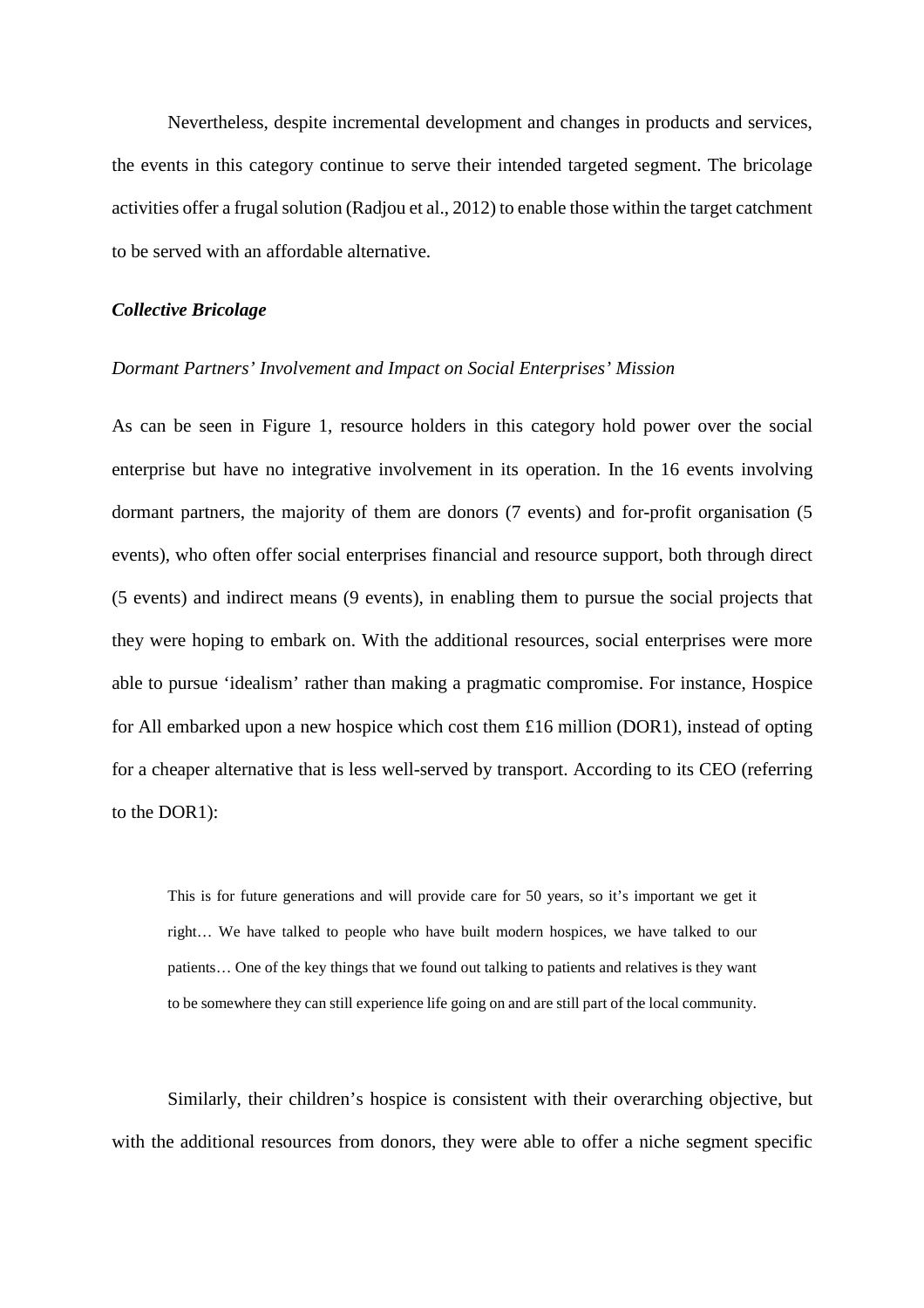rather than a frugal product, in contrast to the mobile hospice project (INT1) where resource minimisation was intended.

Nevertheless, despite the introduction of new partners, the events that these social enterprises have embarked upon are largely consistent with their organisational missions, whilst we found evidence that with product extension and market expansion, for instance, in DOR2, where Homelessness Support has diverged into offering meals rather than accommodation to homeless individuals, their target recipients remain the same. One reason could be due to the autonomy that these partners are prepared to offer to social enterprises, with one respondent from a social enterprise referring to them as the 'silent partner'. Most of the communications between the social enterprises and their partners involve an 'inform' strategy, where the former disseminate information regarding progress and highlight the benefits that the latter can receive from continuing the relationship. This reflects a transactional relationship between the two parties, with the partner's 'silence' enabling social enterprises to remain focused on how their targeted recipients can be better supported.

With the additional resources, it is evident that social enterprises also tend to adopt a more *cautious* approach as is presented in some of the events. In DOR1, considerable effort and cost have been involved to plan for both the new hospice and the children's hospices, which include numerous rounds of consultations, design and planning, intended to maximise both economic and social value.

### *Complementary Partner's Involvement and Impact on Social Enterprises' Mission*

As illustrated in Figure 1, in this relationship two parties have symmetric power and are mutually dependent on each other in a transactional-based relationship. In these events, social enterprises create new social value for their clients by swapping pre-existing, often unused or under-used, slack resources, for access to the partner's facilities with little cost. For instance,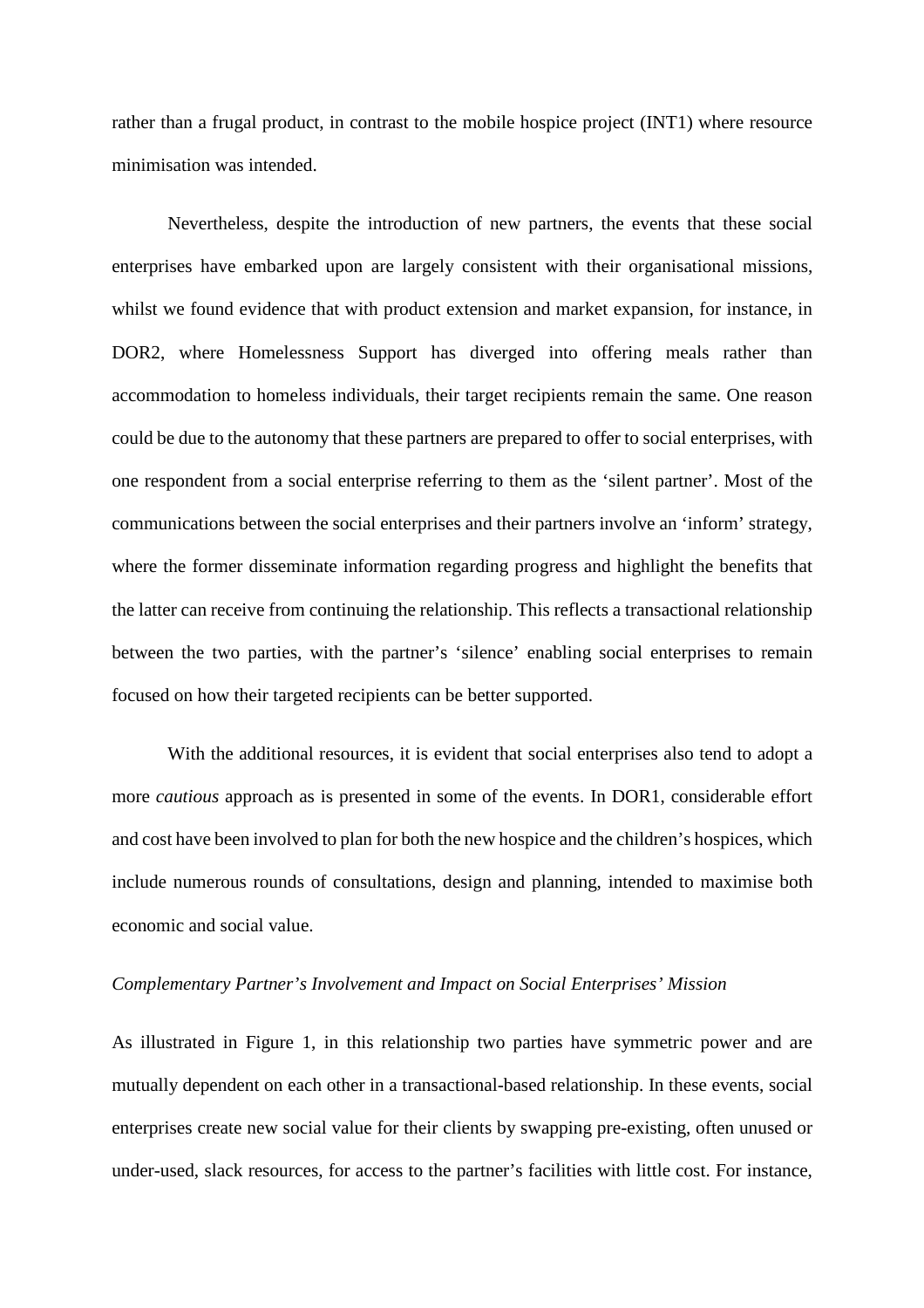in COM1, Disadvantaged Youth Support creates new sports and other programmes for their target recipients through obtaining access to a gymnasium owned by a local charity, in return providing it with access to its vehicles and kitchen.

Social enterprises may also work with complementary partners for economic reasons to earn some money and better serve their existing market. In COM3, exchanging donated stocks with a partner increases the stock relevance for both parties and enables them to potentially increase their revenues from the sale of those stocks. Similarly, collective buying and other sharing practices by Hearing Support in COM4 enable both organisations to reduce their running costs. These transactions are largely *pragmatic*, pre-determined by resource availability from the partner. As they remain largely autonomous from the other's activities, these events also tend to be relatively small scale endeavours involving mostly localised exchange. Nevertheless, cooperation may also go beyond the simplest form of resource swapping, as illustrated by the student competition event by COM2 where Student Social Action held their student enterprise competition in conjunction with the annual conference of a learned association of enterprise educators. Whilst they collaborated in terms of timing and venues, they each ran their own activities. However, by bringing the events together, they were able to tap into each other's clients and create additional activities that would otherwise have been unavailable, thereby maximising the social impact for the corresponding market with little extra cost. It would also make their events look more 'joined-up', and thus attract student and media attention.

*Transactional pragmatism* offers each party the *autonomy* to work towards their own agenda and create additional social values for their respective market. One important mechanism to keep such relationships going is the mutual respect that they have for each other. In the 9 events involving complementary partners, the majority of the relationships are between social enterprises of similar nature (5 events). The frequent interaction between them enables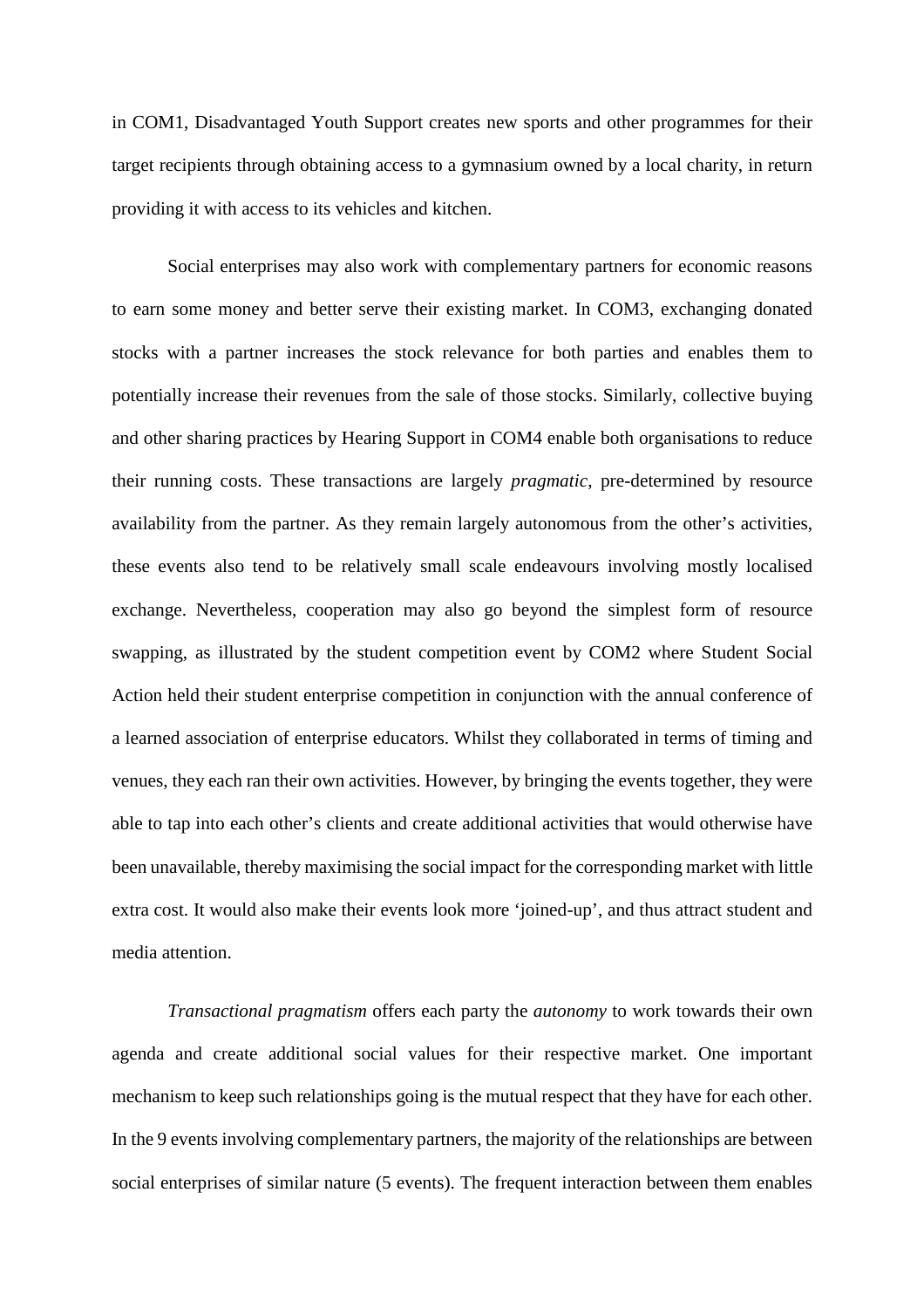them to develop trust in the other party to allow them access to their own resources and not worry about being exploited. In most events, an informal, ad-hoc approach that does not always have to be strictly fair has been adopted, as providing resources for other social organisations in need is deemed the right thing to do. The informal attitude to exchange is apparent from the ways Disadvantaged Youth Support, for example, cooperates with a partner whilst supporting each other to maintain their common values:

We work with a (local) church, a small one. We want to help young people, but we are also Christian based. We send them food parcels. They have a gymnasium. They send people here for hot drinks, chats, etc. They can use our vehicle, we can use theirs. We can both develop our services together.

The transactional nature of most of the relationships also means that when one of them feels that they are not making the best of the exchange, it can be terminated. Even in the case of COM2 where two events are being brought together, because the two programmes were not designed to be integrated, they can break off in the future if the partnership is not deemed fruitful to either party.

Our findings indicate that complementary resource holders' involvement does not usually cause mission drift. The social enterprises continue to serve the market they intend to serve, but with new activities that they were unable to offer without the cooperation.

## *Collaborative Partners' Involvement and Impact on Social Enterprises' Mission*

In collaborative partnerships there is symmetric power among partners but they are very much involved in the event. Within the events that we studied, the collaborative strategy is most commonly applied between two social organisation partners (12 out of 19 events), with the intention to *co-create* social outcome. All these projects aim to pragmatically utilise the strengths that the other party has on offer. For instance, in COL1, in the resulting joint activities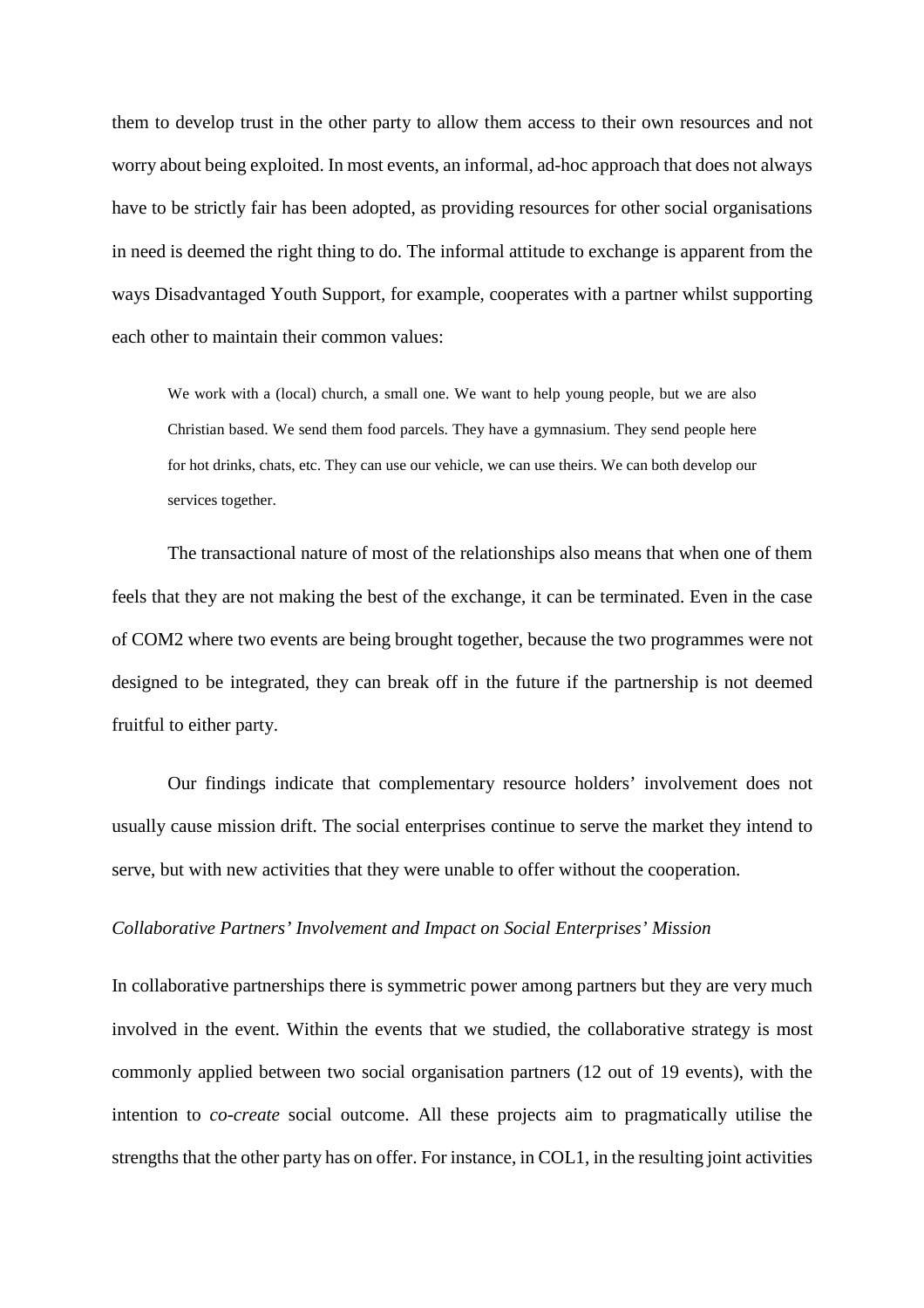a book club only came about because each party happens to possess certain resources (i.e. idle, publicly donated books from the social enterprise, and experienced convenors from the partner) and both partners are happy that these resources are being used collectively. By doing so, such collaboration strengthened their resource base, and they are often able to expand their activities and scope by offering completely new (in 10 out of 19 events) or partially new (in 5 out of 19 events) products to their targeted groups.

Co-creational *pragmatism* does mean that the social enterprise no longer maintains full autonomy in its events. One key control mechanism is constant *negotiation* between partners, particularly at the idea shaping stage, towards the eventual outcomes that both organisations desire. For instance:

…the college that I am working with, I met the vice principal and he said, "Er, could you do any teacher training with international students?" And I said, "Yes, how about I do a free focus group where I meet with students and ask them questions to get some ideas about their needs?" We developed training for 60 staff for four hours. We did that in conjunction with them so the training echoes what the students were telling us so we could design it around the needs that the school had (COL5, Student Mentoring).

Nevertheless, rather than seeing such negotiation as burdensome, the co-creation process has also been described by some as an adventurous endeavour. For instance, in COL6 where Student Consultancy ran stress management workshops as part of art and music therapies, with another social enterprise working with people with mental health issues, the founder explains the product as below:

We collaborated and designed the programme together... it is exactly what we both wanted, something different, fun, low cost but informative…

Negotiation, however, does not guarantee that the social enterprise's own objective is being entirely fulfilled. In events where the social objectives of the two involved parties are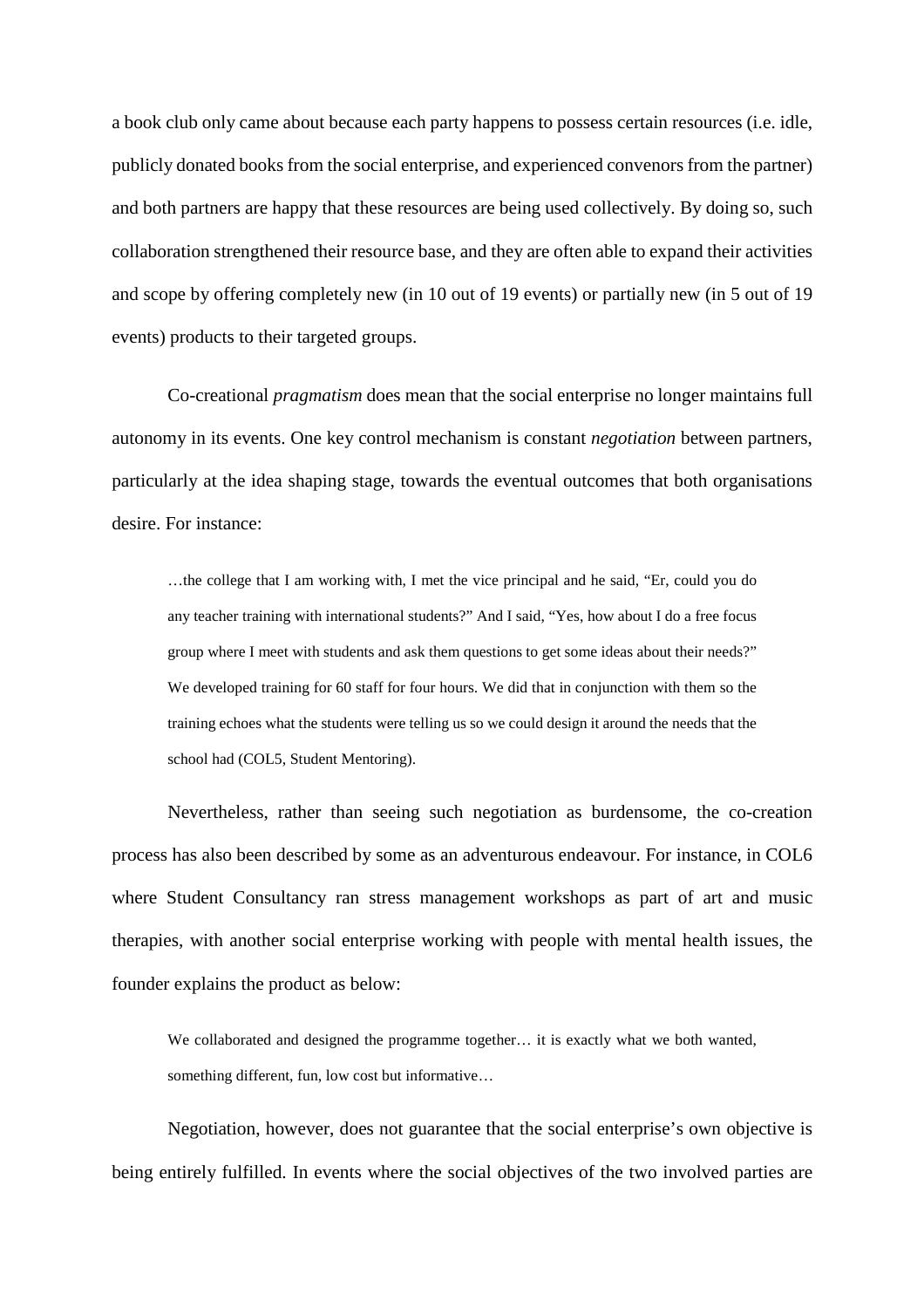closely aligned with each other (helping homeless people in COL3 and COL4), these joint initiatives could result in the objectives of both parties being fulfilled at the same time. In some other cases, however, goal incongruence can lead to the adoption of a compromised outcome away from their intended mission. We found that 8 out of 19 events can be classified as 'mission drift'. For instance, in COL1, the involvement of a social organisation focusing on reducing social isolation resulted in recipients who are not seen as the target market of Homelessness Support, i.e., those who are socially isolated but not homeless being admitted to the organisation's facilities, and thereby conflicting with their original intention. Similarly, in COL2, whilst the event, an introduction of a new fair-trade product range, provides Empowering Lives Worldwide with an additional source of income, it gives them very little control over how its partner implements the social project on the ground, and therefore little control on the social impact the project created. Nevertheless, although mission drift is present within this group, the social impact that it had on the majority, including the above, is considered to be mild (7 out of 19). The above cases, for instance, rely on idle resources (idle donated books in COL1) or existing infrastructure (existing retail outlets in COL2) with few additional costs to the social enterprise.

Within this category, we found the more severe form of mission drift in just one event, COL6, where although Student Mentoring continued to utilise its capacities in stress management, it deviates from its student target group. The main reason is because the partner has a strict target criteria that they do not want to breach. Nevertheless, the social enterprise remains adamantly committed to the partnership. The founder explains the reasons for mission drift and serving a new target group as follows:

The founder (of the social enterprise that Student Mentoring has started to work with) is a friend, a contact for years… it has now turned into something else (a partnership). You never know if this can be grown into something else….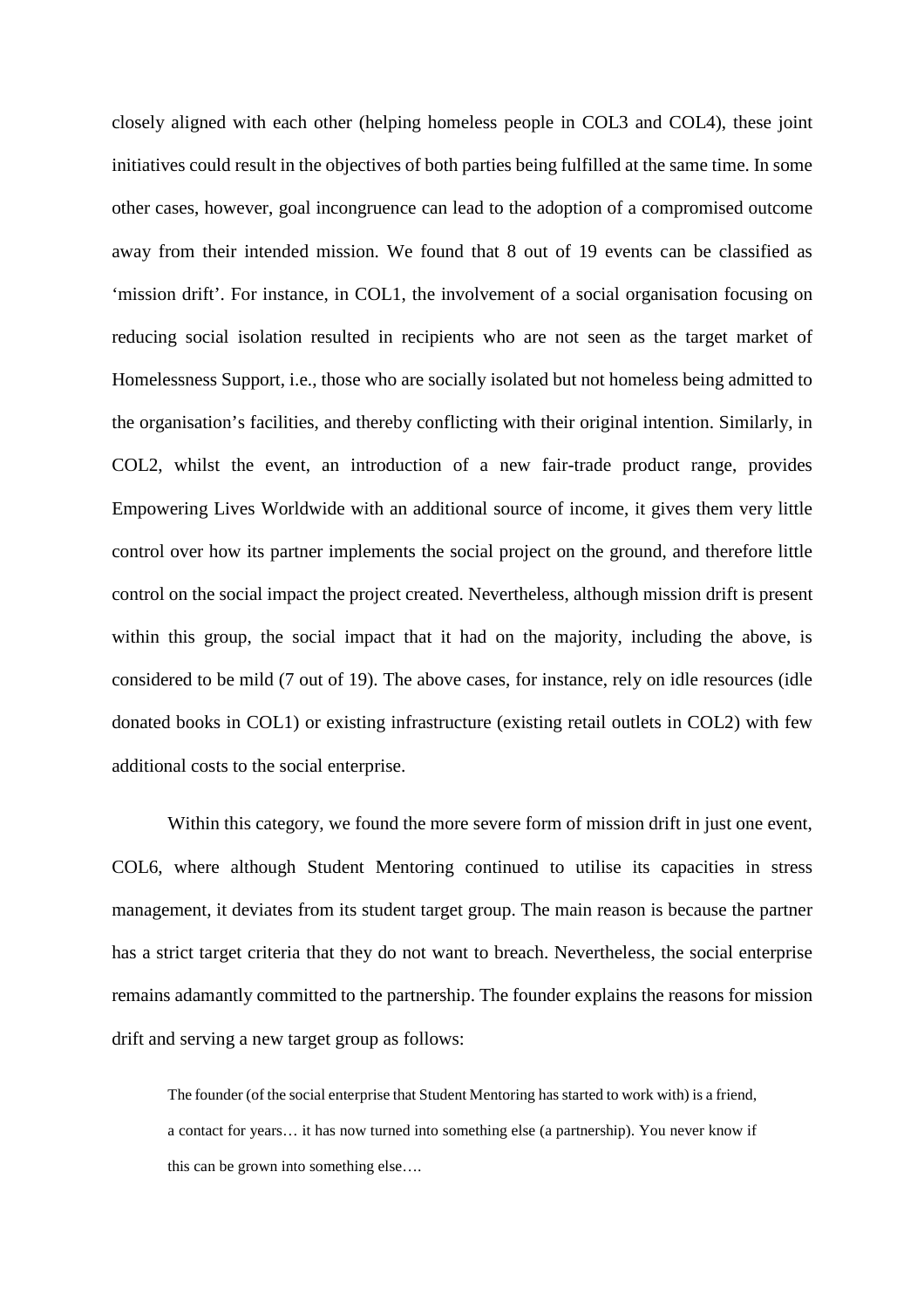### *Dominant partners' involvement and impact on social enterprises' mission*

In this relationship there is asymmetry of power with integrated involvement of partners. Most events with dominant partners in our study involve the public sector (11 out of 15 events) with the intention of producing a direct and intended social impact on their intended target (13 out of 15 events). In order to do so, the partners either become directly involved in these events, as in DOM1 where the NHS (National Health Service) sent in health professionals to Homelessness Support to implement a health programme for the homeless or, in other events, formally lay out their expectations prior to the commencement of the projects and impose strict conditions to ensure that their goals are being effectively implemented. In most cases, a contract is put in place between the parties. Some of these contracts specify the targeted recipients, for instance, in DOM5, the Prison Service stipulated that the recipients of support must be ex-offenders, or in DOM3 and DOM4 where the local council imposed a 5-year local residential requirement on tenants to ensure that the new accommodation is being used to support the local population. Contracts are also being used to dictate resource usage. For instance, in DOM2, the quantity and quality of the hearing aids produced by Hearing Support are being regulated. In a number of the events that involve the Empty Homes Initiative (EHI), which is a local government initiative to bring derelict buildings back into regular use, the details of how the property should be used is specified in the contract of the local government with the social enterprise.

Evidently, social enterprises that work with a dominant partner often adopt a *compliance* approach, particularly those not relying on grants or donation support, as suggested by the founder of Consultancy for Social Change:

Almost all the produce we get is on a commission basis, so someone's coming to us and saying, "Can you do this?", and require us to design what we are going to do for them… we would often comply.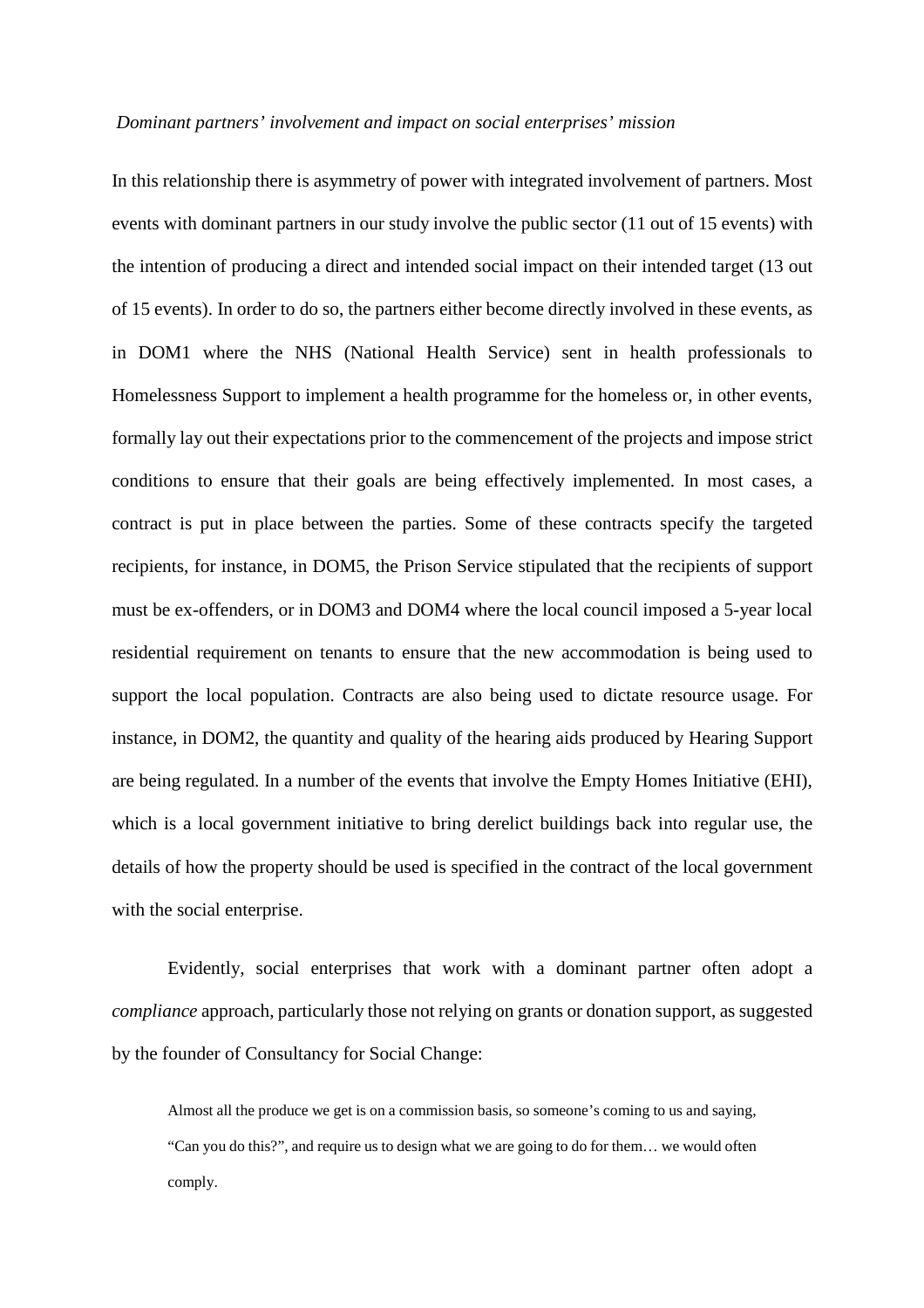*Compliance* is not necessarily a problem when the goals of both parties are largely aligned. For instance, in DOM3, the offer of empty properties by the local government matches well with the desire of Disadvantaged Youth Support to develop accommodation for young people. However, when goal incongruence occurs, social enterprises have to choose whether or not to continue to pursue such relationships. As part of the EHI, Hospice for All, for instance, was offered a rent-free empty property to be used as the hospice. Despite going through the negotiation process, Hospice for All eventually decided not to pursue the partnership because the location of the property was not well-served by public transport which meant accepting the offer would jeopardise the convenience of the people that they intended to serve. However, the lure of additional resources such as those offered by EHI can often induce social enterprises towards pragmatically accepting mission drift. In DOM4, Homelessness Support took up a derelict hotel through the EHI to develop supported accommodation even though it diverged from their original target of the homeless population. Overall, out of the four forms of collective bricolage, the events that involve working with dominant partners have the highest proportion of mission drift events (7 out of 15), as well as the greatest variety (3 out of 15).

Whilst the above suggests that working with a dominant partner can increase susceptibility to mission drift, *relational pragmatism* can, on the other hand, discourage further product and market development. For instance, Hearing Support relies almost exclusively on contract income from the NHS (see DOM2), and felt they had little room to divert from the funder's expectation. This resulted in them not introducing new products or attracting new clients. It is also felt by others that contractual relationships with government bodies can increase dependency, and force them not to consider innovation opportunities and alternative strategies that would benefit their intended target market socially. Some also fear that the dependency relationship may hinder their long term competitiveness, especially when they are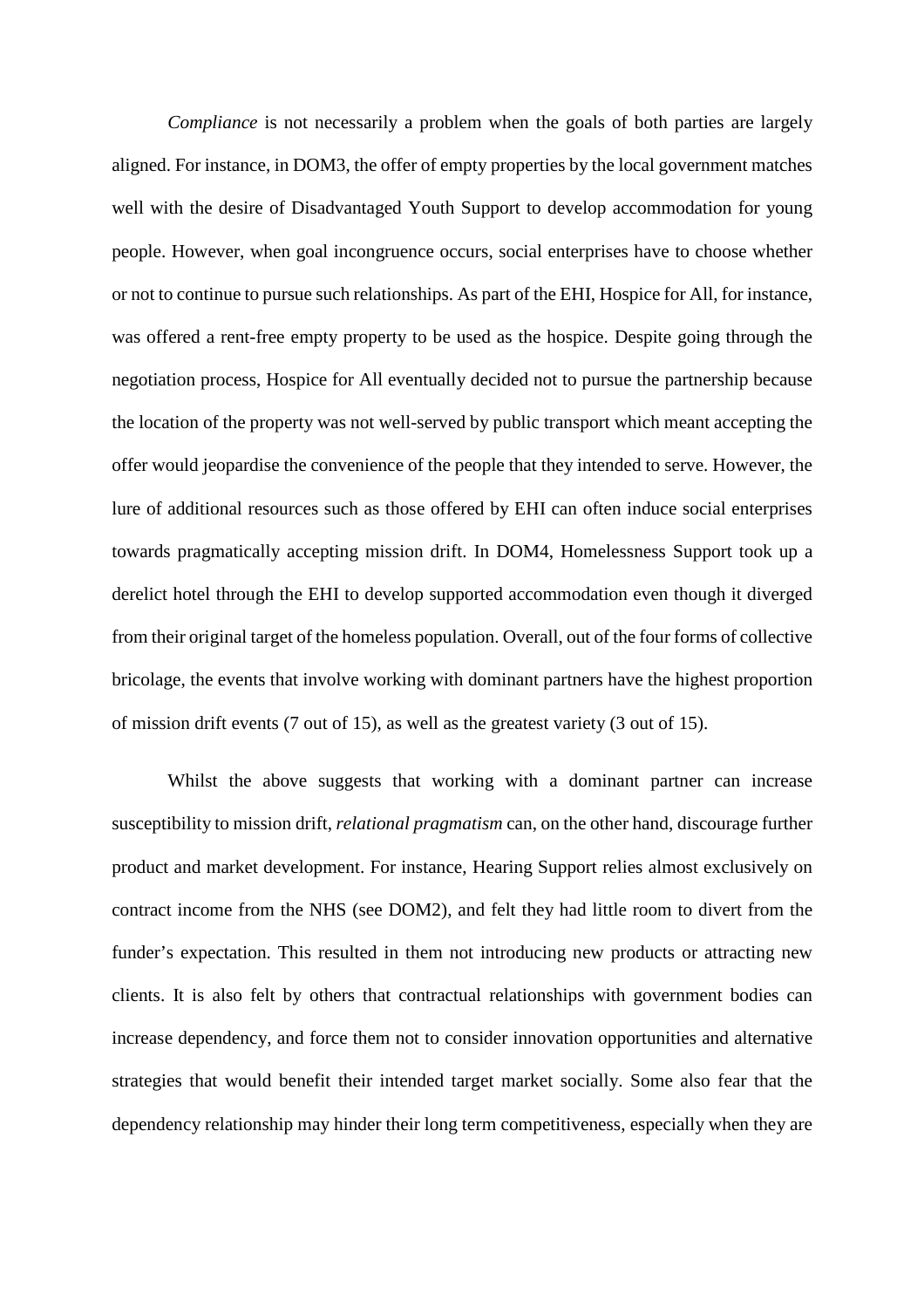facing challenges from private providers who, seeing the possible benefit to them, are gradually entering the market.

Although 'compliance' strategy seems to be the dominant approach, some social enterprises within our study also found that a 'persuasion' strategy works in their favour. Consultancy for Social Change illustrates that a social enterprise can also influence funders and co-create the activity undertaken:

A few years ago [a local] council came to us and said, "We've got European funding to support forty community groups, and we would like your help to run a workshop on sustainability." We said, "That's ridiculous, one workshop is not going to make them sustainable," and we suggested that we have a session with the community groups… and we talked about what the needs and requirements were, and we had this big list, and we went back to the council and said, "Look, this is what they need help in, and we can help you deliver this, and this is how we suggest you to do it"….and they said, "Yup, okay, that sounds good to us, let's do that."

## **Discussion**

A summary of the findings of this research is presented in Table 5.

```
***Insert Table 5 about here***
```
 A number of areas of common ground can be found between events of social enterprises utilising internal and collective bricolage. Both improvise with their situation in utilising resources and competencies at hand to create new activities. The resources that these social enterprises acquired for each event then allowed them to branch out into new activities. These findings are broadly consistent with the existing literature on bricolage in for-profit and social enterprises (Baker and Nelson 2005; Di Domenico, Haugh and Tracey 2010).

We also found notable differences. First, our findings suggest that resource constraints led to major differences between events utilising internal and collective bricolage. Events that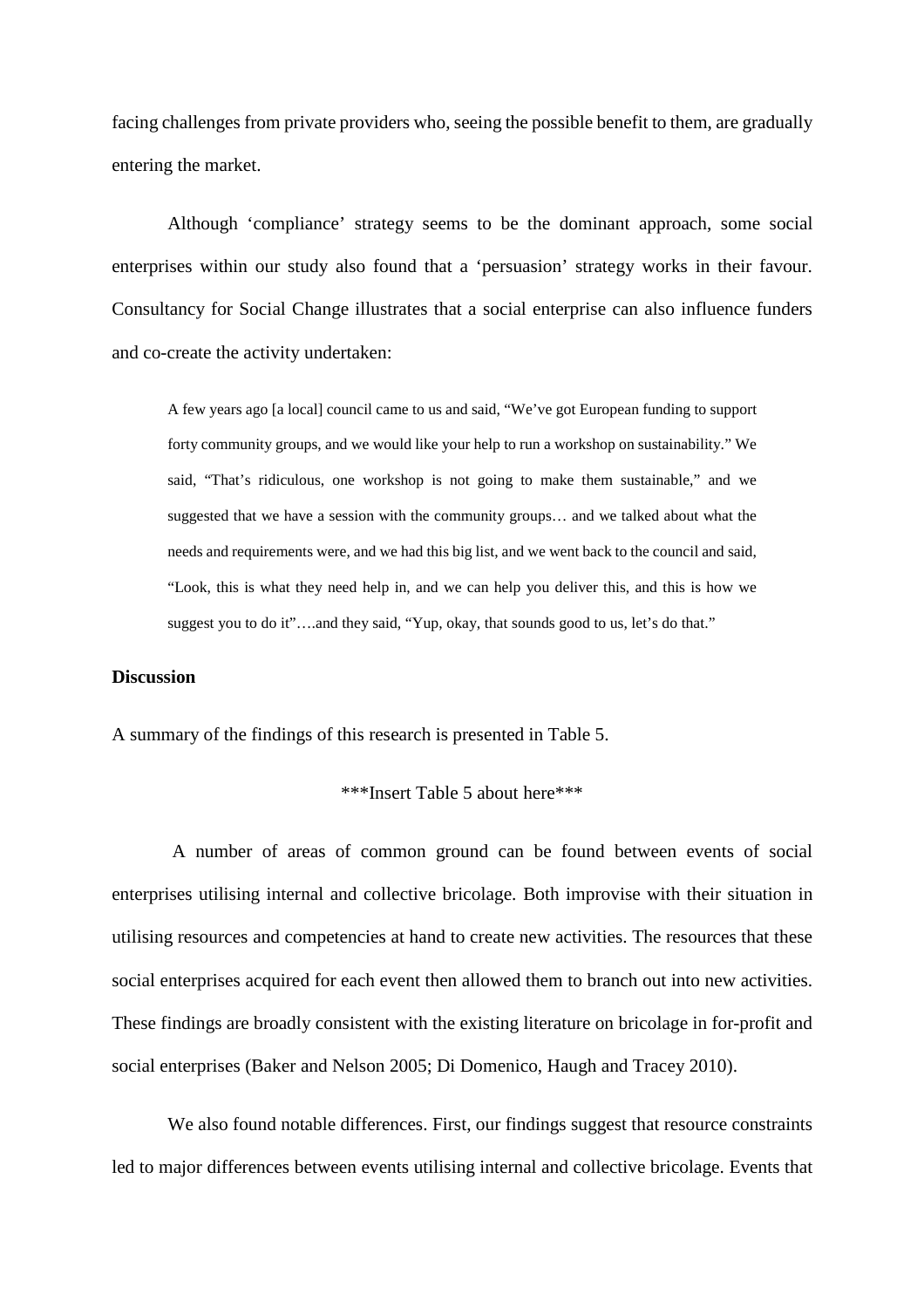involved internal bricolages deployed a pragmatic approach utilising only pre-existing resources and competencies internally available. Such an approach is akin to the parallel bricolage in Baker and Nelson (2005), and as previous studies suggest, tends to be small in scale with the changes in product and market likely to be logically incremental compared to the previous mission of the social enterprise. In contrast, collective bricolage can be seen as a form of peer-production (Bauwen 2005). When engaging in collective bricolage, events can be larger in scale and the bricolage outcomes (change in product/market) can sometimes be drastically different from their previous focus. This is consistent with the idea of selective bricolage which suggests that, with additional resources, organisations can break away from their mutually reinforcing resource dependency and pursue largely and often more innovatively ground-breaking ideas, which, according to some such as Baker and Nelson, (2005) and Senyard et al. (2014), offers them a strong competitive advantage over their competitors, leading to superior performance outcomes. In doing so, collective bricolage not only benefits each party individually, but also contributes to the social and solidarity economy as a whole.

However, we found that, despite the availability of additional resources, few collective bricolage events were able to fully pursue an idealistic bricolage outcome. Our findings show that the ability to pursue idealism is determined by two factors: whether a social enterprise is asymmetrically dependent on the partner's resources and competencies, and whether the involvement of the partner in the project is integrative. It is only when the collective bricolage involves a dormant partner, whose involvement is transactional and does not expect a reciprocal relationship, that a social enterprise can fully enjoy the autonomy to execute the usage of the additional resources for the mission that it aims for.

Pragmatism dictates other collective bricolage events. Working with complementary resource holders is similar to Bauwens' (2005) notion of peer-production that he observed amongst some of the peer-to-peer initiatives. In these events, each partner devotes significant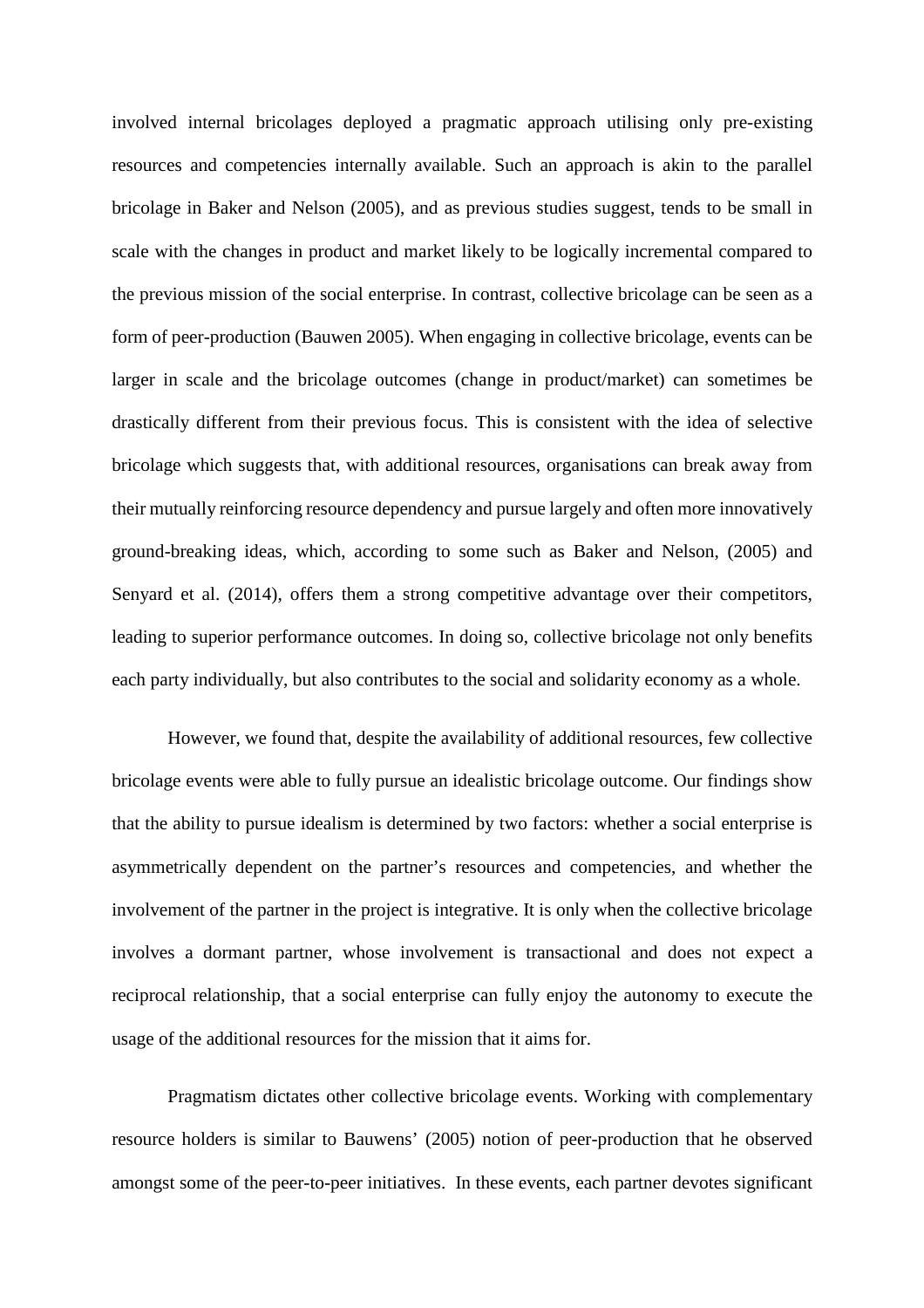resources to the pool where its content is then made universally available for other social enterprises to explore. Their interests remain diverse which is likely to work particularly well between non-rival partners or on anti-rival goods. Although their transactional involvement also offers a similar level of autonomy as those working with dormant partners, the separation of resource pools results in social enterprises pragmatically accepting a smaller resource base to operate on which hinders their growth potential.

 Events involving a collaborative partner often involved mutual adaptation with the eventual co-produced outcome being the converged collective interest reflecting the common values shared by the parties involved. Although the pooling of resources has provided the scope to expand, we found that the integrative involvement of their partner has resulted in the social enterprises pragmatically accepting the loss of some level of autonomy through the co-creation process. With co-creation now being a common property, Ostrom's (1990) concern for regulation and governance is particularly relevant. We observed that, unlike working with complementary resource holders, such arrangement places less emphasis on mutual respect, but more on regulation. In most of our events, regulation is through extensive negotiation prior to partnership as well as through the continuing involvements of the different parties into the co-created outcomes.

Finally, in the events where a dominant partner is involved, social enterprises often need to pragmatically accept a significant loss of autonomy to the partner whose resources they are asymmetrically dependent on, but are themselves very keen to keep a close eye on the execution of the project to ensure their own objectives are being fulfilled.

 Our study finds that social enterprises engaging with different partners in their bricolage events can impact on how the resulting bricolage outcomes will differ from their original mission. In addition to internal bricolage, collective bricolage involving dormant and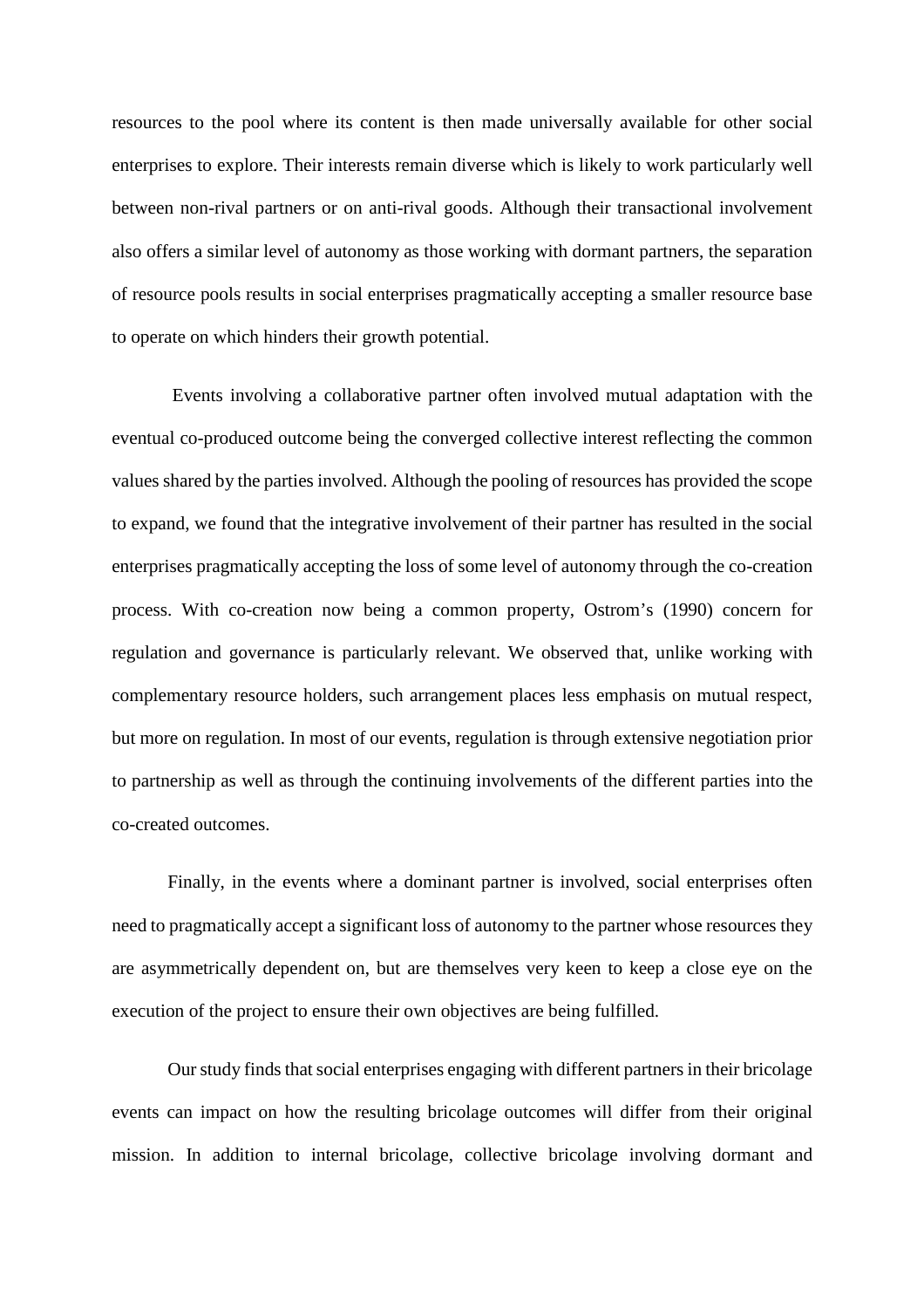complementary partners allows social enterprises to maintain independence while remaining loyal to their targeted recipient. On the other hand, combining additional resource availability and the lack of autonomy sometimes means that social enterprises involving collaborative and dominant partners are no longer able to fully control their bricolage events, resulting in a drift in their social mission. This suggests that mission drift not only depends on the traits and characteristics of the social enterprises and the social entrepreneurs as previously suggested (Perrini et al. 2010), but also the resource dependence relationship that they had with their partners and the nature of their partner's involvements. We found that most events of mission drift came from working with a dominant partner. In such events, managing a relationship with them often involves 'relational pragmatism' whereby their own social impact has been compromised, with the strategy of 'compliance' being most widely adopted to ensure a good relationship with the partner and thereby securing a long term resource dependency relationship, as suggested in prior studies. Social enterprises involving collaborative partners may also be susceptible to mission drift to a lesser extent, as although collaborative efforts often intend to co-create social impact, the pragmatic need to negotiate and make compromises may mean that the co-created event can fall short of either parties' ideal.

The mission drift that we found in our study can be divided into three categories. First, we identify a form of mission drift whereby the co-production process resulted in social enterprises refining their missions towards the co-created social objective(s). In partnerships where the mission itself is determined through a democratic process, the change in mission reflects the collective, need-based consensus towards a new mission that is desired by all parties concerned. From the social and solidarity economy's perspective, such refinement reflects the efficient use of resources and is thus by no means undesirable. Furthermore, although the social enterprises engaging in such a partnership may have to sacrifice some of their ability to serve the target group originally intended, the higher joint social impact would potentially 'trickle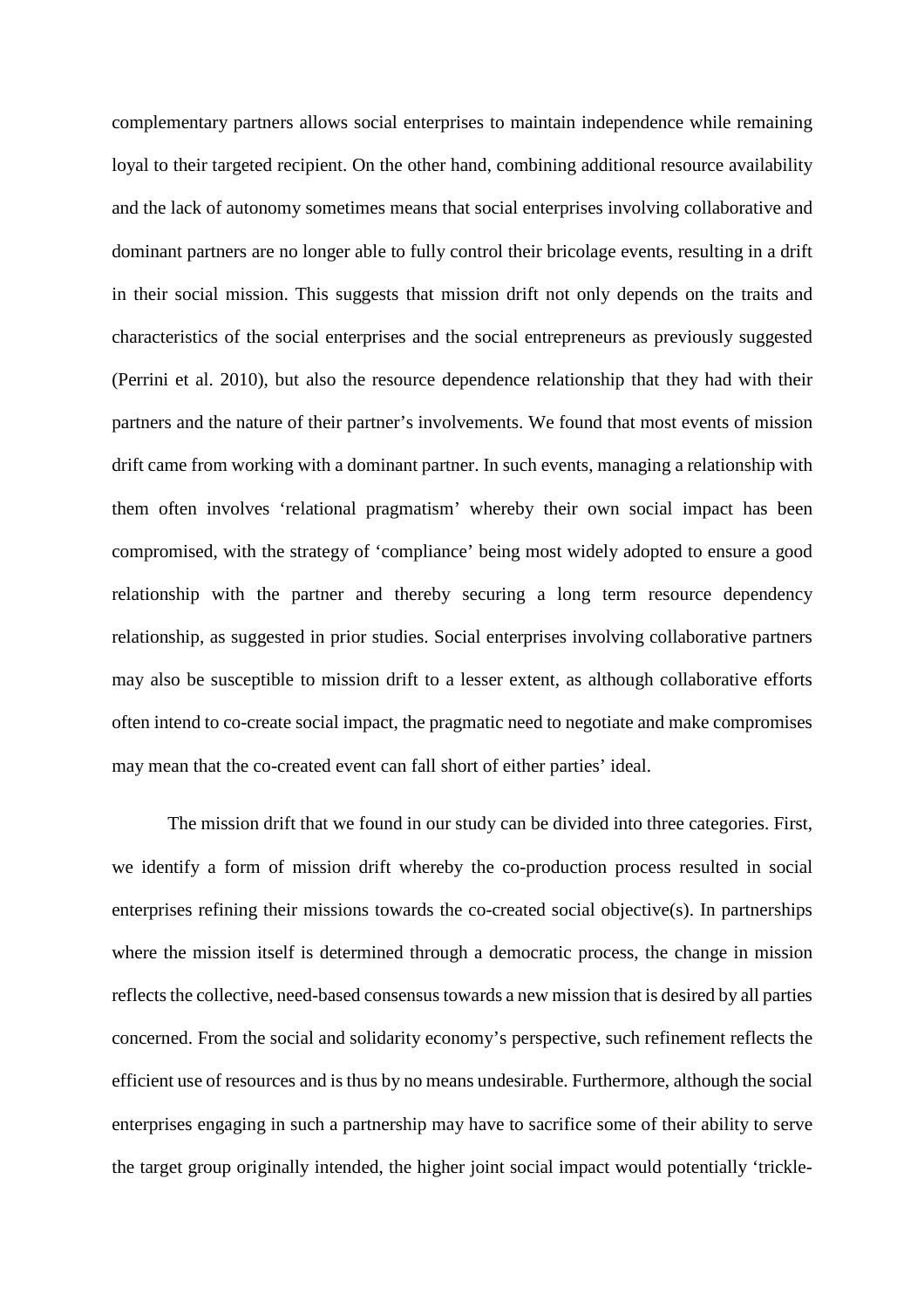down' to such a group, resulting in them being better-off than without such a partnership. COL1 is a prime example whereby homeless people, the intended target group of Homelessness Support, were able to benefit from the new initiative offered by the collaborative partnership with an expanded target catchment.

We also found a second form of mission drift which we termed 'frugal' drift, which is the practice of avoiding wastage by giving away idle or unwanted resources to create new social impact in other social organisations, over which the social enterprise has no control. Essentially the social enterprises themselves become the dormant partner of the other social organisation. Such drifts tend to be unintentional and without prior planning, but would not be considered detrimental to the social enterprise's own mission. In the light of our findings in relation to the above two forms of mission drifts, we challenge the conventional view that mission drift should inherently be viewed as negative. We argue that, in some circumstances, the benefits of mission drift could potentially outweigh the mis-targeting problem that they created. Consistent with O'Reilly III and Tushman (2011), missions should continue to evolve and new ones could emerge when new needs arise. Such changes could potentially result in more efficient ways of creating social impact being delivered.

The challenge of mission drift only arises when social enterprises embark upon change for the sake of commercial profitability. We identify the third type of mission drift as 'financialpull', where drift is driven intentionally by the desire to improve financial viability (Jones 2007). The potential danger is that social enterprises may be at risk of displacing their previous goals. For instance, in explaining her contemplation on engaging in managerial coaching for for-profit companies, the founder of Student Mentoring explains that:

The social enterprise is set up so that it does not rely on funding but sales… (Although) my commitment to what I am doing is extremely high, I cannot run for nothing… I am reusing the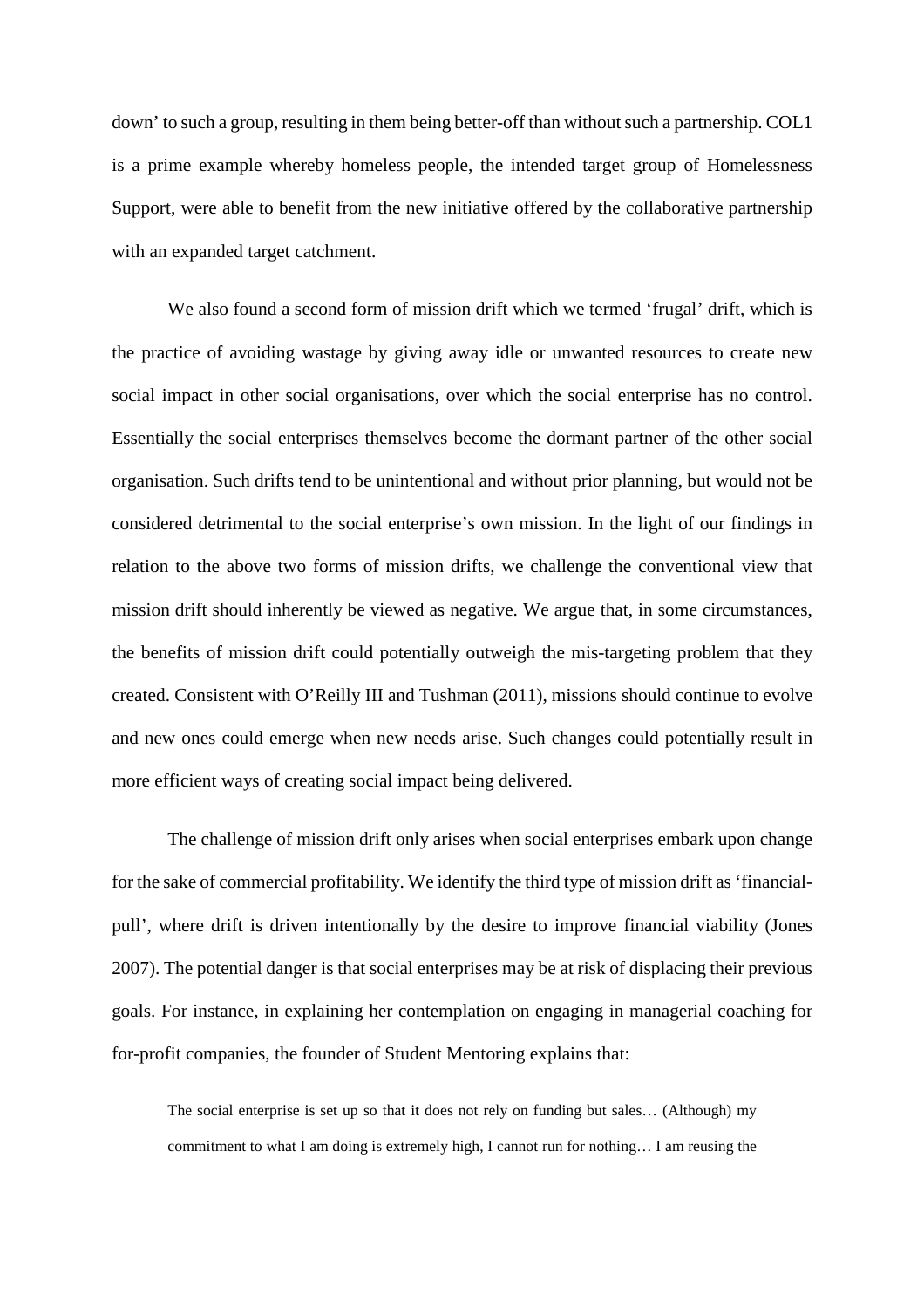performance coaching in a different (for-profit) setting and, if it works, I can start to focus on the holiday period when it goes quiet for students.

 With regard to the third type of mission drift, another danger is the risk of losing legitimacy (Dart 2004). As some of them ventured into commercial opportunities, private companies may successfully enter into the market and drive them out of the market, and to make the problem worse, they may lose the option to return to their previous operating agenda, as they lose legitimacy to do so (Young and Salamon 2002; Coston 1998). On the other hand, we also came across events where social enterprises rejected the opportunity to work with resource holders, a decision not without financial consequences. We also found that those involving dominant resource holders can be a double-edged sword, which in the case of goal incongruence, led to mission drift and prevented them from making any changes towards new objectives that may have been considered necessary.

Overwhelmingly, mission drift identified within our collective bricolage events is of the first and the second type, and is considered to be mild. However, although we found few incidents of significant mission drift with events engaging dormant, complementary partners, we found some evidence that continued collaboration can sometimes lead to further mission drift in future events. For instance, the collaboration between Student Mentoring and a forprofit organisation results in the former seriously contemplating the offering of a performance coaching service to the for-profit business, particularly during the summer season when the number of students is low, to supplement its income to ensure sustainability. This risks opening a floodgate, moving further towards for-profit business without any social orientation. Furthermore, increasing commitment to the number of events could mean that social enterprises and their partners becoming increasingly interdependent on others' resources, and in doing so form a reliance chain that cannot easily be broken away from.

## **Conclusion**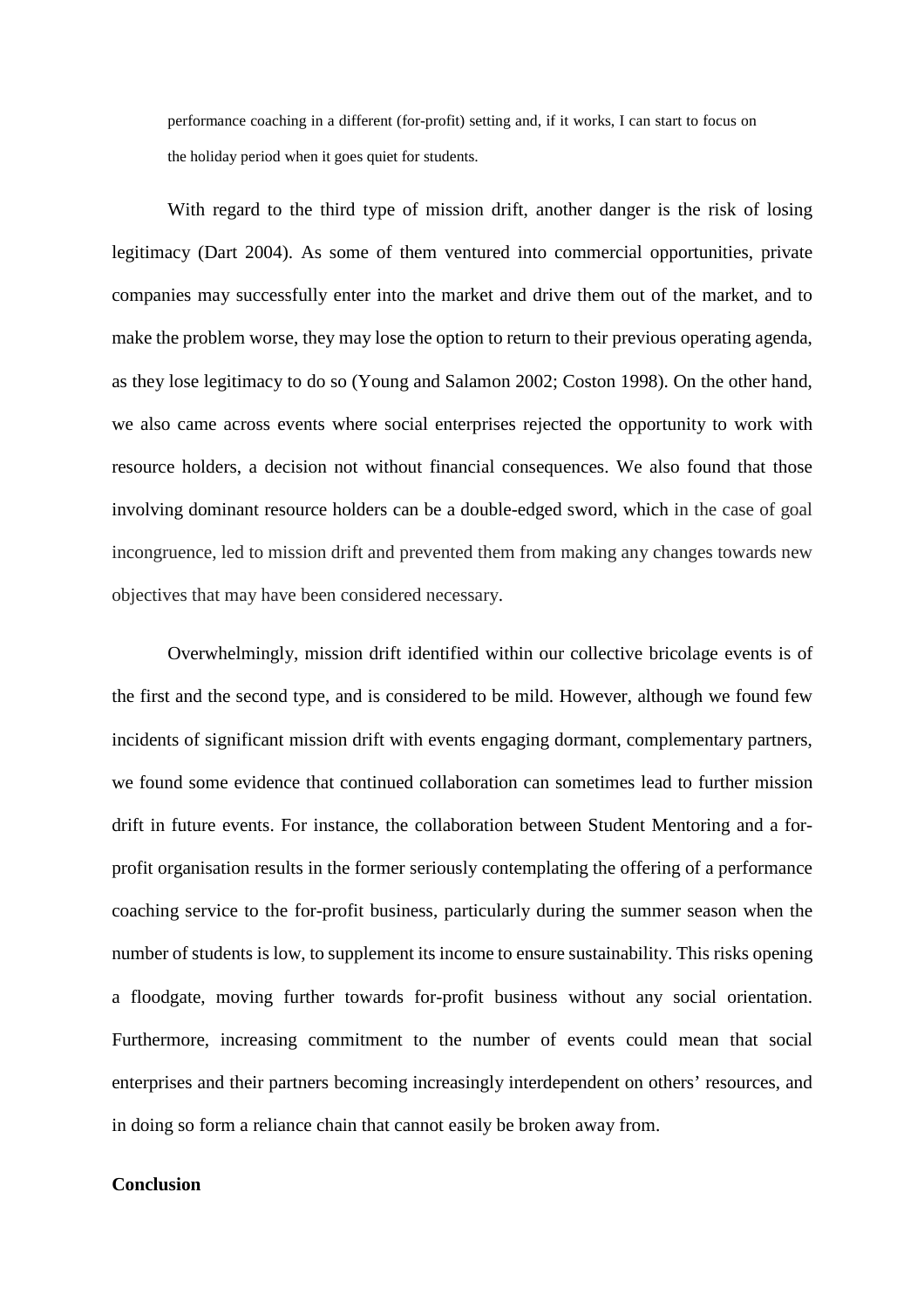In this research we explored the impact of bricolage and collaboration on changes in the mission of social enterprises. Our findings indicate that collective bricolage can often result in the expansion of products for the existing customers, thus enhancing the social impact created. However, we also found incidents whereby social enterprises expand their market by serving a clientele that was not initially defined as part of their mission, as well as cases whereby the original target that the social enterprises initially intended to serve was no longer being served by the product that they offer.

This research offers several theoretical contributions. First, it extends the boundaries of bricolage and RDT theory to the context of social enterprises, as suggested by prior studies (Desa 2012; Desa and Basu 2013; Di Domenico, Haugh, and Tracey 2010). It also contributes to social entrepreneurship literature by providing new insights about bricolage, collaboration and the potential impact that it might have on the pursuit of social enterprises' missions. Methodologically, we categorise partners according to the distribution of power and the nature of the relationship with the social enterprise, rather than their type. We believe that such an emphasis provides us with a much clearer perspective on how different relationships that social enterprises have with their resource holders affect the outcome of bricolage. Second, our paper offers a critique of the limitations of looking at social enterprise through the lens of 'missions' and 'transaction-cost' economics. We argue that, in additional to adapting to external change in context, missions should be fluid enough to respond also to changes in internal dynamics, in order to effectively utilize the resources and expertise the different partners can offer and, in doing so, maximize their potential to bring about socio-economic transformation. Third, our findings contribute to the literature on social and solidarity economy (Fonteneau et al. 2011), particularly on how resources under social enterprises' private controls can be transferred to the commons through collective bricolage in collaborative and complementary partnerships. Collaborative partnership, in particular, offers social enterprises the chance to embed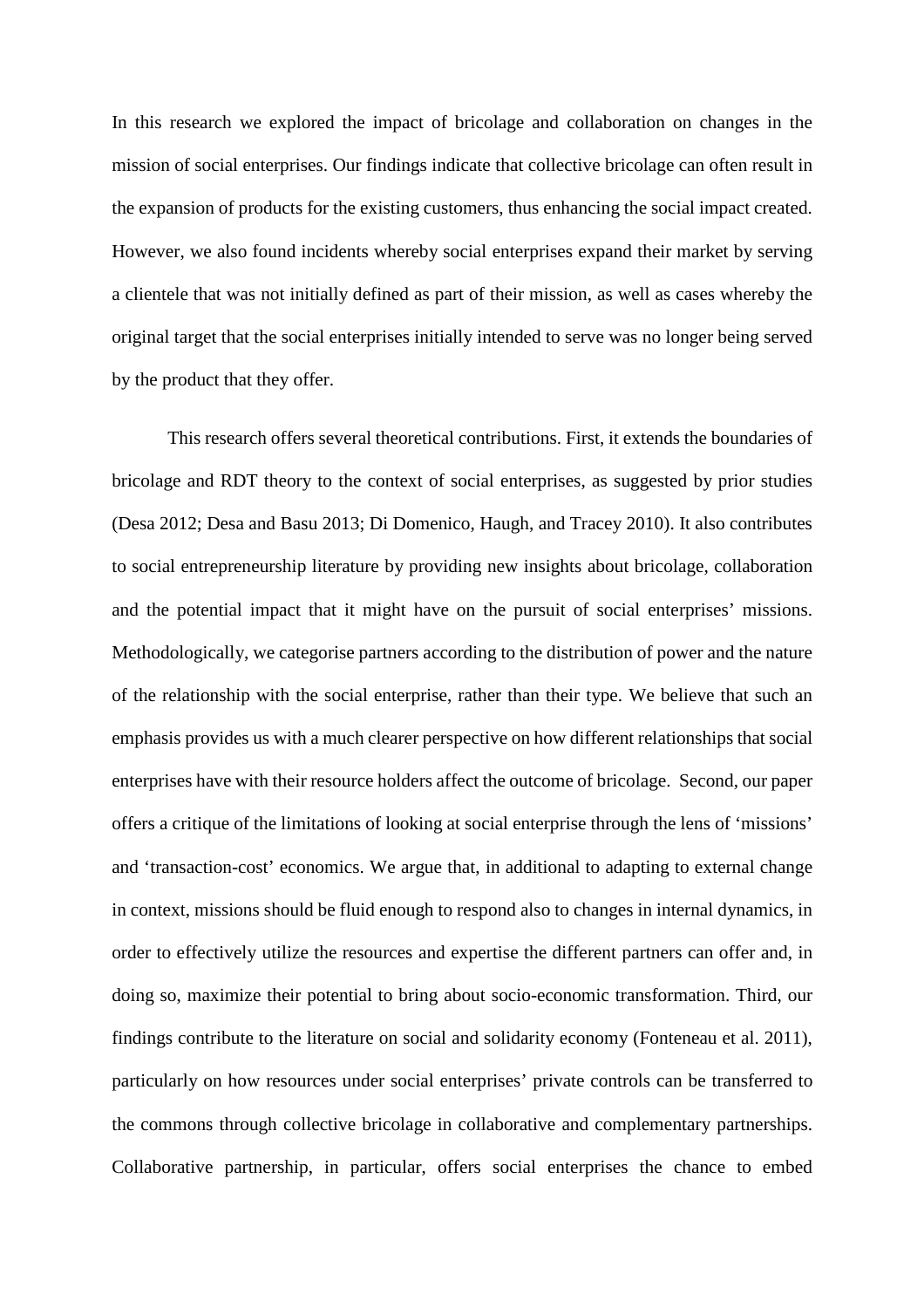themselves in the social and solidarity economy at large rather than being driven purely by their narrow institutional focus. Given the sample of the study features mostly enterprising nonprofit and social businesses, our findings indicate that it is not only social cooperatives which can contribute to the social and solidarity economy.

Besides the theoretical contributions that we highlighted in the discussion section, our study also has a number of managerial and policy implications. For managers, understanding ways in which the origin of resources may have an impact on the scope of their mission would ensure a realistic expectation of what they can achieve subject to resource constraints. It would also help them to understand how working with resource holders with symmetric/asymmetric power and the level of integration with them can potentially impact their mission. Therefore, our findings will enable the managers of social enterprises to think more carefully and strategically before entering into partnerships or collaborative arrangements. Whilst additional resources can often enable social enterprises to expand and reach new markets, not all partnerships would ensure that the social concern of social enterprises was being better served. We further argue that the understanding of collaborative and complementary partnerships offers managers of social enterprises a much more enriched insights into the advantages of fully participating in the social and solidarity economy. Our findings indicate that to work towards the greater good of societies does not always require social enterprises to sacrifice their own interests, but the co-creation could potentially further enrich, not diminish, the experience of those they intend to support.

Our research also has implications for policy makers. Policy makers can play a pivotal role in facilitating the occurrence of bricolage activities. An area where policy makers can help is in supporting social enterprises to become better connected. A brokerage system or the regular organisation of social and networking events between social enterprises, government agencies, and relevant for-profit organisations would enable social enterprises to be better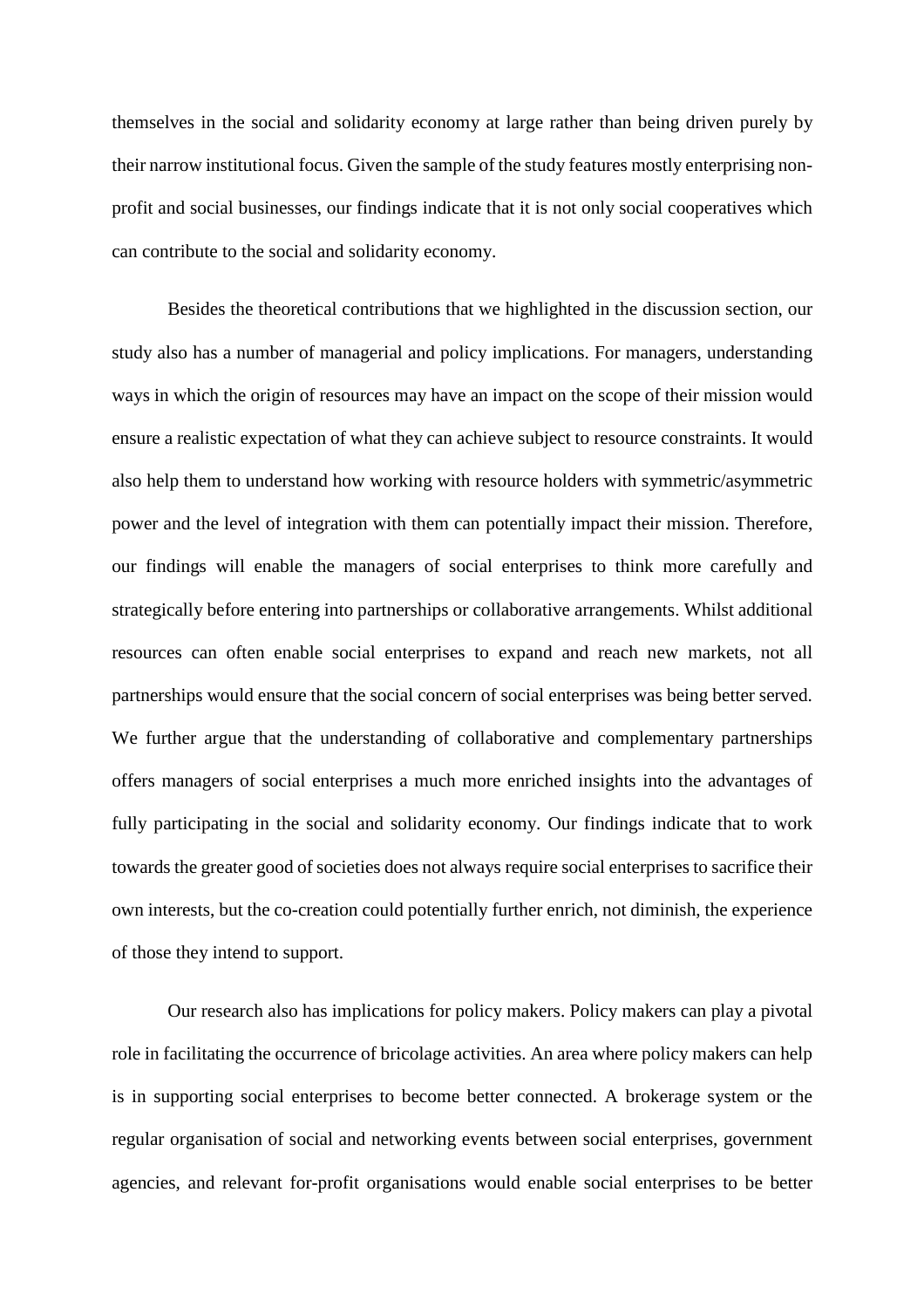connected and enhance their ability to produce transformative changes. A coherent agenda towards a social and solidarity economy could also be outlined by policy makers to ensure that such vision can be pragmatically implemented.

In terms of future research direction, a number of extensions can be made to this study that would enhance our understanding of collaboration and bricolage within social enterprises. First, organisational cases in this research were limited to those that we have connections with. Future studies can build on the findings of this research and test the generalisability of our findings in a larger, randomly selected population. Second, the findings are limited to social enterprises in the UK which are affected by the particular institutional and cultural framework of the country. Further studies on other countries, particularly developing country contexts with a much more penurious environment, would enhance our understanding of the role of collaboration and bricolage in the growth of product and market scope. Finally, future study is advised to adopt a longitudinal approach in order to better capture the changes occurring within social enterprises.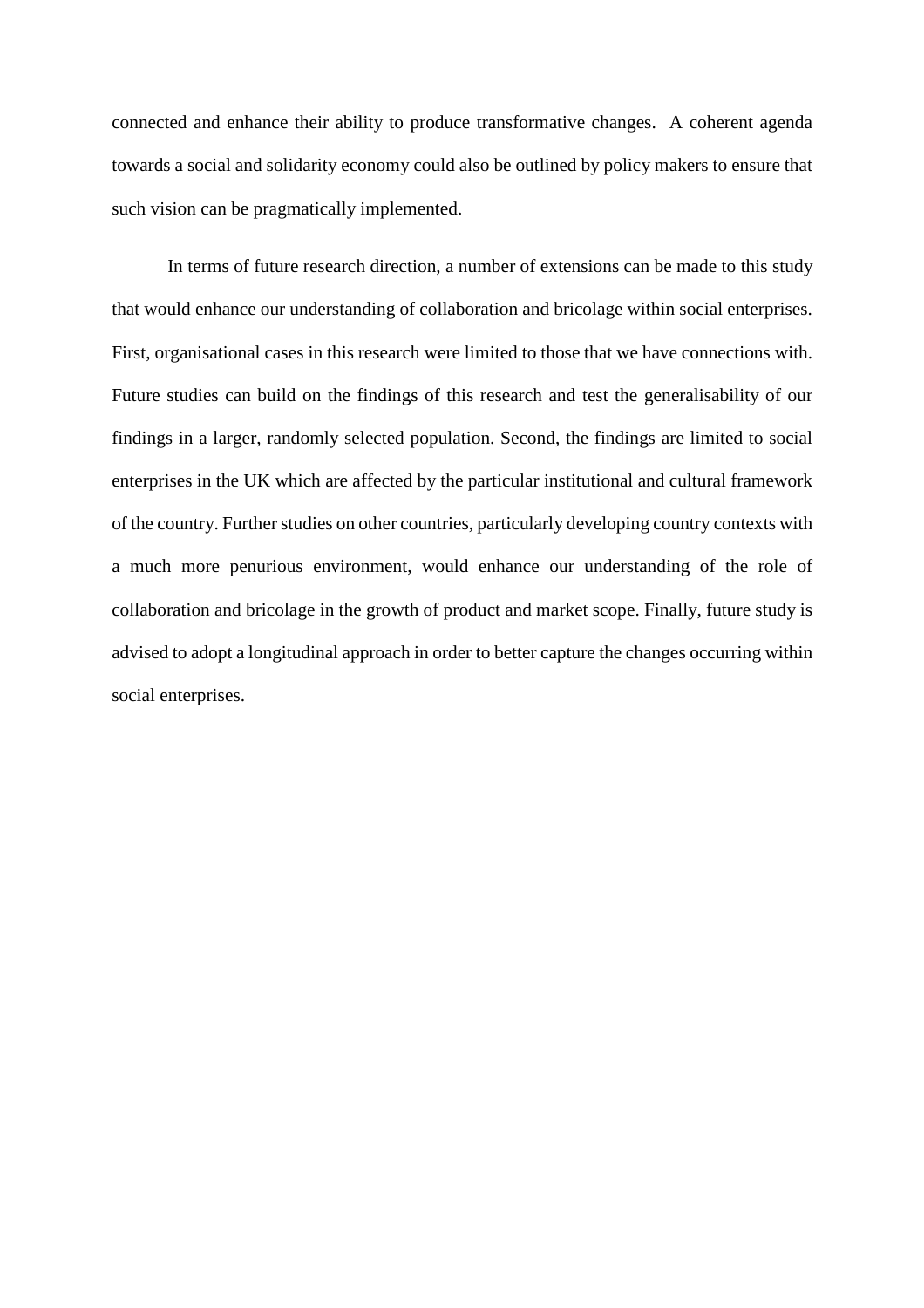### **References**

Alter, C. and J. Hage. 1993. *Organizations Working Together*. Newbury Park, CA: Sage Publications.

Austin, J. E. 2000. "Strategic collaboration between nonprofits and business". *Nonprofit and Voluntary Sector Quarterly* 29(s1): 69-97.

Ayres, L., K. Kavanaugh and K. Knafl, 2003. "Within-case and across-case approaches to qualitative data analysis". *Qualitative Health Research*13(6): 871-883.

Baker, T., A. Miner, and D. Easley. 2003. "Improvising firms: bricolage, account giving and improvisational competencies in the founding process*." Research Policy* 32 (2):255-285

Baker, T., and R. Nelson. 2005. "Creating something from nothing: Resource construction through entrepreneurial bricolage." *Administrative Science Quarterly* 50 (3):329-366.

Balser, D., and J. McCluskey. 2005. "Managing stakeholder relationships and nonprofit organization effectiveness". *Nonprofit Management and Leadership*15(3): 295-315.

Barney, J. 1991. "Firm resources and sustained competitive advantage." *Journal of Management* 17 (1):99-120.

Basu, S. and G. Desa. 2014. "Responding to Market Failures: The Role of Business Models in Social Entrepreneurship." *Academy of Management Proceedings* 2014(1): 17338-17338.

Bauwens, M., 2005. "The political economy of peer production". *CTheory*, 12-1.

Berends, H., M. Jelinek, I. Reymen, and R. Stultiëns. 2014. "Product innovation processes in small firms: Combining entrepreneurial effectuation and managerial causation". *Journal of Product Innovation Management* 31(3): 616-635.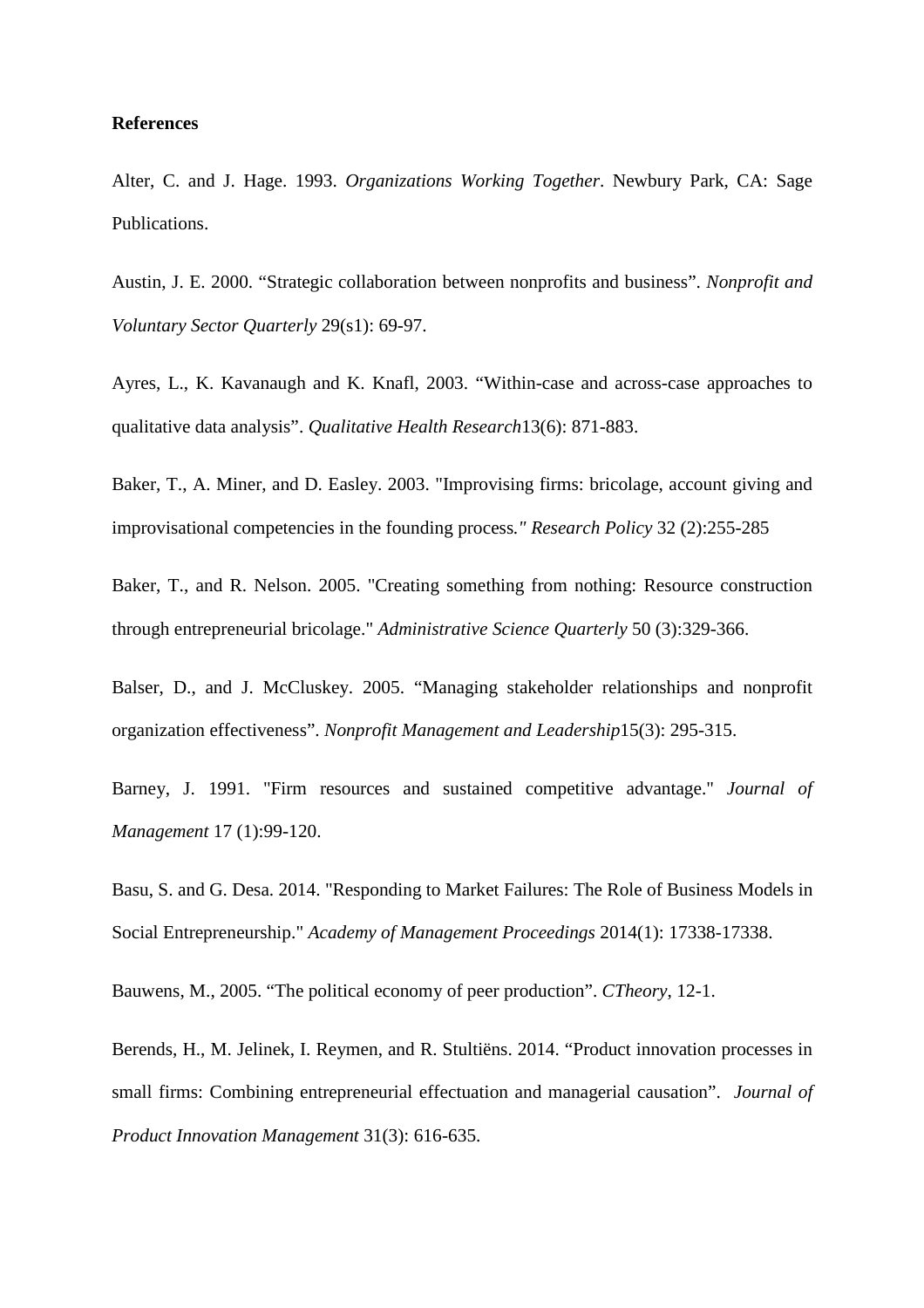Brinkerhoff, J. M., 2002. "Government–nonprofit partnership: a defining framework". *Public Administration and Development* 22(1): 19-30.

Brooks, A. C. (2009). *Social Entrepreneurship: A Modern Approach to Social Value Creation.* Upper Saddle River, NJ: Pearson.

Buttriss, G., and I. Wilkinson. 2006. "Using narrative sequence methods to advance international entrepreneurship theory." *Journal of International Entrepreneurship* 4 (4):157- 174. doi: 10.1007/s10843-007-0012-4.

Certo, S.T. and Miller, T., 2008. "Social entrepreneurship: Key issues and concepts." *Business Horizons* 51(4): 267-271.

Coston, J. M. 1998. "A model and typology of government-NGO relationships". *Nonprofit and Voluntary Sector Quarterly* 27(3): 358-382.

Chalmers, D. M., and E. Balan-Vnuk. 2013. "Innovating not-for-profit social ventures: exploring the microfoundations of internal and external absorptive capacity routines." *International Small Business Journal* 31(7): 785-810.

Dart, R., 2004. "Being "business-like" in a nonprofit organization: A grounded and inductive typology". *Nonprofit and Voluntary Sector Quarterly* 33(2): 290-310.

Defourny, J. and M. Nyssens. 2016 "Fundamentals for an International Typology of Social Enterprise Models", ICSEM Working Papers, No. 33.

Desa, G. 2012. "Resource mobilization in international social entrepreneurship: Bricolage as a mechanism of institutional transformation." *Entrepreneurship: Theory and Practice* 36 (4):727-751. doi: 10.1111/j.1540-6520.2010.00430.x.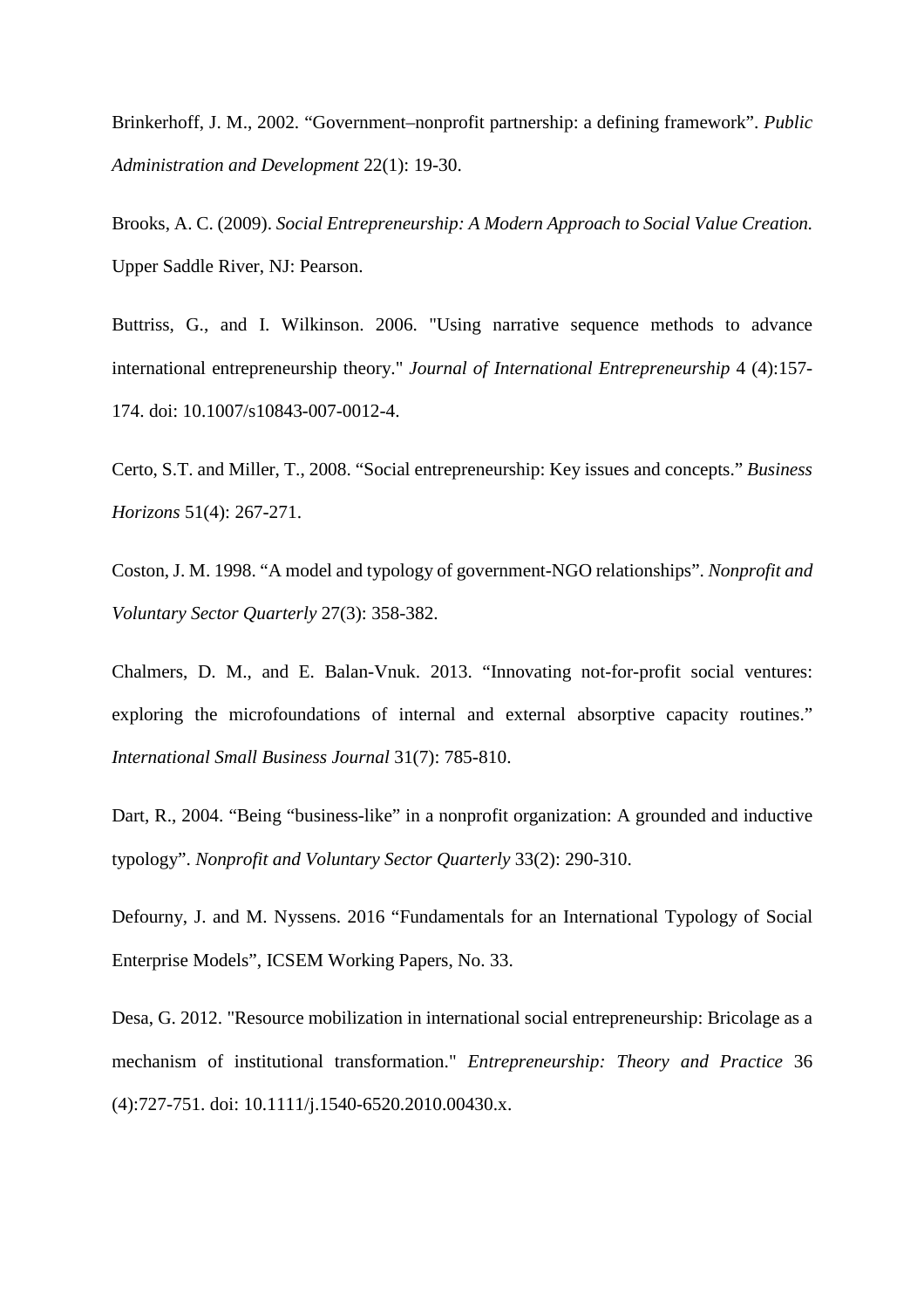Desa, G, and S. Basu. 2013. "Optimization or bricolage? Overcoming resource constraints in global social entrepreneurship." *Strategic Entrepreneurship Journal* 7(1):26-49.

Dey, P. and C. Steyaert 2012. Critical reflections on social entrepreneurship. In *Social Entrepreneurship and Social Business* (pp. 255-275). Springer: Gabler Verlag.

Di Domenico, M., H. Haugh, and P. Tracey. 2010. "Social Bricolage: Theorizing Social Value Creation in Social Enterprises." *Entrepreneurship: Theory and Practice* 34 (4):681-703.

DTI 2003. *Enterprise for Communities: Report on the Public Consultation and the Government's Intentions*, HM Treasury: London.

Duymedjian, R. and C. Rüling. 2010. "Towards a foundation of bricolage in organization and management theory". *Organization Studies* 31(2): 133-151.

Ebrahim, A., 2002. "Information struggles: The role of information in the reproduction of NGO-funder relationships". *Nonprofit and Voluntary Sector Quarterly* 31(1): 84-114.

Eisenhardt, K.M. and M. E. Graebner. 2007. "Theory building from cases: Opportunities and challenges". *Academy of Management Journal* 50(1): 25-45.

Etzioni, A., 1975. *Comparative Analysis of Complex Organizations*, Rev. Simon and Schuster: NY

Evers, N. and C. O'Gorman. 2011. "Improvised internationalization in new ventures: The role of prior knowledge and networks". *Entrepreneurship and Regional Development* 23(7-8): 549- 574.

Fisher, G., 2012. "Effectuation, causation, and bricolage: a behavioral comparison of emerging theories in entrepreneurship research". *Entrepreneurship Theory and Practice* 36(5): 1019- 1051.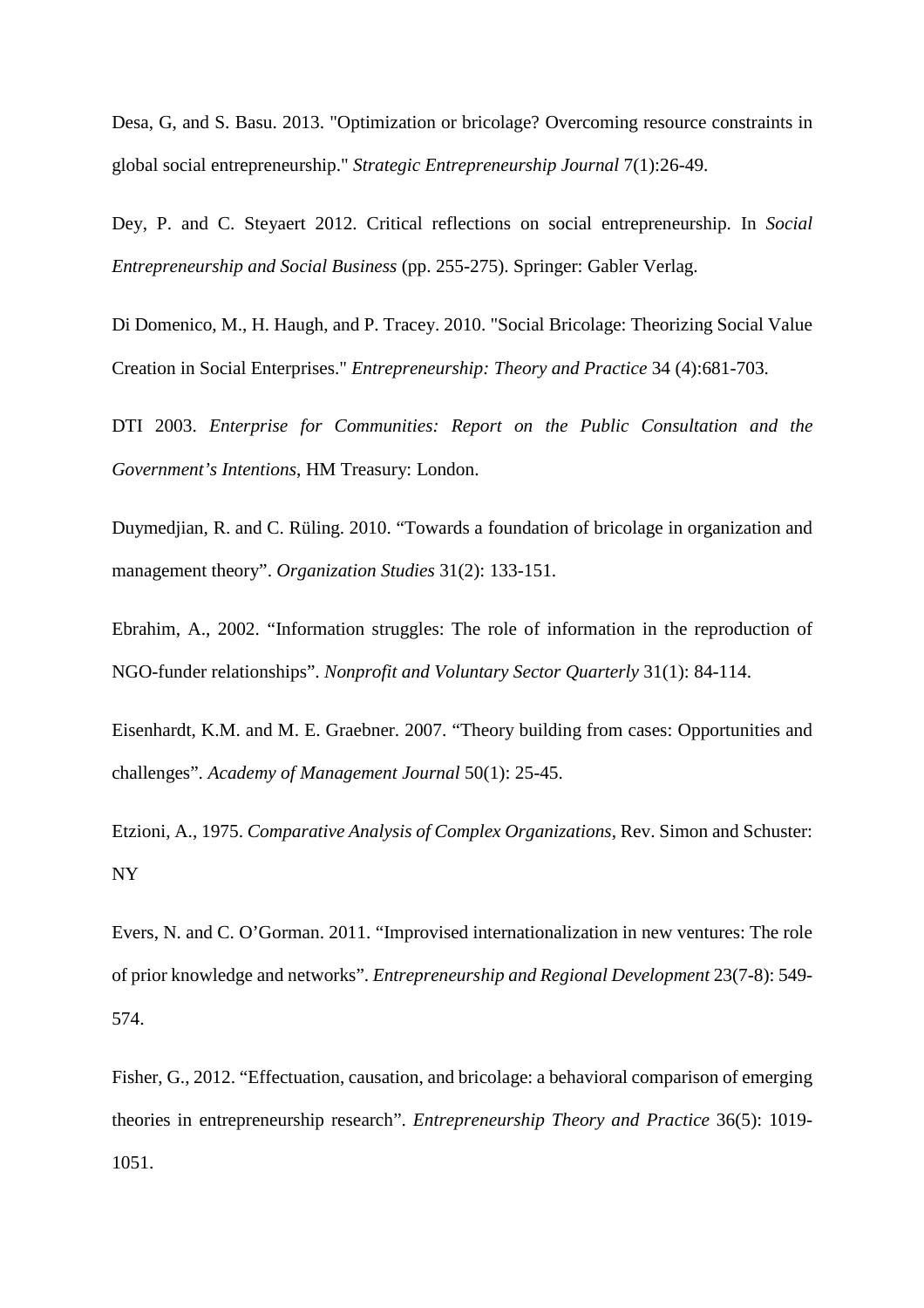Flanagan, J.C., 1954. "The critical incident technique"*. Psychological Bulletin* 51(4): 327.

Fonteneau, B., N. Neamtan, F. Wanyama, L. Morais, M. de Poorter, C. Borzaga, G. Galera, T. Fox and N. Ojong, 2011. *Social and Solidarity Economy: Our Common Road Towards Decent Work.* International Labour Organization: Geneva.

Foster, M.K. and A. Meinhard. 2002. "A regression model explaining predisposition to collaborate". *Nonprofit and Voluntary Sector Quarterly* 31(4): 549-564.

Frooman, J. 1999. "Stakeholder influence strategies". *Academy of Management Review* 24(2): 191-205.

Garud, R. and P. Karnøe. 2003. "Bricolage versus breakthrough: Distributed and embedded agency in technology entrepreneurship." *Research Policy* 32(2):277-300.

Garud, R., A. Kumaraswamy and P. Karnøe, 2010. "Path dependence or path creation?" *Journal of Management Studies* 47(4): 760-774.

Ghauri, P. N., M. Tasavori, and R. Zaefarian. 2014. "Internationalisation of service firms through corporate social entrepreneurship and networking*." International Marketing Review*  31 (6):576-600.

Gladwell, M. 2002. *The Tipping Point: How Little Things Can Make a Big Difference. New*  York: Little Brown and Company.

Grimes, M. and B. Victor. 2009. "Development and validation of empirical measures for social entrepreneurship". *Academy of Management Annual Meeting*. Chicago, Sept 15.

Graebner, M.E., J. Martin and P. Roundy. 2012. "Qualitative data: Cooking without a recipe"*. Strategic Organization* 10(3): 276-284.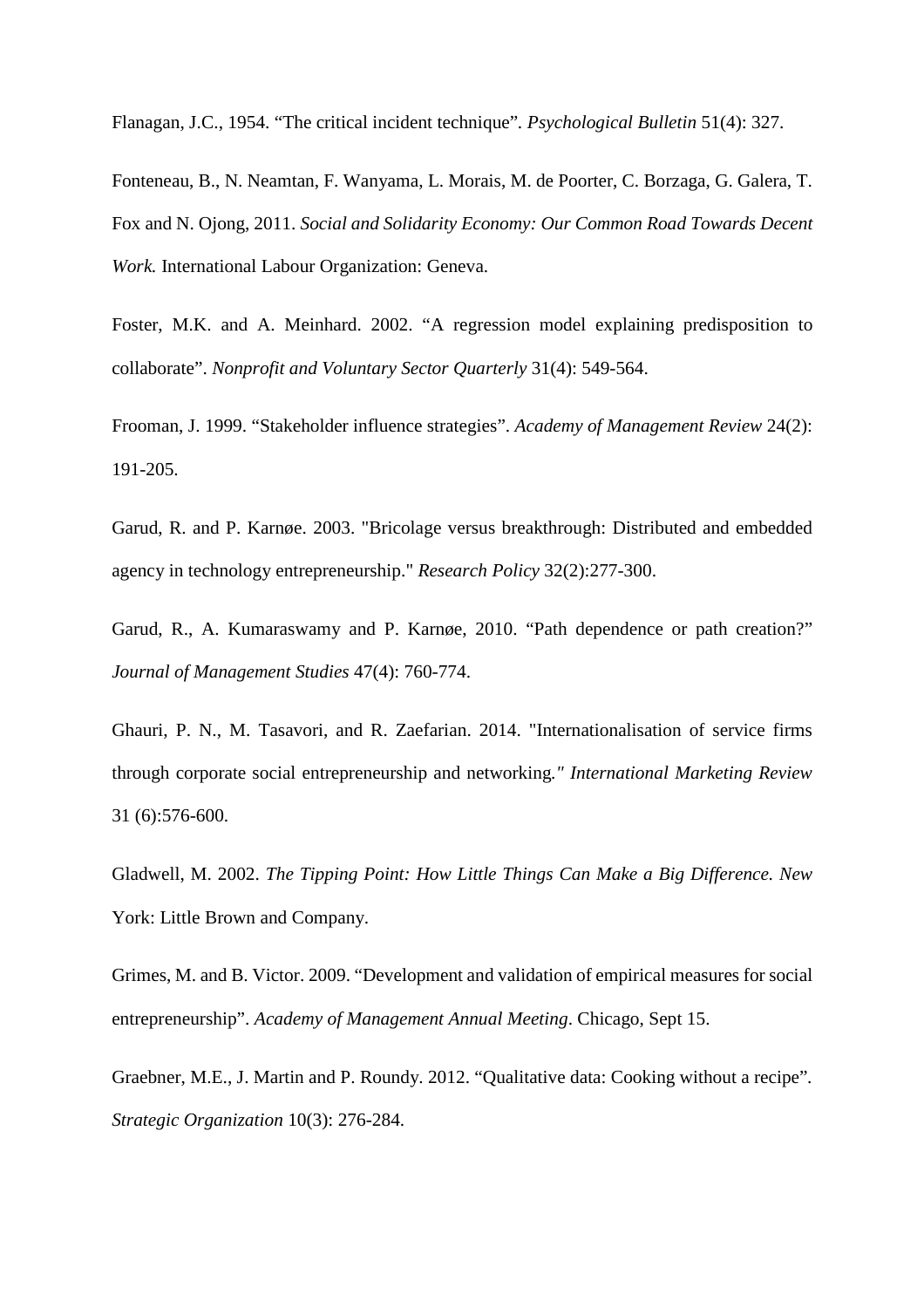Halme, M., S. Lindeman and P. Linna, 2012. "Innovation for inclusive business: Intrapreneurial bricolage in multinational corporations". *Journal of Management Studies* 49(4): 743-784.

Harbaugh, W.T., 1998. "The prestige motive for making charitable transfers". *The American Economic Review* 88(2): 277-282.

Hardin, G., 1968. *The Tragedy of the Commons, Science*, 162, 1243-1248.

Hedaa, L. and J. Törnroos. 2008. "Understanding event-based business networks." *Time and Society* 17 (2-3):319-348. doi: 10.1177/0961463X08093427.

Hertz, S. 1998. "Domino effects in international networks." *Journal of Business-to-Business Marketing* 5 (3):3-22

Hill, C.W. and T.M. Jones, 1992. "Stakeholder‐agency theory". *Journal of Management Studies* 29(2): 131-154.

Huybrechts, B. and Nicholls, A., 2013. "The role of legitimacy in social enterprise-corporate collaboration". *Social Enterprise Journal* 9(2): 130-146.

Jaffee, David. 2001. *Organization Theory, Tension and Change*. New York: McGraw-Hill.

Johnson, G., R. Whittington, and K. Scholes, D. Angwin and P. Regner. 2014. *Exploring Strategy*. Pearson: London

Jones, M. B. 2007. "The multiple sources of mission drift". *Nonprofit and Voluntary Sector Quarterly* 36(2): 299-307.

Jayawarna, D., O. Jones, and A. Macpherson, 2014. "Entrepreneurial potential: The role of human and cultural capitals". *International Small Business Journal* 32(8): 918-943.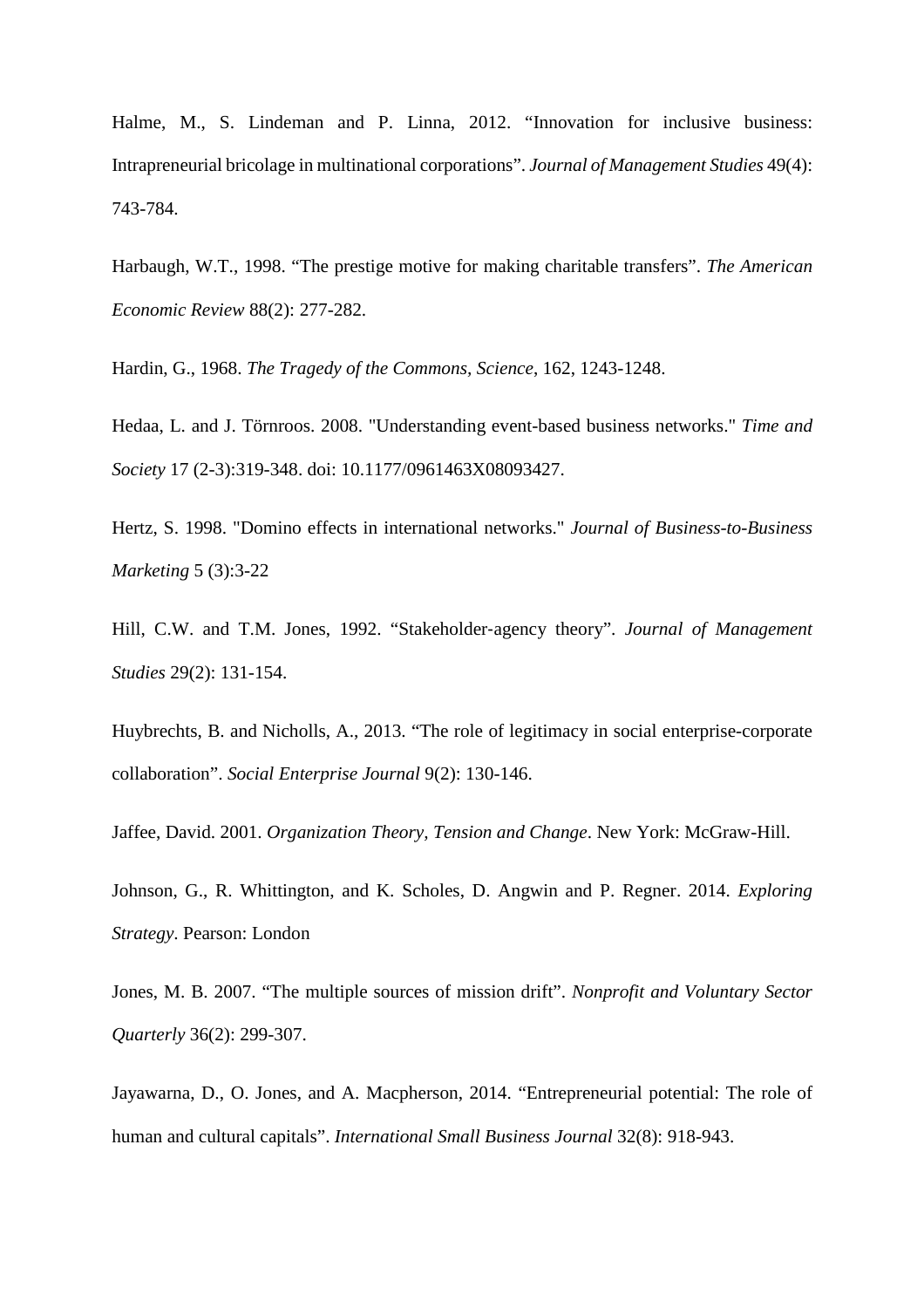Kaine, S. and J. Green. 2013. "Outing the silent partner: Espousing the economic values that operate in not-for-profit organizations". *Journal of Business Ethics* 118(1): 215-225.

Kamp, B. 2005. "Formation and evolution of buyer–supplier relationships: Conceiving dynamism in actor composition of business networks." *Industrial Marketing Management* 34 (7):658-668. doi: 10.1016/j.indmarman.2005.04.006.

Korosec, R.L. and Berman, E.M., 2006. "Municipal support for social entrepreneurship." *Public Administration Review* 66(3): 448-462.

King, N. and C. Horrocks, 2010. *Interviews in Qualitative Research*. Sage: London

Labov, W. and J. Waletzky. (2003) "Narrative analysis: Oral versions of personal experience." By W. Labov and J. Walezky (eds) *Sociolinguistics: The Essential Readings*. 74-104.

Lanzara, G. F. 1998. "Self-destructive processes in institution building and some modest countervailing mechanisms." *European Journal of Political Research* 33: 1–39.

Lanzara, G. F. 1999. "Between transient constructs and persistent structures: Designing systems in action." *Journal of Strategic Information Systems* 8(4): 331–349.

Lanzara, G.F. and G. Patriotta, 2001. "Technology and the courtroom: An inquiry into knowledge making in organizations". *Journal of Management Studies* 38(7): 943-971.

Langley, A. 1999. "Strategies for theorizing from process data". *Academy of Management* Review 24(4): 691–710.

Lepoutre, J., R. Justo, S. Terjesen and N. Bosma, 2013. "Designing a global standardized methodology for measuring social entrepreneurship activity: the Global Entrepreneurship Monitor social entrepreneurship study". *Small Business Economics* 40(3):693-714.

Levi-Strauss, C. 1967. *The Savage Mind*. Chicago: University of Chicago Press.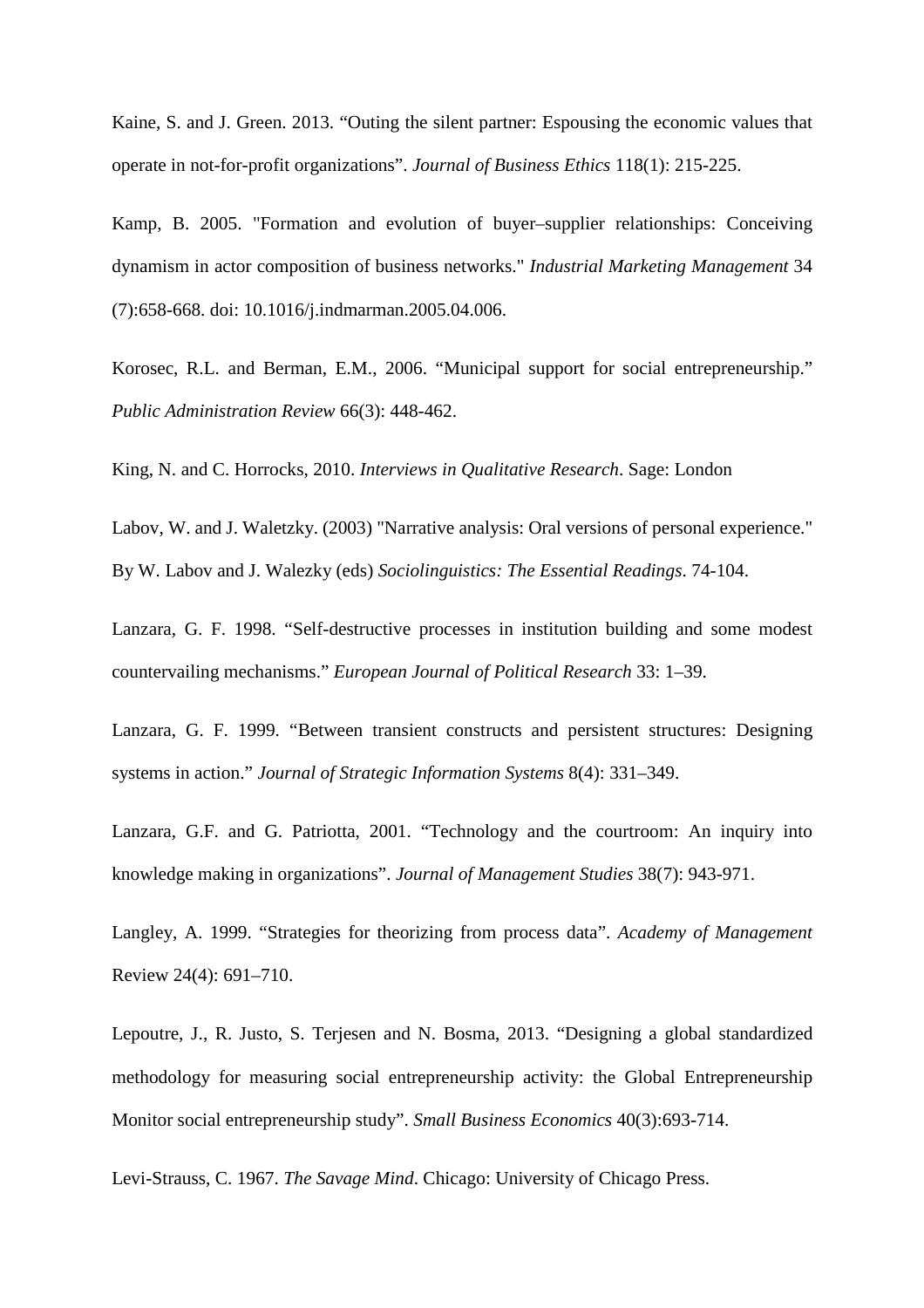Lok, J. and De Rond, M., 2013. "On the plasticity of institutions: Containing and restoring practice breakdowns at the Cambridge University Boat Club." *Academy of Management Journal* 56(1): 185-207.

Makkonen, H., L. Aarikka-Stenroos, and R. Olkkonen. 2012. "Narrative approach in business network process research — Implications for theory and methodology". *Industrial Marketing Management* 41(2):287-299. doi: 10.1016/j.indmarman.2012.01.012.

Meegan, R., P. Kennett, G. Jones and J. Croft. 2016. "Global economic crisis, austerity and neoliberal urban governance in England". *Cambridge Journal of Regions, Economy and Society* 9(3): 1-17

Merrill, B. and L. West. 2009. *Using Biographical Methods in Social Research*. Sage: London

Mitchell, R., B. Agle, and D. Wood. 1997. "Toward a theory of stakeholder identification and salience: Defining the principle of who and what really counts". *Academy of Management Review* 22(4): 853-886.

Moorman, C. and Miner, A., 1998. "Organizational improvisation and organizational memory". *Academy of Management Review*, 23(4), 698-723.

Nyström, A. 2009. "Emerging Business Networks as a Result of Technological Convergence." *Journal of Business Market Management* 3 (4):239-260.

Olson, M. (1965) *The Logic of Collective Action: Public Goods and the Theory of Groups*. Cambridge: Mass.

Ostrom, E. 1990. *Governing the Commons: The Evolution of Institutions for Collective Action*: Cambridge University Press: Cambridge. ISBN 0-521-40599-8.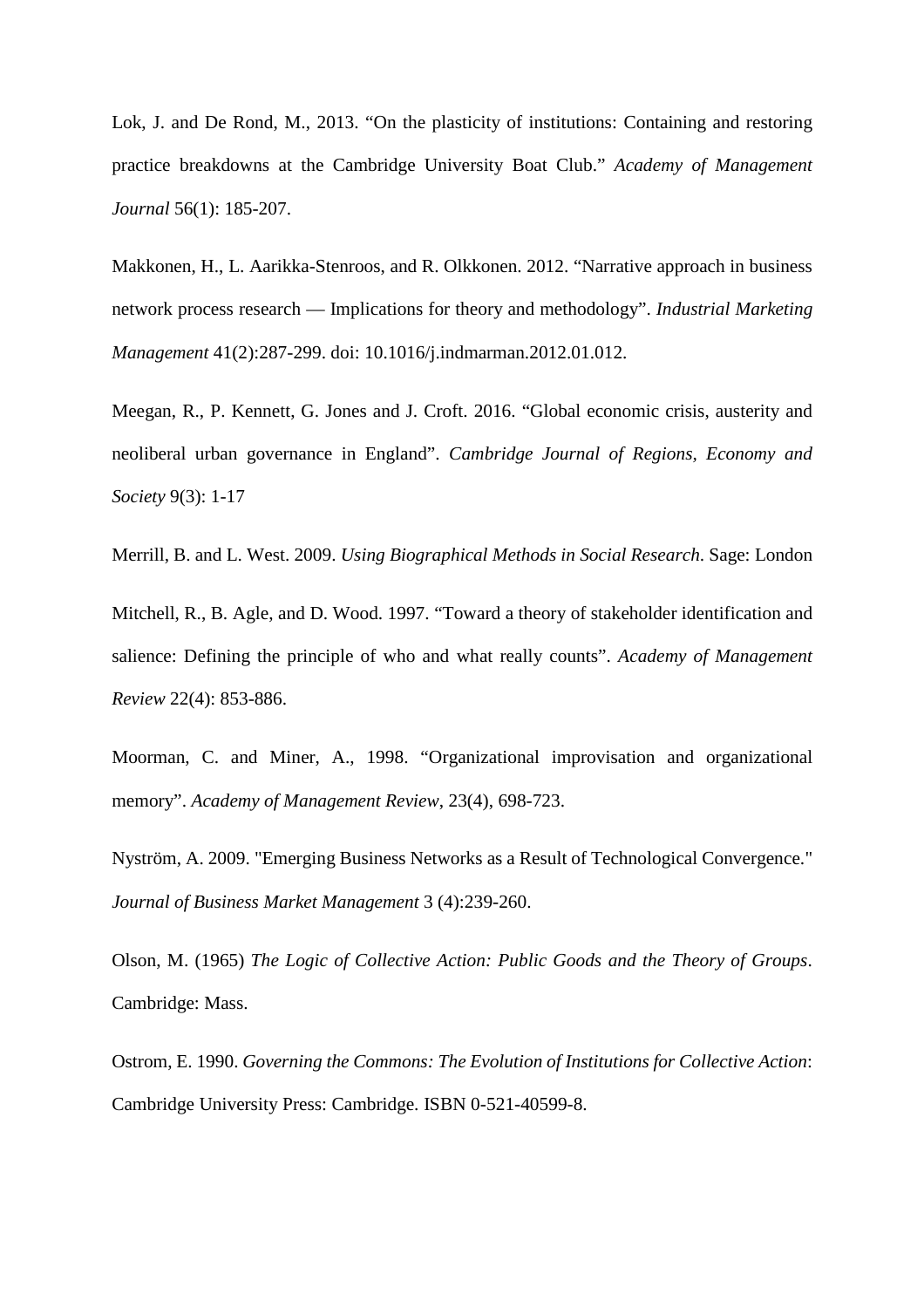O'Reilly, C.A. and M. Tushman, 2011. "Organizational ambidexterity in action: How managers explore and exploit". *California Management Review* 53(4): 5-22.

Parker, R. and G. Fedder, 2016. "Aircraft engines: a proud heritage and an exciting future." *The Aeronautical Journal* 120(1223): 131-169.

Penrose, E. T. 1959. *The Theory of the Growth of the Firm*, Oxford: Oxford University Press

Pettigrew, A. M. 1997. "What is a processual analysis?" *Scandinavian Journal of Management* 13(4):337-348.

Pfeffer, J., and G. Salancik. 1978. *The External Control of Organizations*. New York: Harper and Row

Pfeffer, J. and G. Salancik. 2003. *The External Control of Organizations: A Resource Dependence Perspective*. Stanford University Press: Stanford, CA.

Polkinghorne, D. E. 1995. "Narrative configuration in qualitative analysis." Hatch A and Wisniewski (Eds) In *Life history and narrative*, 5–24. London: Falmer Press.

Poole, M., A. Van de Ven, K. Dooley, and M. Holmes. 2000. *Organizational change and innovation processes: Theory and methods for research.* Oxford: Oxford University Press.

Perrini, F., C. Vurro and L. Costanzo. 2010. "A process-based view of social entrepreneurship: From opportunity identification to scaling-up social change in the case of San Patrignano". *Entrepreneurship and Regional Development* 22(6): 515-534.

Radjou, N., J. Prabhu and S. Ahuja. 2012*. Jugaad Innovation: Think Frugal, be Flexible, Generate Breakthrough Growth*. John Wiley and Sons: London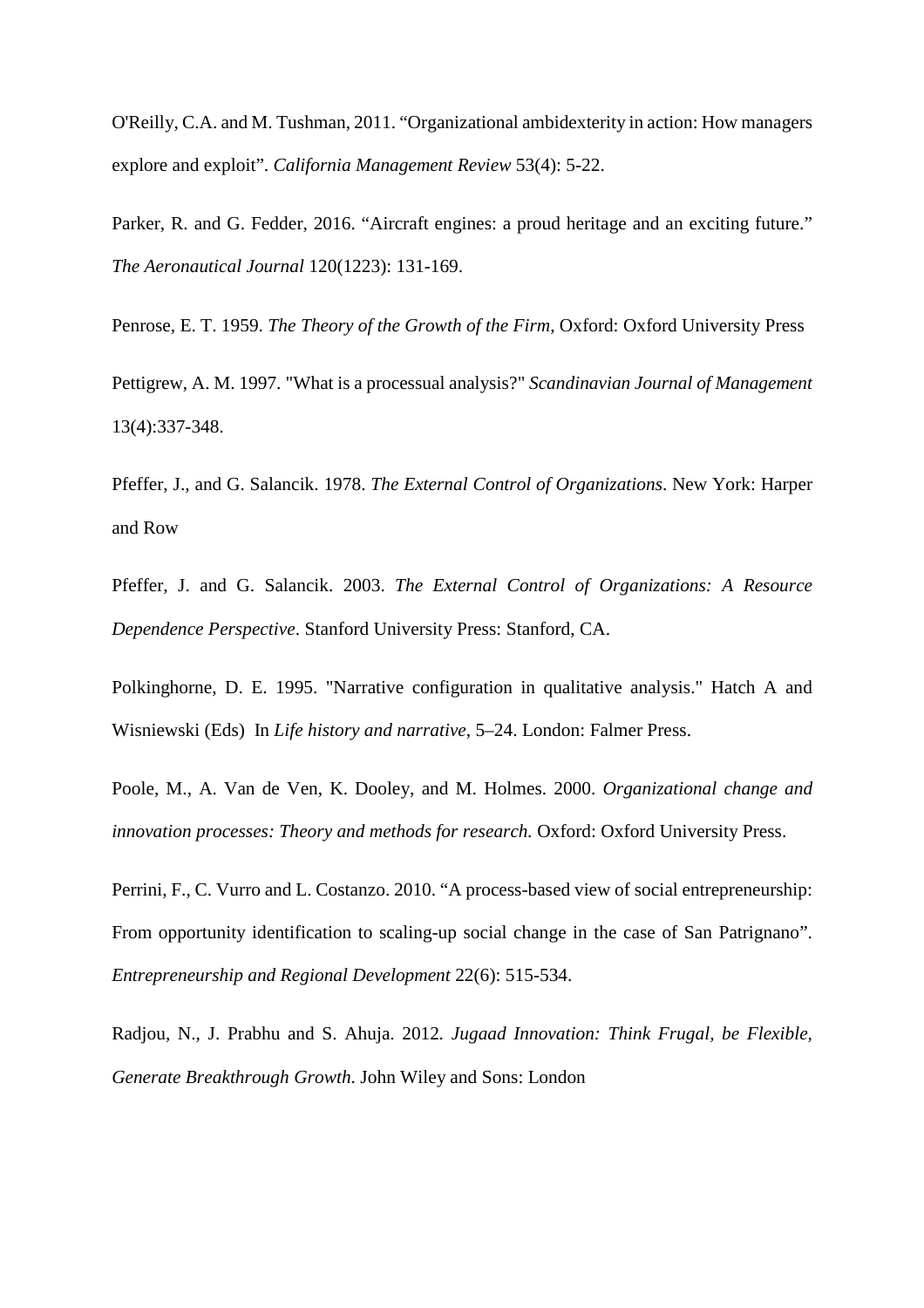Ridley-Duff, R., (2012). New frontiers in democratic self-management. The Co-operative Model in Practice., in McDonnell, D. and E. MacKnight, (eds.) *The Co-operative Model in Practice*. Glasgow, Co-operative Education Trust Scotland, 99-118.

Ridley-Duff, R. 2015. The Case for FairShares: an approach to social enterprise development and the strengthening of the social and solidarity economy. Accessed from: http://shura.shu.ac.uk/10198/. Accessed on: 17 November 2015.

Ridley-Duff, R. and M. Bull. 2015. *Understanding social enterprise: Theory and practice*. Sage: London.

Salancik, G.R. and J. Pfeffer. 1974. "The bases and use of power in organizational decision making: The case of a university". *Administrative Science Quarterly* 19(4): 453-473.

Saldaña, J., 2015. *The Coding Manual for Qualitative Researchers*: Sage: London.

Saunders, M., P. Lewis and A. Thornhill. 2009. "Understanding research philosophies and approaches". In M. Saunders (ed) *Research Methods for Business Students*. Pearson: London. 106-135.

Scott, P., 1995. "Birth of the jet engine". *Mechanical Engineering*, 117(1): 66-78

Seitanidi, M., D. Koufopoulos and P. Palmer., 2010. "Partnership formation for change: Indicators for transformative potential in cross sector social partnerships". *Journal of Business Ethics* 94(1): 139-161.

Senyard, J., T. Baker, P. Steffens and P. Davidsson. 2014. "Bricolage as a path to innovativeness for resource‐constrained new firms." *Journal of Product Innovation Management* 31(2): 211-230.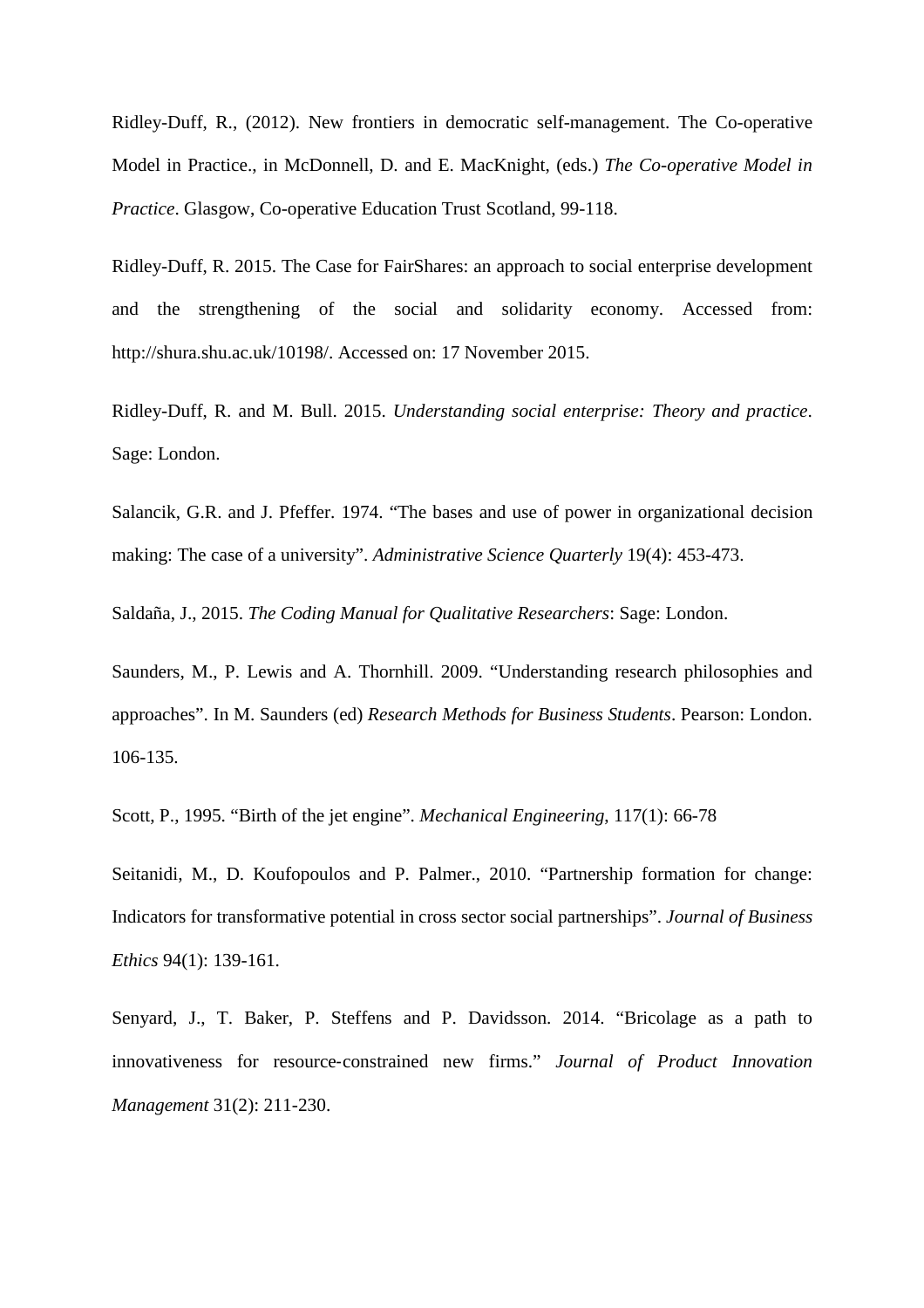Sharfman, M.P., B. Gray and A. Yan. 1991. "The context of interorganizational collaboration in the garment industry: An institutional perspective". *The Journal of Applied Behavioral Science* 27(2): 181-208.

Shaw, E. and A. de Bruin. 2013. "Reconsidering capitalism: the promise of social innovation and social entrepreneurship?". *International Small Business Journal* 31(7): 737-746.

Smith, B.R., M. Cronley and T. Barr. 2012. "Funding implications of social enterprise: The role of mission consistency, entrepreneurial competence, and attitude toward social enterprise on donor behaviour". *Journal of Public Policy & Marketing* 31(1): 142-157.

Stinchfield, B., R. Nelson, and M. Wood. 2013. "Learning From Levi-Strauss' Legacy: Art, Craft, Engineering, Bricolage, and Brokerage in Entrepreneurship." *Entrepreneurship: Theory and Practice* 37 (4):889-921. doi: 10.1111/j.1540-6520.2012.00523.x.

Strauss, A. and J. Corbin. 1998. *Basics of qualitative research: Procedures and techniques for developing grounded theory*. Sage: Thousand Oaks, CA

Sydow, J., G. Schreyögg and J. Koch. 2009. "Organizational path dependence: Opening the black box". *Academy of Management Review* 34(4): 689-709.

Tasavori, M. C. Kwong and S. Pruthi. 2016. "Resource bricolage and growth of product and market scope in social enterprises". Paper presented at the Academy of International Business Conference, New Orleans, July 2016.

Tasavori, M., P. Ghauri, and R. Zaefarian. 2014. "Entry of multinational companies to the base of the pyramid: Network Perspective." In C. Jones and Y. Temouri (eds) *International Business, Institutions and Performance after the Financial Crisis*, 39-52. London, UK: Palgrave Macmillan.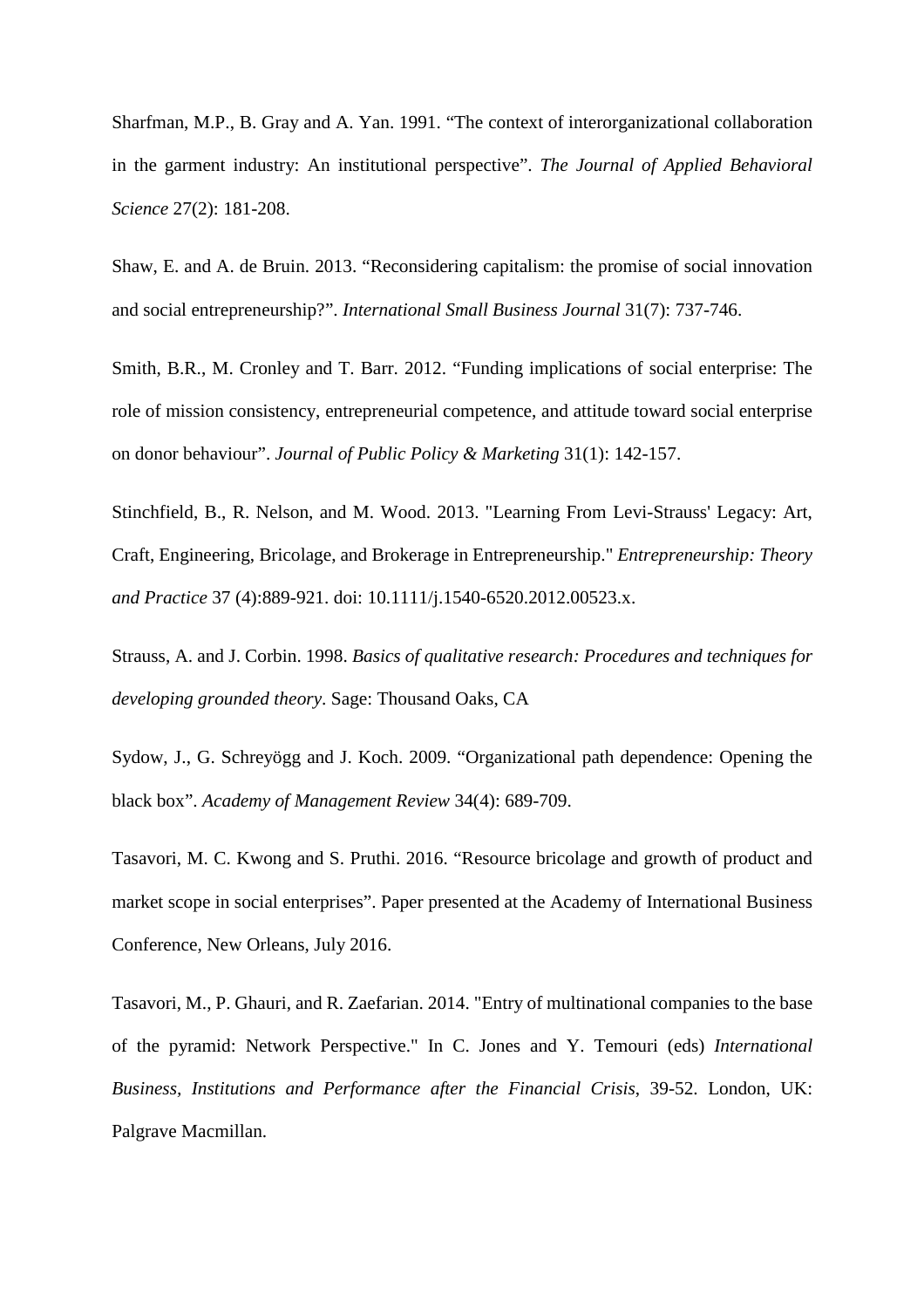Tasavori, M., P. Ghauri, and R. Zaefarian. 2016. "Entering the base of the pyramid market in India: A corporate social entrepreneurship perspective." *International Marketing Review* 33  $(4):$  555-57.

Tasavori, M., R. Zaefarian, and P. Ghauri. 2015. "The creation view of opportunities at the base of the pyramid." *Entrepreneurship and Regional Development* 27 (1/2):106-126.

The Charity Commission. 2013. *About Charitable Purposes*. Access from: https://www.gov.uk/government/publications/charitable-purposes/charitable-purposes. Accessed 25 Nov 2016.

Teece, D.J., Pisano, G. and Shuen, A., 1997. "Dynamic capabilities and strategic management." *Strategic Management Journal* 18(7): 509-533.

Utting, P. 2013. *What is Social and Solidarity Economy and why does it matter*? Oxfam, accessed from: https://oxfamblogs.org/fp2p/beyond-the-fringe-realizing-the-potential-ofsocial-and-solidarity-economy/, accessed 17 November 2016

Vorley, T. and P. Rodgers. 2013. "Home is where the business is: Incidents in everyday life and the formation of home-based businesses". *International Small Business Journal* doi: 10.1177/ 0266242612452173.

Weick, K.E., 1998. "Introductory essay—Improvisation as a mindset for organizational analysis." *Organization Science* 9(5): 543-555.

Weisbrod, B. A. 1997. "The future of the nonprofit sector: Its entwining with private enterprise and government". *Journal of Policy Analysis and Management* 16(4): 541-555.

Weisbrod, B. A. 1998. The nonprofit mission and its financing: Growing links between nonprofits and the rest of the economy. In Weisbrod and Arrow (ed) *To profit or not to profit:*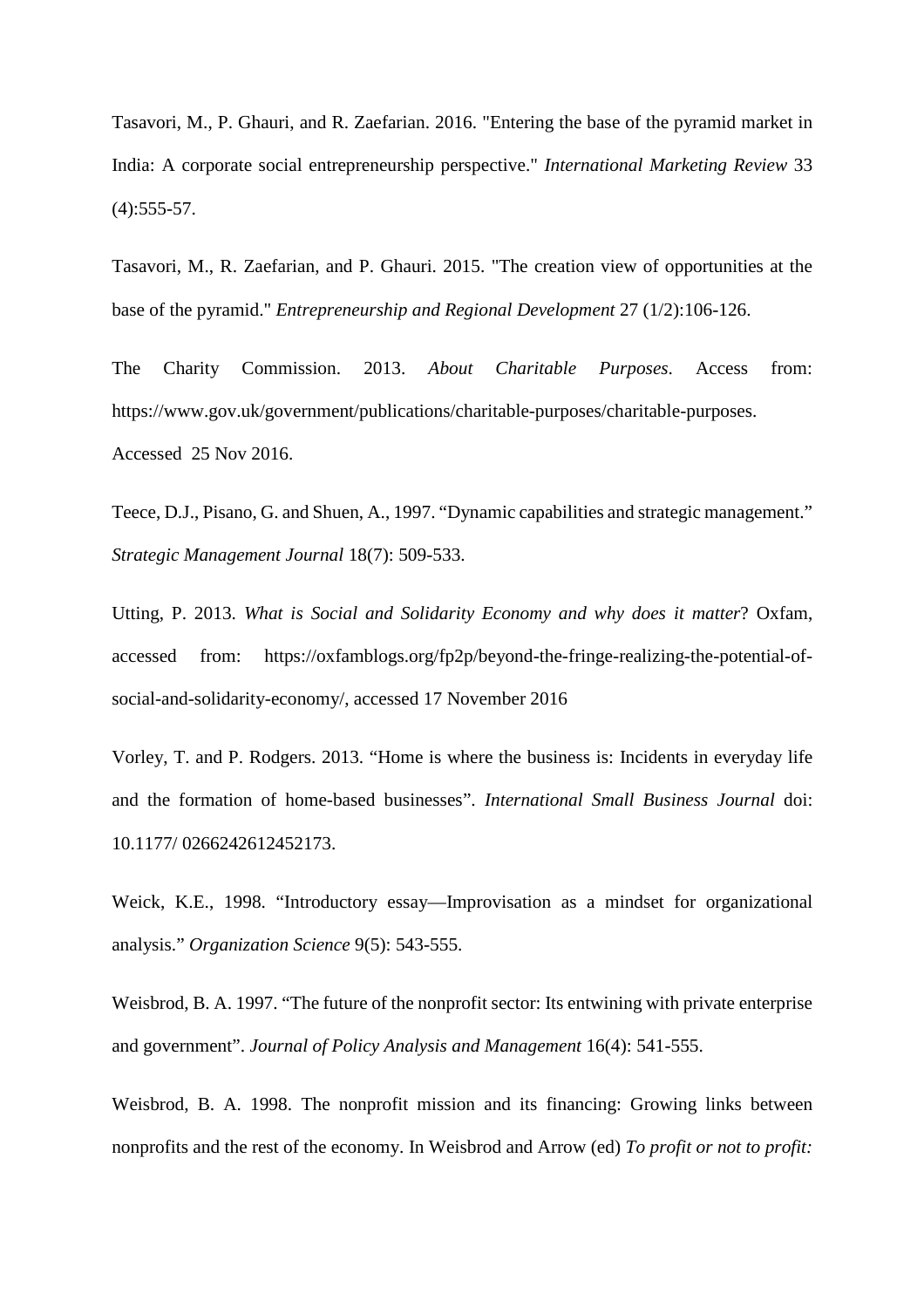*The commercial transformation of the nonprofit sector*, 1-22. Cambridge University Press: Cambridge

Weisbrod, B.A., 2004. "The pitfalls of profits." *Stanford Social Innovation Review* 2(3): 40- 47.

Williamson, O.E., 1973. "Markets and Hierarchies*". American Economic Review,* 63(2): 316- 325.

Woodside, A. G., and E. Wilson. 2003. "Case Study research method for theory building." *Journal of Business and Industrial Marketing* 18(6/7):493-508. doi: 10.1108/08858620310492374.

Yin, R.K., 2012. *Case Study Methods*. Sage: London

Young, D.R. and L. Salamon, 2002. Commercialization, social ventures, and for-profit competition, in Salmon, L. (ed) *The State of Nonprofit America*, 423-446 Brookings Institution Press: Washington, D.C.

Zahra, S.A., E. Gedajlovic, D. Neubaum and J. Shulman, 2009. "A typology of social entrepreneurs: Motives, search processes and ethical challenges". *Journal of Business Venturing* 24(5): 519-532.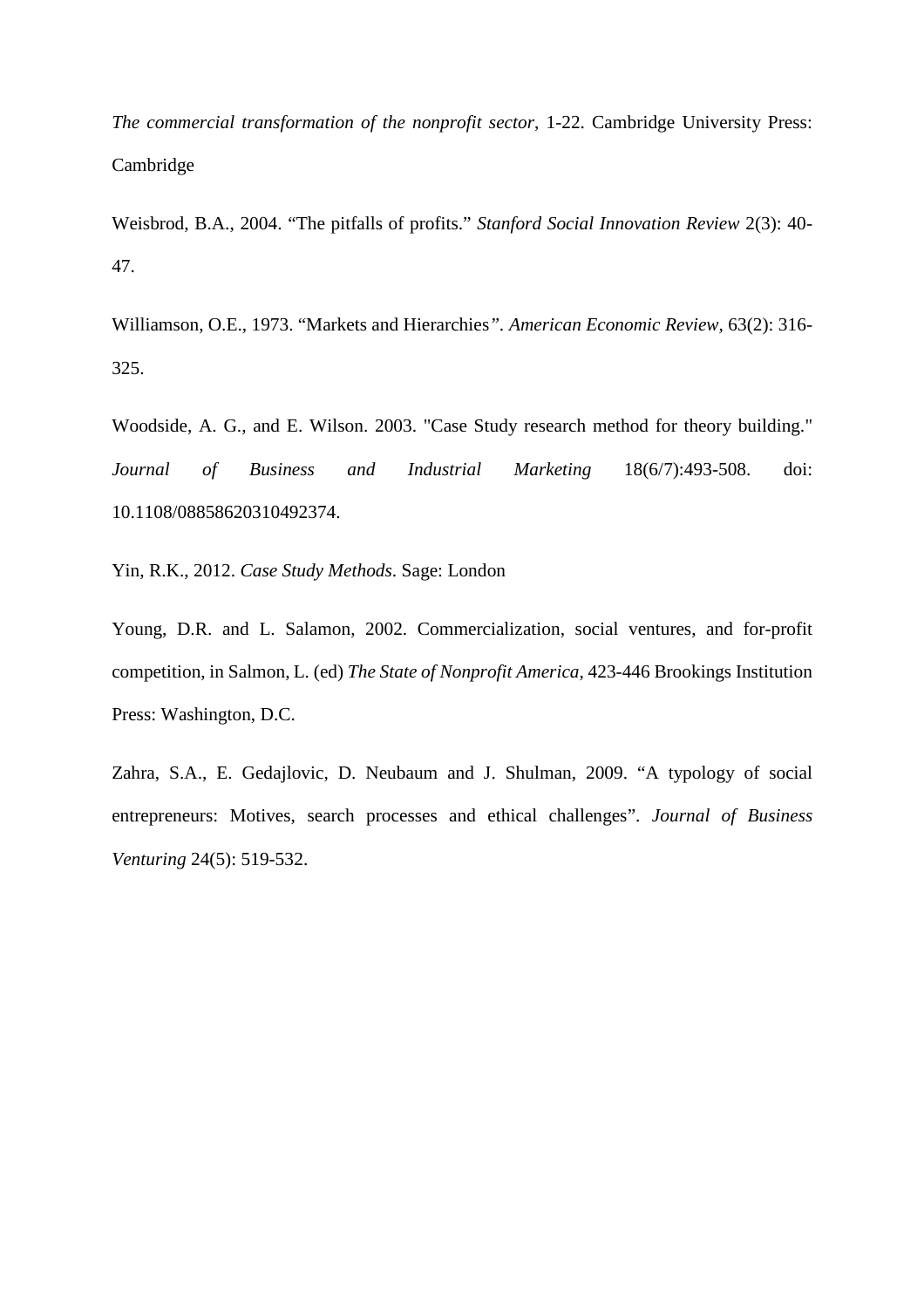# **Table 1. Summary details of the cases**

|    | Name*                    | <b>Description of activities</b>                                                                                 | Est.  | <b>Region</b>               | ICSEM**<br>definition | interview      | <b>Interviewees' role</b>       |
|----|--------------------------|------------------------------------------------------------------------------------------------------------------|-------|-----------------------------|-----------------------|----------------|---------------------------------|
|    |                          |                                                                                                                  |       |                             |                       |                |                                 |
|    | Hospice for All          | Supports families and cares for patients (children and adults)                                                   | 1983  | East                        | <b>ENP</b>            | $\overline{2}$ | CEO and Director of Fundraising |
|    |                          | with life-limiting and/or life-threatening conditions.                                                           |       |                             |                       |                | and Marketing                   |
| 2. | Consultancy for          | Offers a range of expertise and experience in financial,                                                         | 2002  | $London+$                   | SB                    | $\overline{2}$ | Founder and CEO                 |
|    | Social Change            | managerial and technical fields to support organisations<br>promoting social change across the UK and worldwide. |       | Int <sup>1</sup>            |                       |                |                                 |
| 3. | <b>Hearing Support</b>   | Takes referrals for hearing tests for adults and children and                                                    | 2011  | Midlands                    | <b>PSE</b>            | $\overline{2}$ | Founder and managing director,  |
|    |                          | discusses the results and offers solutions.                                                                      |       |                             |                       |                | audiologist                     |
| 4. | <b>Health Research</b>   | Conducts research to discover vital treatments and to fight                                                      | 1980s | $East + UK$                 | <b>ENP</b>            | 3              | System manager, outlet manager, |
|    |                          | against diseases.                                                                                                |       | network                     |                       |                | warehouse manager               |
| 5. | <b>Empowering Lives</b>  | Helps disadvantaged people to improve their lives and                                                            | 1970s | $East +$                    | <b>ENP</b>            | $\overline{2}$ | Outlet manager                  |
|    | Worldwide                | livelihoods and have a say in decisions that affect them.                                                        |       | Int <sup>1</sup><br>network |                       |                |                                 |
| 6. | <b>Student Mentoring</b> | Offers professional performance coaching and mentoring                                                           | 2013  | East                        | SB                    |                | Founder and CEO                 |
|    |                          | services to students, helping them to perform better in their<br>studies and lives.                              |       |                             |                       |                |                                 |
| 7. | Homelessness             | Supports homeless people with a range of services including                                                      | 1987  | East                        | <b>ENP</b>            |                | Centre manager                  |
|    | Support                  | free food, laundry, showers, housing and benefits advice,                                                        |       |                             |                       |                |                                 |
|    |                          | sleeping bags and flasks, advice on finding/keeping<br>accommodation, etc.                                       |       |                             |                       |                |                                 |
| 8  | Disadvantaged Youth      | Supports young people and children who may be experiencing                                                       | 1995  | $East + int'$               | <b>ENP</b>            | 1              | Centre manager                  |
|    | Support                  | homelessness, domestic violence, abuse, poverty,                                                                 |       | network                     |                       |                |                                 |
|    |                          | unemployment or mental health problems, etc.                                                                     |       |                             |                       |                |                                 |
|    |                          |                                                                                                                  |       |                             |                       |                |                                 |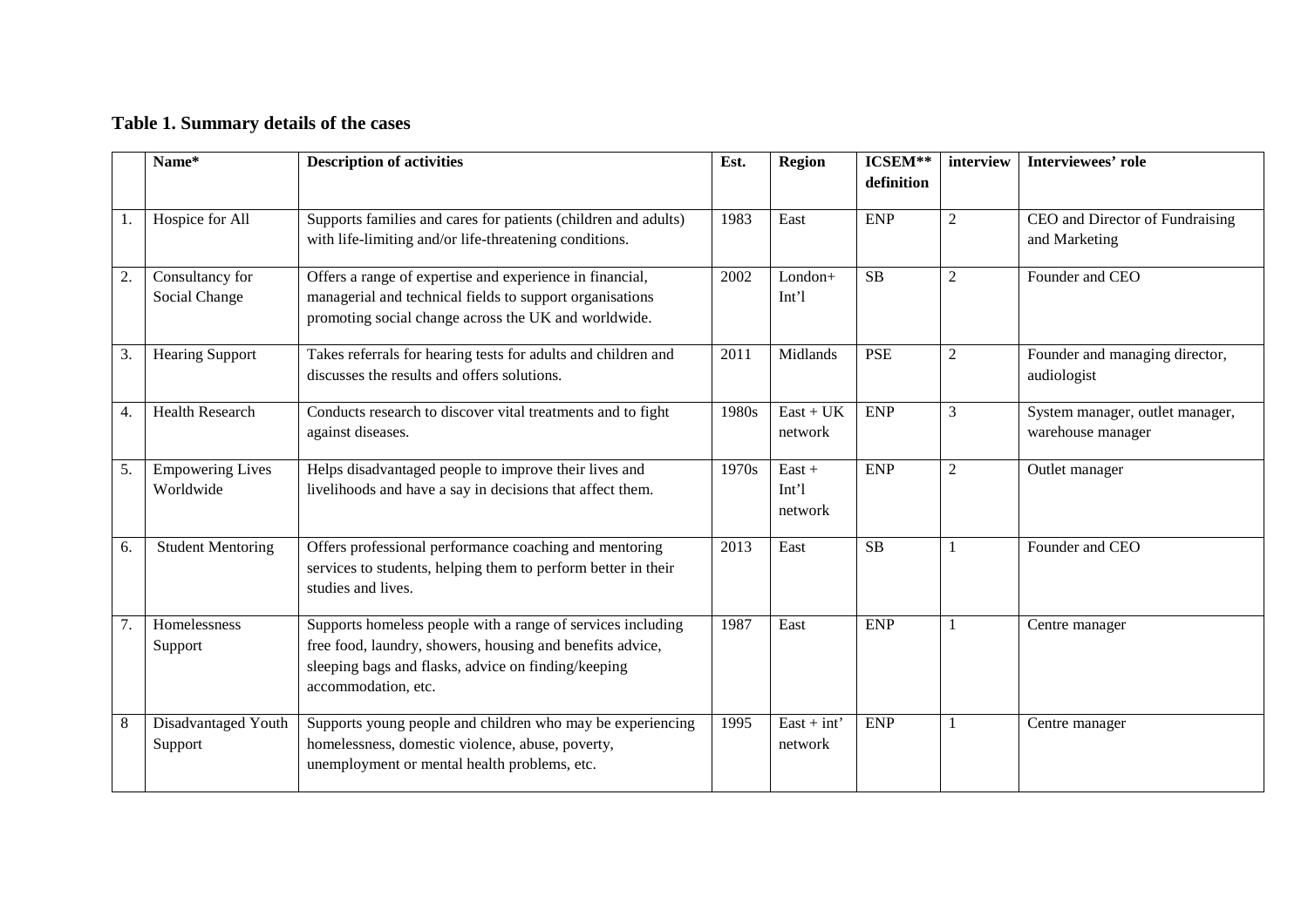| -9 | Student Social A<br>l Action | Connects businesses, academics and students to make a |  | <b>UK</b><br>· int | <b>ENP</b> | <b>CEO</b> |
|----|------------------------------|-------------------------------------------------------|--|--------------------|------------|------------|
|    |                              | difference in their communities by using the power of |  | network            |            |            |
|    |                              | entrepreneurial action to transform lives.            |  |                    |            |            |
|    |                              |                                                       |  |                    |            |            |

**\***not real names

\*\* ENP=entrepreneurial non-profit model, SC=social cooperative model, SB=social business model, PSE=public-sector social enterprise model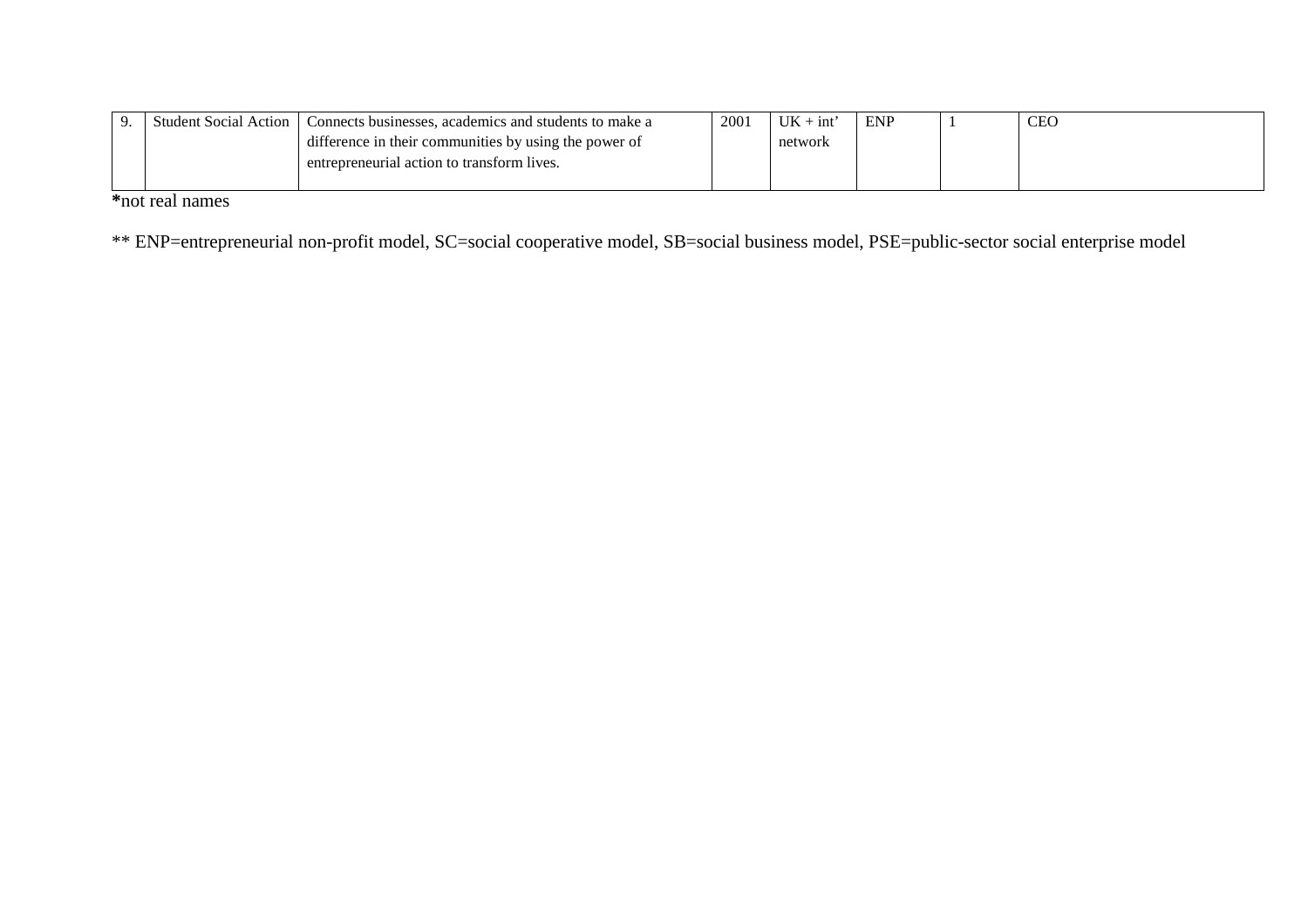## **Table 2. Thematic categories for the event-based analysis**

- 1) Event categorical information
	- a. Organisation
- 2) Nature of the event
	- a. Description of the event
- 3) Resource holders' involvement in the event
	- a. Types of resource *holders (none, other social enterprises, for profit organisations, donors, volunteers, government bodies)*
	- b. Main forms of collaboration with the resource holders *(internal, dormant, complimentary, collaborative, dominant)*
- 4) Resources utilised in the event
	- a. Pre-existing resources *(Finance, land, physical, human capital, others)*
	- b. Newly acquired resources *(Finance, land, physical, human capital, others)*
- 5) Bricolage outcomes of the event (Changes in the mission of social enterprise)
	- a. New product development *(New, extend, existing)*
	- b. New market development *(New, expand, existing)*
	- c. Extent of mission drift1 *(Severe, mild, minimal)*

<sup>&</sup>lt;sup>1</sup> Mild mission drift is defined as missions that drift away from their original objective, but either continue to serve them albeit in a lesser or indirect way, or that although it had moved away from their original objective, but the move required minimal or no additional resources devoted to the event. Significant mission drift is when social enterprise moves away from their original objective and no longer served those mission.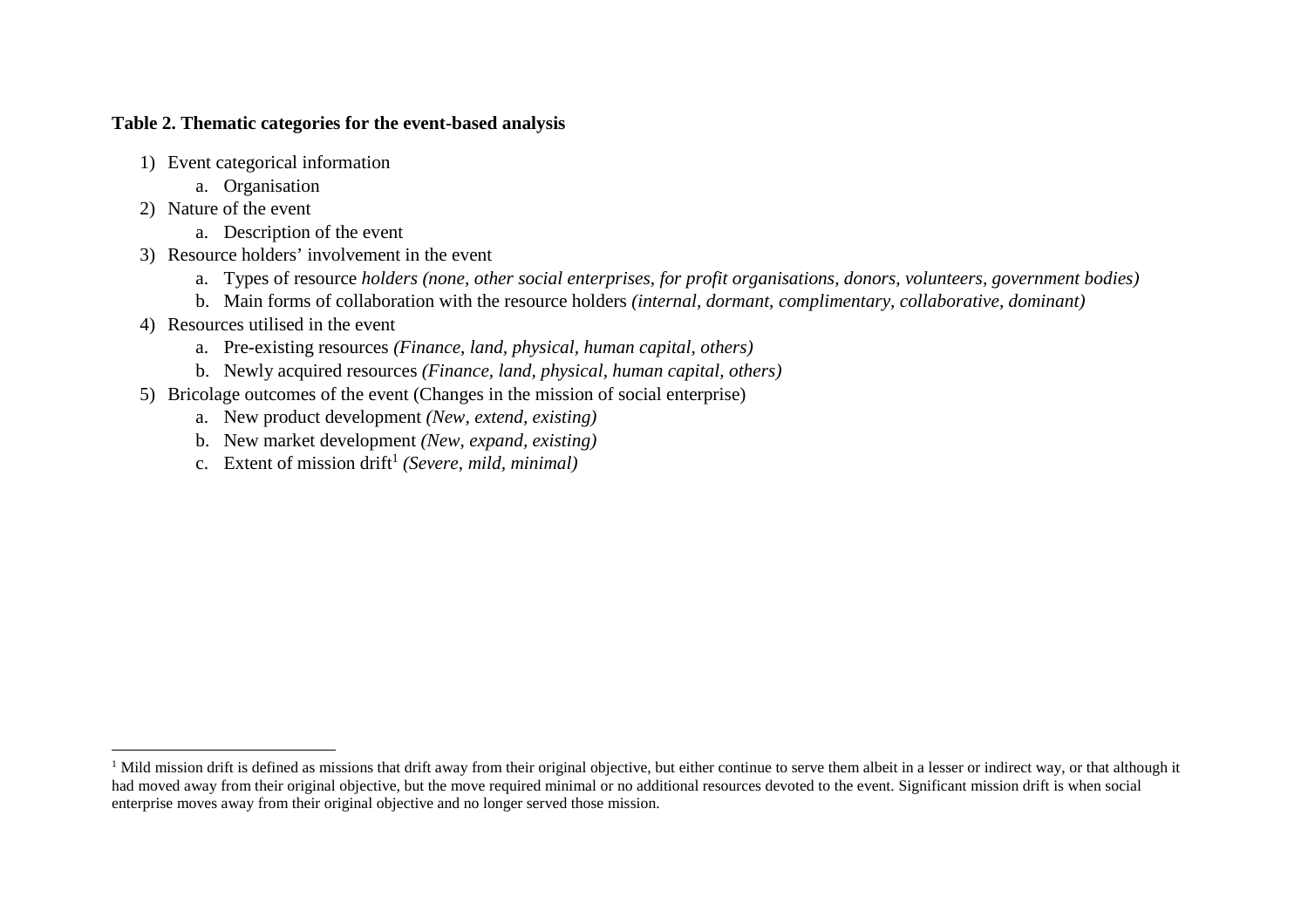# **Table 3. Descriptive statistics of the data**

## **Type of stakeholder involvements** (N (Number of events)=80)

| No stakeholder | 19 |
|----------------|----|
| Dormant        | 16 |
| Complementary  | 9  |
| Collaborative  | 19 |
| Dominant       |    |

## **Type of external partners** (N=62, can choose more than one)

| Government bodies        | 18 |
|--------------------------|----|
| Other social enterprises | 17 |
| For profit organisations | 14 |
| Donors                   | 9  |
| <b>Affiliates</b>        | 5  |
| Volunteers               |    |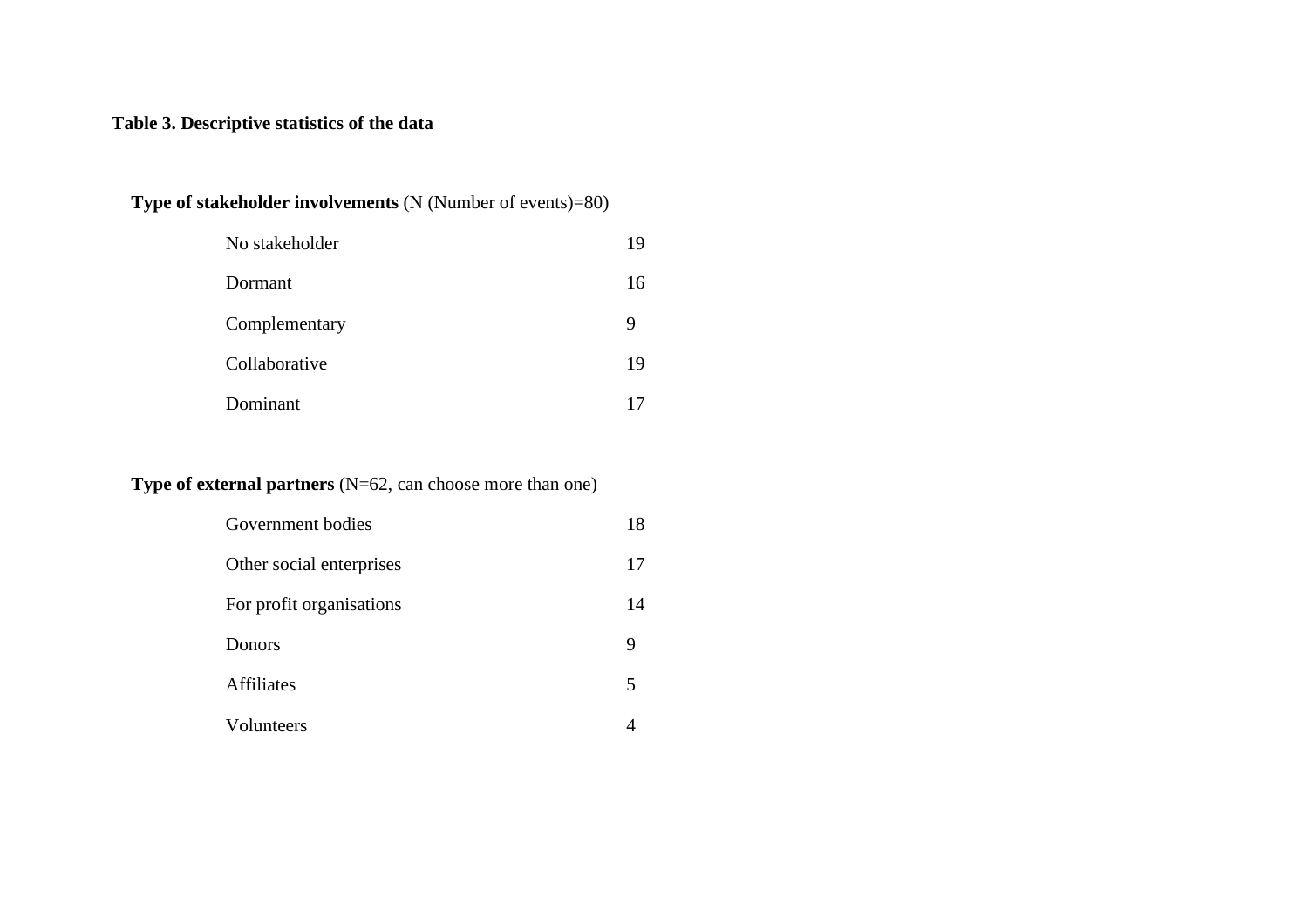| <b>Nature of product</b><br>$(N=80)$ |    | <b>Nature of market</b><br>$(N=80)$ |    |                   | Mission drift $(N=80)$ |  |  |
|--------------------------------------|----|-------------------------------------|----|-------------------|------------------------|--|--|
| N <sub>0</sub><br>change             | 36 | No change                           | 57 | No drift          | 61                     |  |  |
| Extend                               | 11 | Expand                              | 14 | Slight drift      | 14                     |  |  |
| <b>New</b>                           | 33 | <b>New</b>                          | 9  | Significant drift | 5                      |  |  |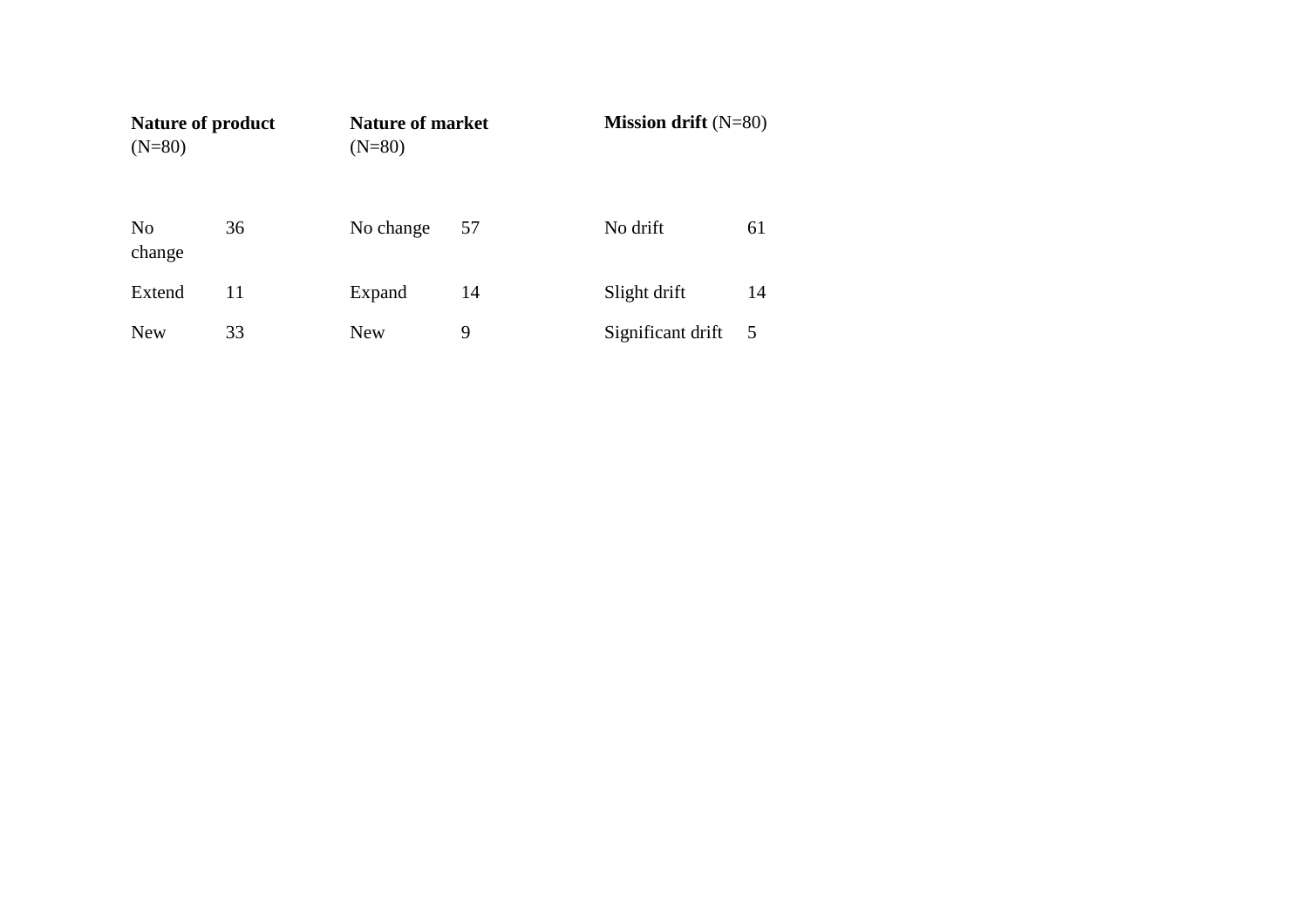# **Table 4. Descriptions of selected bricolage events**

| Event                                                                                                                                                          | Resource holder(s)                        |  |
|----------------------------------------------------------------------------------------------------------------------------------------------------------------|-------------------------------------------|--|
| <b>Internal bricolage events</b>                                                                                                                               |                                           |  |
| No partner's involvement                                                                                                                                       |                                           |  |
| <b>INT1.</b> Extend service from a physical location to one based in the<br>patient's own home (Hospice for All)                                               | No partner                                |  |
| <b>INT2.</b> From providing <i>business consultancy</i> for social enterprises<br>providing training for social enterprises (Consultancy for Social<br>Change) | No partner                                |  |
| <b>INT3.</b> From individual student coaching to training that is targeting<br>the same market (Student Mentoring)                                             | No partner                                |  |
| <b>Collective bricolage events</b>                                                                                                                             |                                           |  |
| <b>Dormant Resource Holder</b>                                                                                                                                 |                                           |  |
| <b>DOR1</b> . Set up adult and children hospices through long-term local<br>fund-raising campaigns (Hospice for All)                                           | Donors providing financial support        |  |
| <b>DOR2</b> . Provide clothing and breakfast for homeless people through<br>donations (Homelessness Support)                                                   | Donors providing donated food and clothes |  |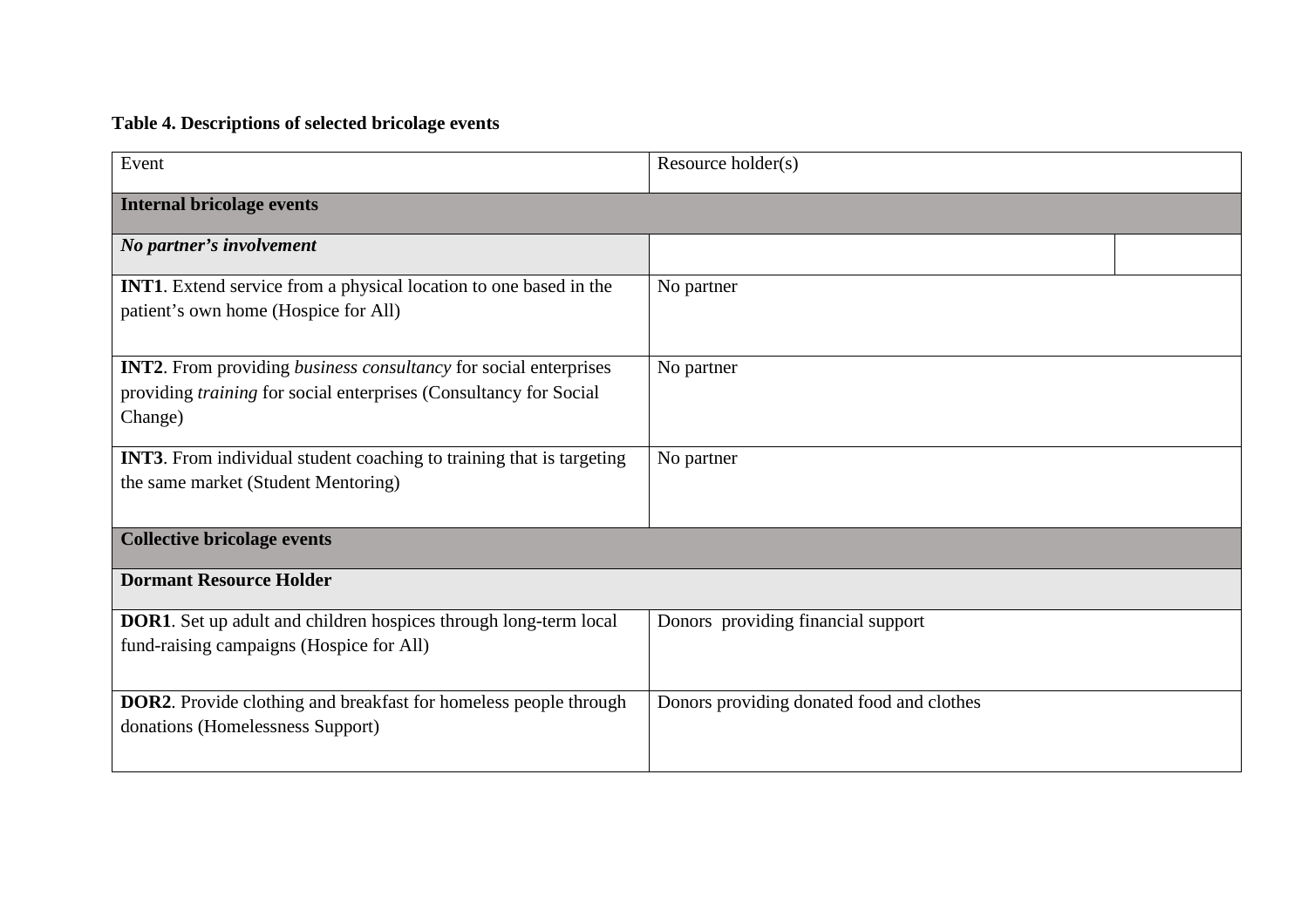| <b>DOR3</b> . Organise student events at universities where Student Social | A social enterprise working with educational establishments as an              |
|----------------------------------------------------------------------------|--------------------------------------------------------------------------------|
| Action was previously unable to reach or had not been considered           | intermediary                                                                   |
| (Student Social Action)                                                    |                                                                                |
|                                                                            |                                                                                |
| <b>Complimentary Resource Holder</b>                                       |                                                                                |
| <b>COM1</b> . Running new programmes for youth, including sports and       | Local social enterprises offering access to their facilities and expertise, in |
| mental health programmes (Disadvantaged Youth Support)                     | return Disadvantage Youth provides access to the premises, kitchens and        |
|                                                                            | coaches that it has                                                            |
|                                                                            |                                                                                |
| <b>COM2</b> . Held its students' entrepreneurship project competition in   | A social enterprise promoting entrepreneurial activities in universities.      |
| conjunction with partner's enterprise educator conference. The             |                                                                                |
| partnership enabled its participants to meet with experienced              |                                                                                |
| educators who could provide them with valuable entrepreneurship            |                                                                                |
| advices. (Student Social Action)                                           |                                                                                |
|                                                                            |                                                                                |
| <b>COM3</b> . Exchange donated goods to increase their stocks (Health      | Other social enterprises that have retail outlets                              |
| Research, Empowering Lives Worldwide)                                      |                                                                                |
|                                                                            |                                                                                |
| <b>COM4</b> . Knowledge sharing with a number of health organisations in   | Other relevant health organisations                                            |
| order to reduce cost of their activities such as material procurement      |                                                                                |
| (Hearing Support, Hospice for All)                                         |                                                                                |
|                                                                            |                                                                                |
| <b>Collaborative Resource Holders</b>                                      |                                                                                |
| COL1. Collaborates with a partner to organise a book club, utilising       | A social enterprise specialising in reducing social isolation                  |
| the idea and experienced convenors from the partner (Homelessness          |                                                                                |
| Support)                                                                   |                                                                                |
|                                                                            |                                                                                |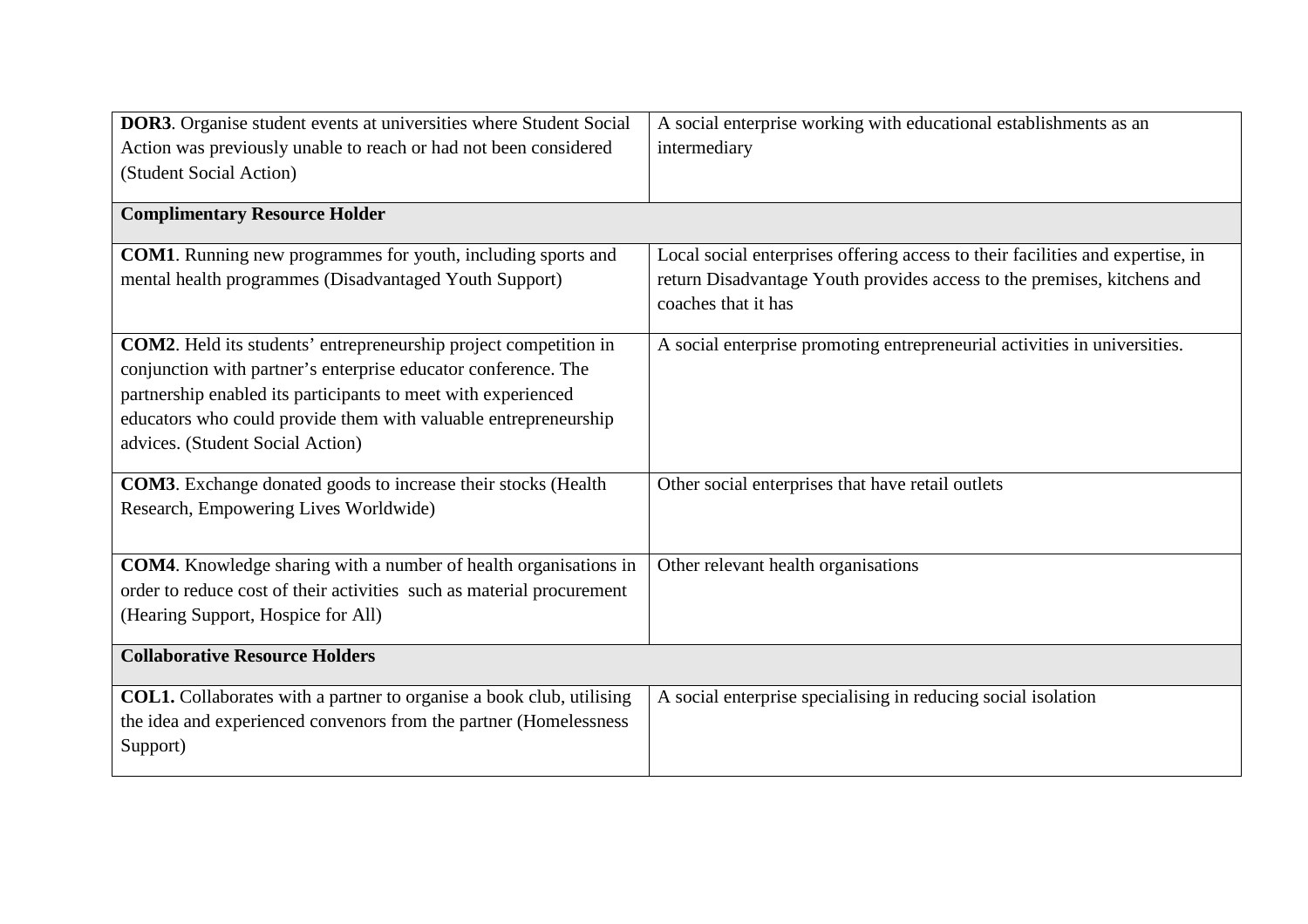| COL2. Collaborates with partners to develop fairtrade and ethical<br>products, enabling them to increase revenues and expand their social<br>impact through bettering the lives of collaborators' target recipients.<br>(Empowering Lives Worldwide) | Social enterprises producing these products           |
|------------------------------------------------------------------------------------------------------------------------------------------------------------------------------------------------------------------------------------------------------|-------------------------------------------------------|
| <b>COL3</b> . Collaborates with the Job Centre to run weekly employability<br>workshops for homeless people (Homelessness Support)                                                                                                                   | Government's Job Centre                               |
| <b>COL4</b> . Collaborates with student counsellors and social workers to<br>provide relevant services (Homelessness Support)                                                                                                                        | Student volunteers that gain valuable work experience |
| <b>COL5</b> . Collaborates with a school in developing a training<br>programme for teachers to improve their ability to handle students<br>with stress and mental health issues. (Student Mentoring)                                                 | A School                                              |
| <b>COL6</b> . Collaborates with a partner to deliver a stress management<br>workshop for those with noted mental health problem as part of the<br>art and music therapies. (Student Mentoring)                                                       | A mental health charity                               |
| <b>Dominant Resource Holder</b>                                                                                                                                                                                                                      |                                                       |
| DOM1. Obtains a tender by the NHS to offer walk-in health care to<br>the general homeless population. The NHS provides medical<br>expertise to directly implement the programme (Homelessness<br>Support)                                            | <b>NHS</b>                                            |
| <b>DOM2</b> . Obtains a tender by the NHS to install a specific number of<br>hearing aid for its users, utilising their technical competencies as<br>audiologists                                                                                    | <b>NHS</b>                                            |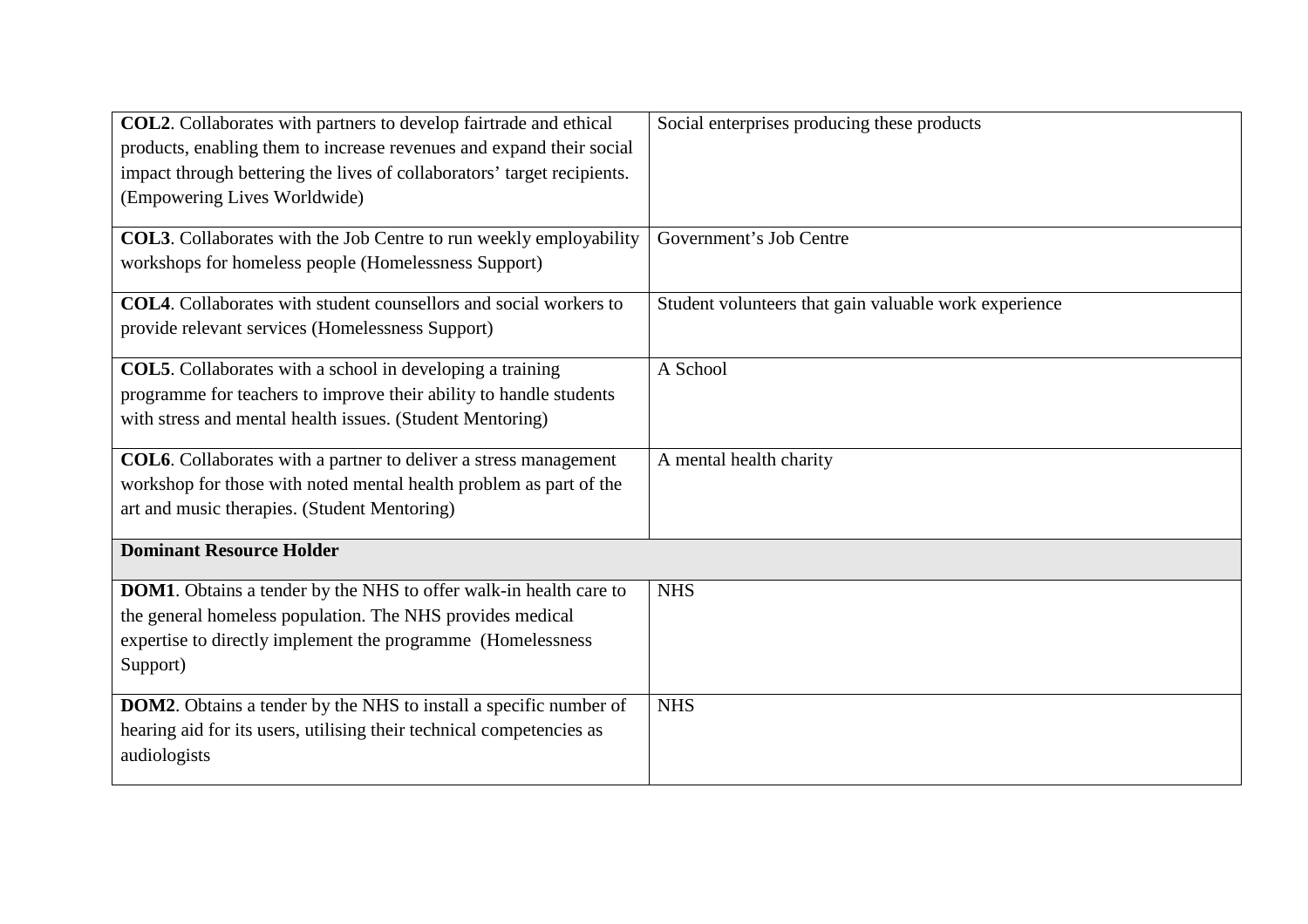| <b>DOM3</b> . Utilises the Empty Home Initiative to acquire empty           | Local government              |
|-----------------------------------------------------------------------------|-------------------------------|
| properties for new supported accommodations for youth utilising the         |                               |
| partner's financial incentives through EHI (Disadvantaged Youth             |                               |
| Support)                                                                    |                               |
|                                                                             |                               |
| <b>DOM4.</b> Utilises the Empty Home Initiative to acquire a derelict hotel | Same as above                 |
| as new supported accommodations for youth, plus a renovation grant.         |                               |
| It utilises its pre-existing competencies as sheltered accommodation/       |                               |
| homeless support provider as well as homeware that was donated to           |                               |
| its retail outlets. (Homelessness Support)                                  |                               |
|                                                                             |                               |
| <b>DOM5.</b> Obtains a contract to offer additional supports to homeless    | Government and Prison Service |
| ex-offenders. (Homelessness Support)                                        |                               |
|                                                                             |                               |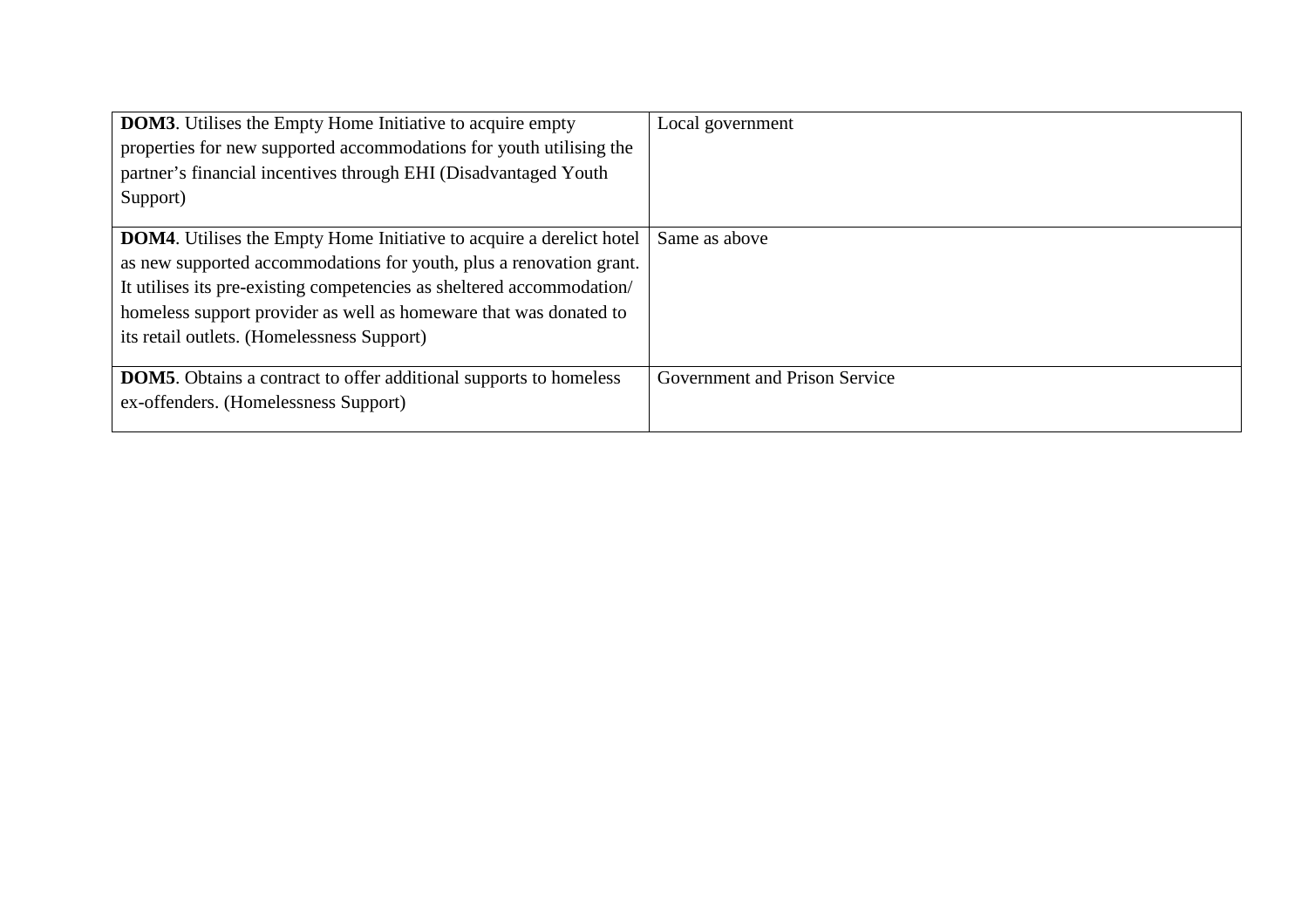# **Table 5. A summary of the impact of bricolage and collaboration on mission of social enterprises**

|                                                          | <b>Internal</b>                               | <b>Dormant</b>                                                | <b>Complimentary</b>                                         | <b>Collaborative</b>                                                               | <b>Dominant</b>                                |  |  |  |
|----------------------------------------------------------|-----------------------------------------------|---------------------------------------------------------------|--------------------------------------------------------------|------------------------------------------------------------------------------------|------------------------------------------------|--|--|--|
|                                                          |                                               | The "Silent Partner"                                          | The "Respected Buddy"                                        | The "Business Partner"                                                             | The "Controlling<br>Parent"                    |  |  |  |
| i) Relationship with Resource Holders                    |                                               |                                                               |                                                              |                                                                                    |                                                |  |  |  |
| Relationship<br>maintenance                              | $\times$                                      | Inform                                                        | Mutual respect                                               | Negotiate                                                                          | Compliance                                     |  |  |  |
| Freedom to implement                                     | Full autonomy                                 | Full autonomy                                                 | Large autonomy when<br>interdependence is un-<br>complicated | Co-create outcomes<br>can be restricted in the<br>case of goal<br>incongruence     | Restricted in the case<br>of goal incongruence |  |  |  |
| Who are they?                                            | $\boldsymbol{\mathsf{X}}$                     | Mostly donor and<br>volunteers of for profit<br>organisations | Mostly local; other<br>social enterprises                    | Other organisations<br>especially social<br>enterprises                            | Mostly governing<br>bodies                     |  |  |  |
| li) Strategy and Approach                                |                                               |                                                               |                                                              |                                                                                    |                                                |  |  |  |
| Developmental<br>approach                                | Cost pragmatism                               | Idealism                                                      | Exchange pragmatism                                          | Co-creational<br>pragmatism                                                        | Relational pragmatism                          |  |  |  |
| lii) Bricolage Outcomes                                  |                                               |                                                               |                                                              |                                                                                    |                                                |  |  |  |
| Scale                                                    | Small                                         | Small to large                                                | Small                                                        | Small to medium                                                                    | Mostly large                                   |  |  |  |
| Possible form(s) of<br>market and product<br>development | Incremental market and<br>product development | Incremental and radical<br>product and market<br>development  | Incremental and radical<br>product development               | More often radical<br>product development<br>and incremental market<br>development | Radical product and<br>market development      |  |  |  |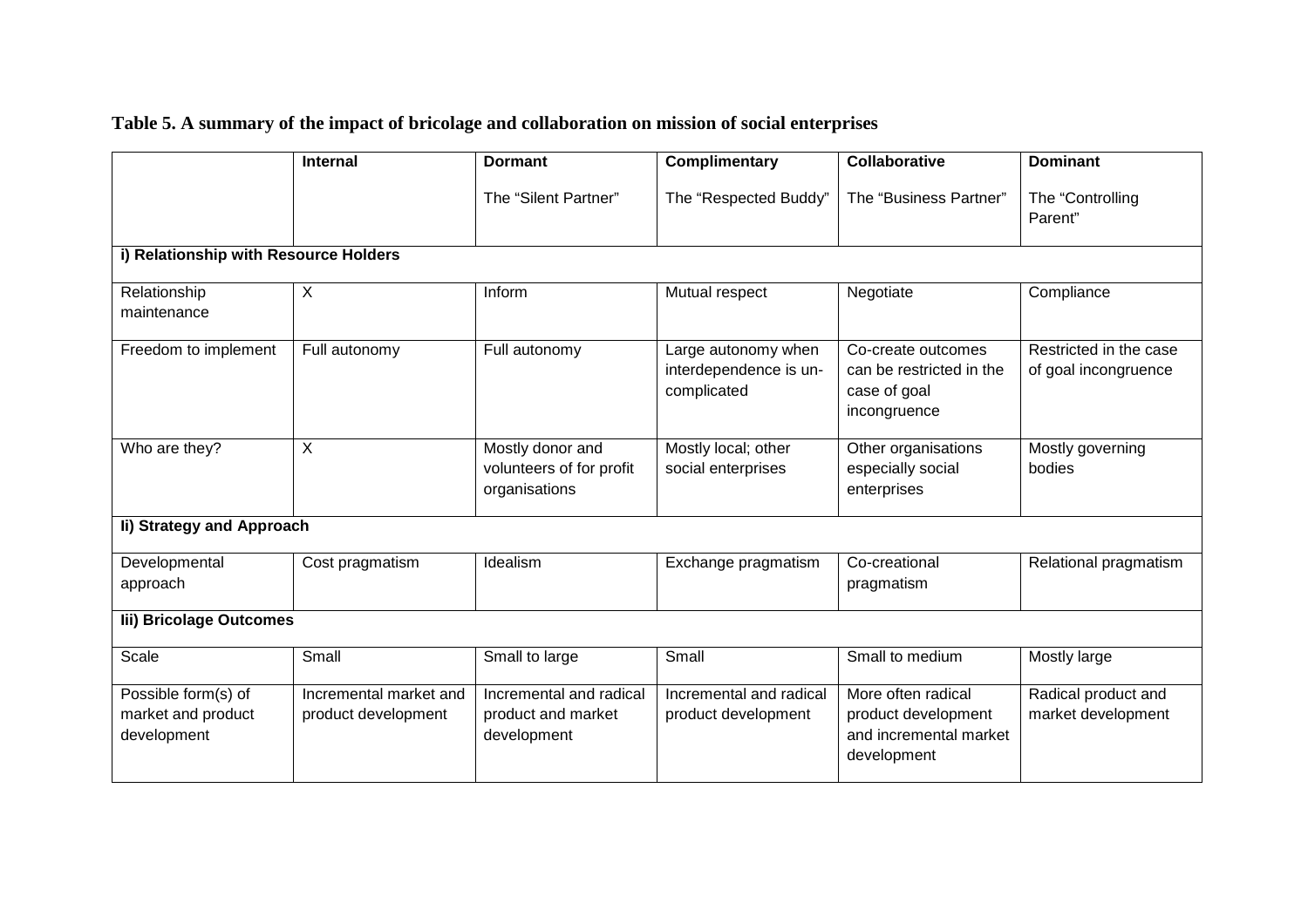| Mission drift | Not very likely | Not very likely | Not very likely | Goal incongruence and   | When financial concern    |
|---------------|-----------------|-----------------|-----------------|-------------------------|---------------------------|
|               |                 |                 |                 | when resource holder    | of social enterprise is   |
|               |                 |                 |                 | has stronger bargaining | high, goal                |
|               |                 |                 |                 | power                   | incongruence can          |
|               |                 |                 |                 |                         | cause serious mission     |
|               |                 |                 |                 |                         | drift. On the other hand, |
|               |                 |                 |                 |                         | goal congruence can       |
|               |                 |                 |                 |                         | prohibit change           |
|               |                 |                 |                 |                         |                           |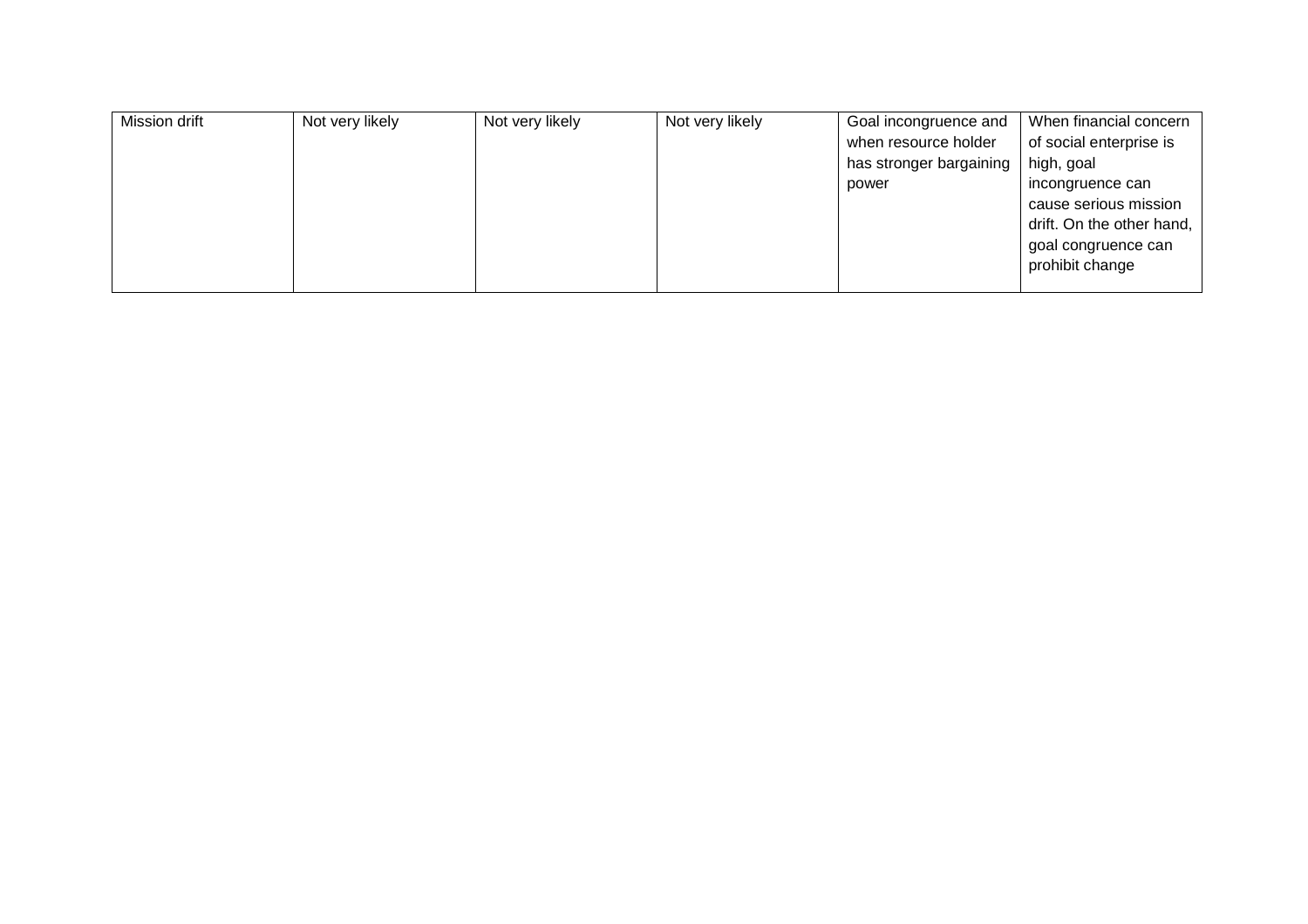## Symmetric power/ mutually dependence Asymmetric power/ stakeholder dependence Integrated involvement Collaborative partner (active) **Transactional** involvement Complementary partner • Two parties mutually dependent on each other in a transactional based relationship • often offers complementary products and services • cooperation would enable them to exploit each other's relative strengths • two mutually dependent parties work collaboratively in an integrated project • relatively great degree of process integration to co-create social outcome Dominant partner • resource holder holds power and involve in the development of the social event • resource holder who has clear objectives would take control to ensure that these are implemented Dormant partner • resource holder holds power over the social enterprise but has no integrative involvement in its operation

**Figure 1. Resource dependency and nature of partnership between social enterprises and stakeholders** 

(passive)